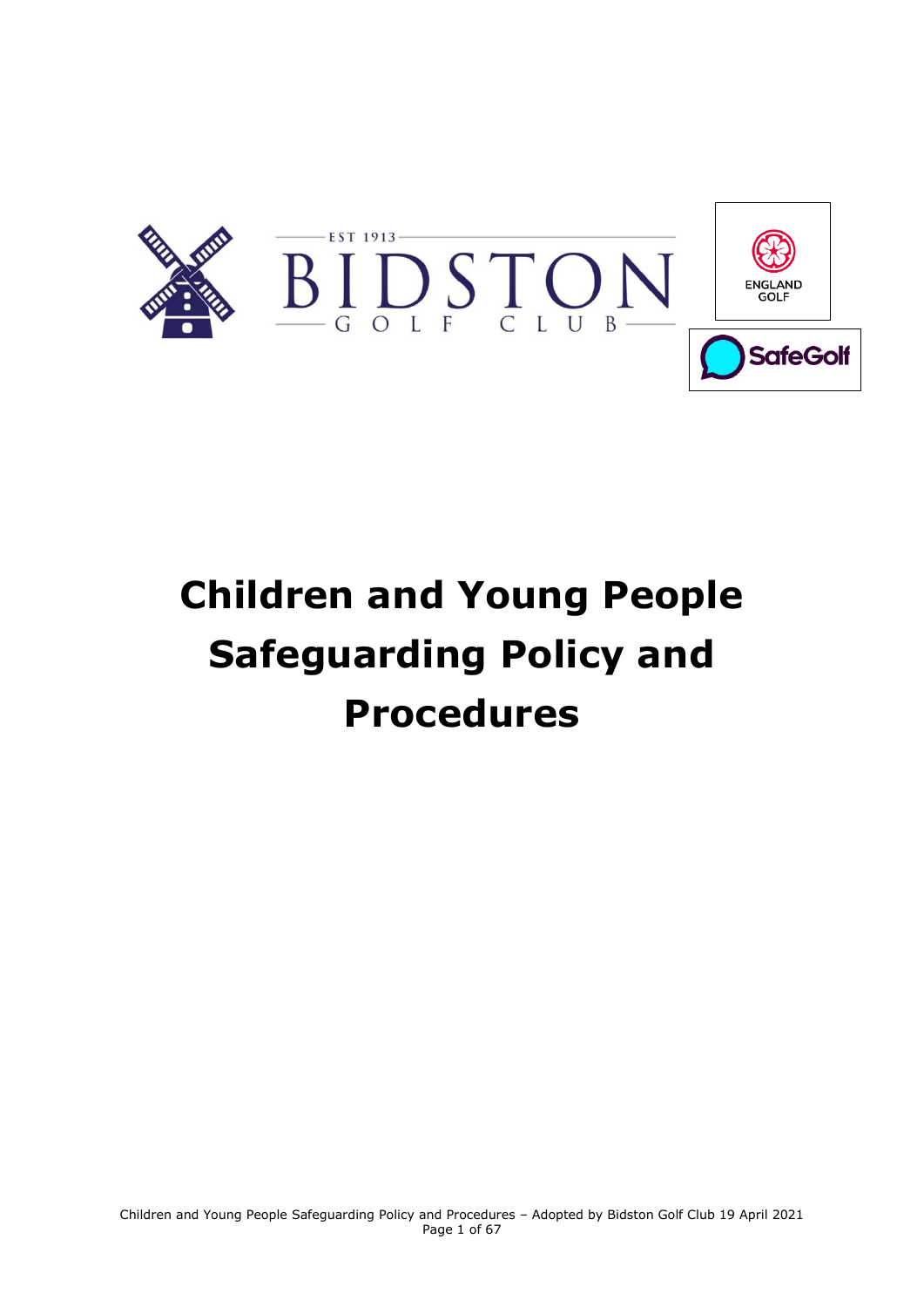# **Contents**

| Safeguarding Policy Statement                                  |                |
|----------------------------------------------------------------|----------------|
| Procedures:                                                    |                |
| 1. Recruitment and training                                    | $\overline{5}$ |
| 2. Complaints, concerns and allegations                        | 6              |
| 3. Flow Charts                                                 | $8 - 9$        |
| 4. Emergencies and incidents                                   | 10             |
| 5. Supervision                                                 | 12             |
| 6. Good Practice Guidelines                                    | 12             |
| 7. Useful Contacts                                             | <u>16</u>      |
| <b>Supporting Documents</b>                                    |                |
| 1. Volunteer/Staff Job Application form                        | View           |
| 2. Self-disclosure                                             | View           |
| $\overline{3}$ . References                                    | View           |
| 4. Code of Conduct for coaches and volunteers                  | View           |
| 5. Code of Conduct for Young Golfers                           | View           |
| 6. Code of Conduct for Parents/Carers                          | View           |
| 7. Managing Challenging Behaviour                              | <b>View</b>    |
| 8. Incident Report Form                                        | <b>View</b>    |
| 9. Accident Report Form                                        | <b>View</b>    |
| 10.Junior Profile and Parental Consent Forms                   | View           |
| 11. Photography Consent                                        | <b>View</b>    |
| 12. Parental Guidance                                          | <b>View</b>    |
| 13. Managing Young People on Away Trips                        | <u>View</u>    |
| 14. Social Media Guidance                                      | <b>View</b>    |
| 15. Whistleblowing Policy                                      | <u>View</u>    |
| 16. England Golf DBS Flowchart                                 | <b>View</b>    |
| 17. Categories of Child Abuse                                  | <b>View</b>    |
| 18. Club Welfare Officer Poster                                | <u>View</u>    |
| 19. Safeguarding Children and Young People - a short guide for | <b>View</b>    |
| club members                                                   |                |
| 20. Photography Policy                                         | View           |
| 21.Anti-Bullying Policy                                        | <b>View</b>    |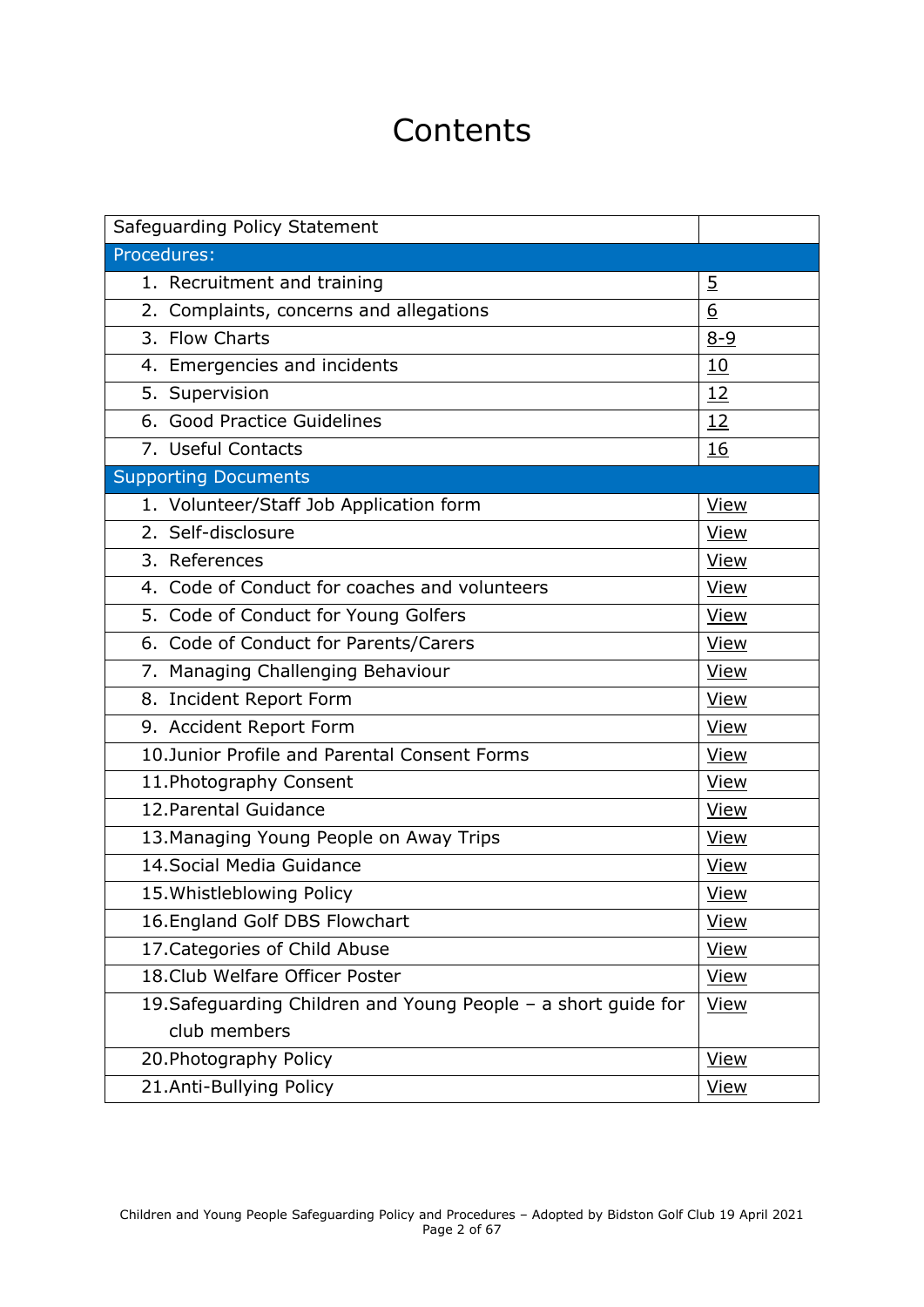# **Children and Young People Safeguarding Policy**

# **Introduction**

Everyone working with children and young people has a responsibility for keeping them safe, irrespective of their role, whether they are paid members of staff or volunteers.

Bidston Golf Club is committed to ensuring that the sport of golf is one within which all participants can thrive in a safe environment and that all children and young people have an enjoyable and positive experience when playing golf.

# Key principles

- The welfare of children is paramount.
- A child is defined by law in England and Wales as a person under the age of 18 years.
- All children, regardless of their Age, Race, Religion or Belief, Disability, Gender identity or Sexual Orientation, have the right to protection from abuse.
- All concerns and allegations of abuse and poor practice will be taken seriously and responded to swiftly and appropriately.
- All children have the right to be safe.
- All children have the right to be treated with dignity and respect.
- Bidston Golf Club will work with children, their parents/carers and external organisations to safeguard the welfare of children participating in golf.
- We recognise the authority of the statutory agencies and are committed to complying with Local Safeguarding Children Board Guidelines (LSCB), Working Together under the Children Act 2004, and any legislation and statutory guidance that supersedes these.
- Bidston Golf Club is committed to working in partnership with other key UK Golf Bodies to continually improve and to promote safeguarding initiatives across the sport.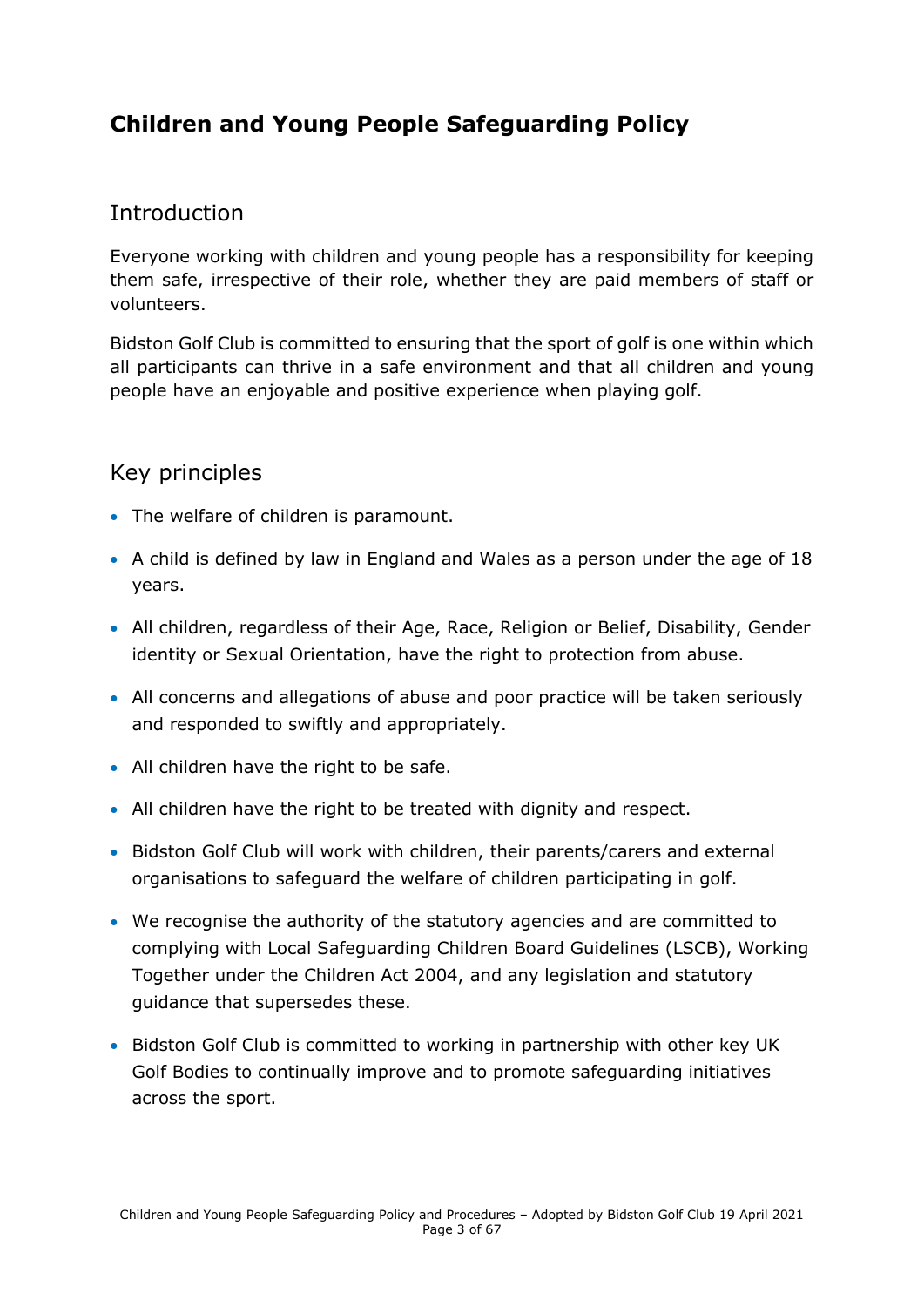• Bidston Golf Club owes a legal duty of care to children on their premises or engaged in their activities. That duty is to take reasonable care to ensure their reasonable safety and the duty is higher than it would be for adults.

# **Objectives**

Bidston Golf Club aims to:

- Provide a safe environment for children and young people participating in golfing activities and try to ensure that they enjoy the experience.
- Ensure robust systems are in place to manage any concerns or allegations.
- Support adults (staff, volunteers, PGA Professionals, coaches, members and visitors) to understand their roles and responsibilities with regard to their duty of care and protection of children.
- Provide appropriate level training, support and resources for staff, volunteers & coaches to make informed and confident responses to specific safeguarding issues and fulfill their role effectively.
- Ensure that children and their parents/carers are informed and consulted and, where appropriate, fully involved in decisions that affect them.
- Reassure parents and carers that all children and young people will receive the best care possible whilst participating in club activities and communicate Policy and Procedure to them through website/letter/consents.

# Responsibilities and implementation

Bidston Golf Club will seek to promote the principles of safeguarding children by:

- Reviewing their policy and procedures every three years or whenever there is a major change in legislation. Guidance from England Golf will be sought as part of the review process.
- Conducting a risk assessment of club activities with regard to safeguarding and take appropriate action to address the identified issues within suitable timescales.
- Using appropriate recruitment procedures to assess the suitability of volunteers and staff working with children and young people in line with guidance from England Golf.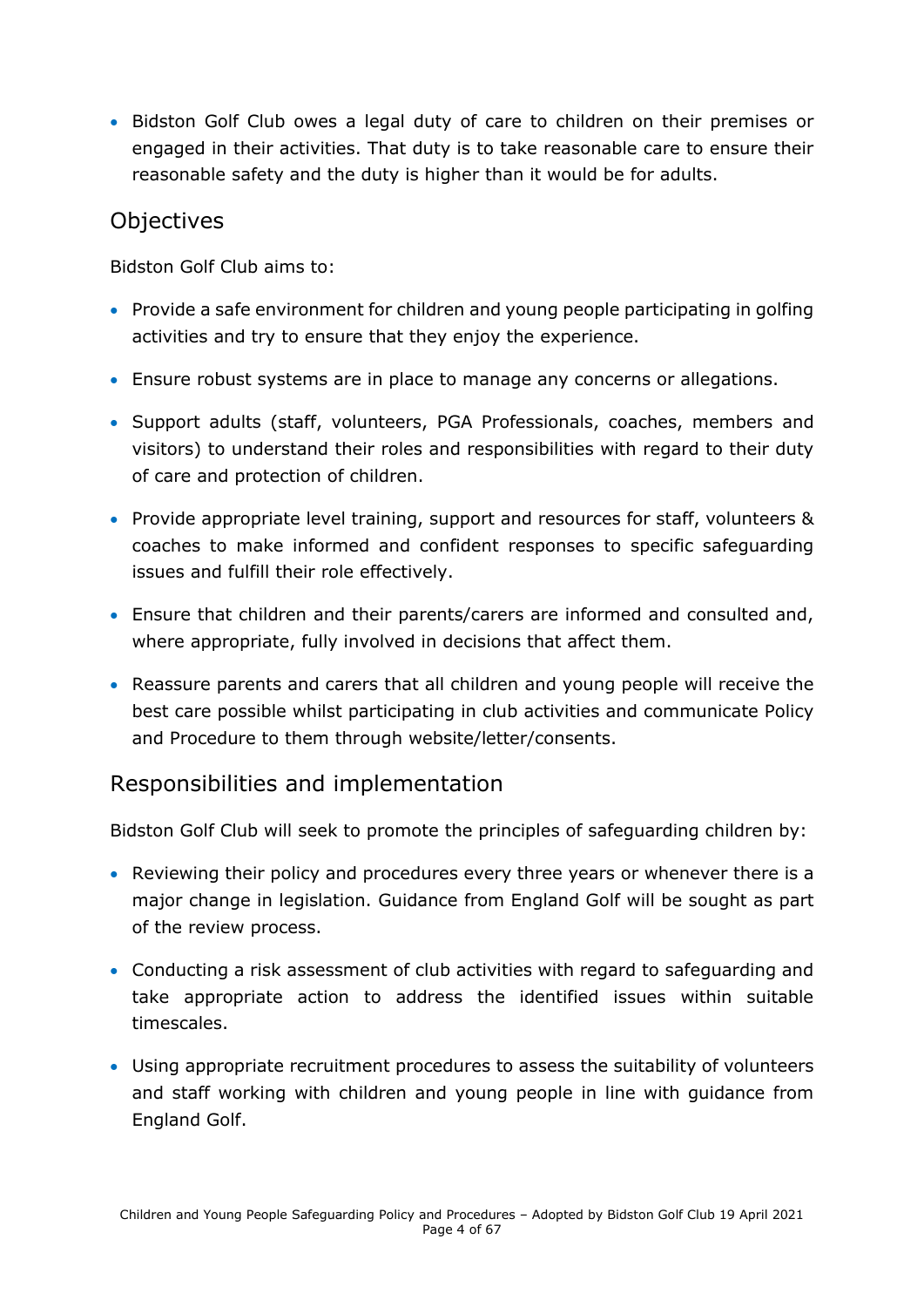- Following National Governing Body (NGB) procedures to report concerns and allegations about the behaviour of adults and ensuring that all staff, volunteers, parents and children are aware of these procedures.
- Directing staff, volunteers & coaches to appropriate safeguarding training and learning opportunities, where this is appropriate to their role.

# <span id="page-4-0"></span>1. Recruitment and training

Bidston Golf Club will endeavour to ensure that all volunteers and staff working with children and young people are appropriate and suitable to do so, and that they have all the information they require to undertake their job effectively and appropriately.

Each role which involves an element of responsibility with regard to children, particularly those involving the regular supervision of children, whether voluntary or paid, should be assessed by the recruiting body to establish which qualifications, checks and other requirements are necessary. These will include the following:

- An application form **(Appendix 1)**
- A self-disclosure form **(Appendix 2)**
- References from 2 people **(Appendix 3)**
- A signed Code of Conduct **(Appendix 4)**
- A Disclosure & Barring Service (DBS) check on people involved in 'regulated activity' with children **(Guidance on Regulated Activity & DBS- Appendix 16)**

Details of the requirements and the qualifications and checks of individuals will be recorded by the Club Welfare Officer/Secretary/Manager who will also hold copies of the necessary Safeguarding and Protecting Children (SPC) certificates. The nominated person will possess all relevant and appropriate contact details of all staff / volunteers and other relevant bodies.

All staff, volunteers & coaches will be offered access to appropriate child protection training. Bidston Golf Club recommends attendance at the UK Coaching Safeguarding and Protecting Children (SPC) workshop and will ensure that all volunteers and staff who have significant contact with children attend. An online UK Coaching refresher course should be completed and repeated every three years for those involved in "Regulated Activity."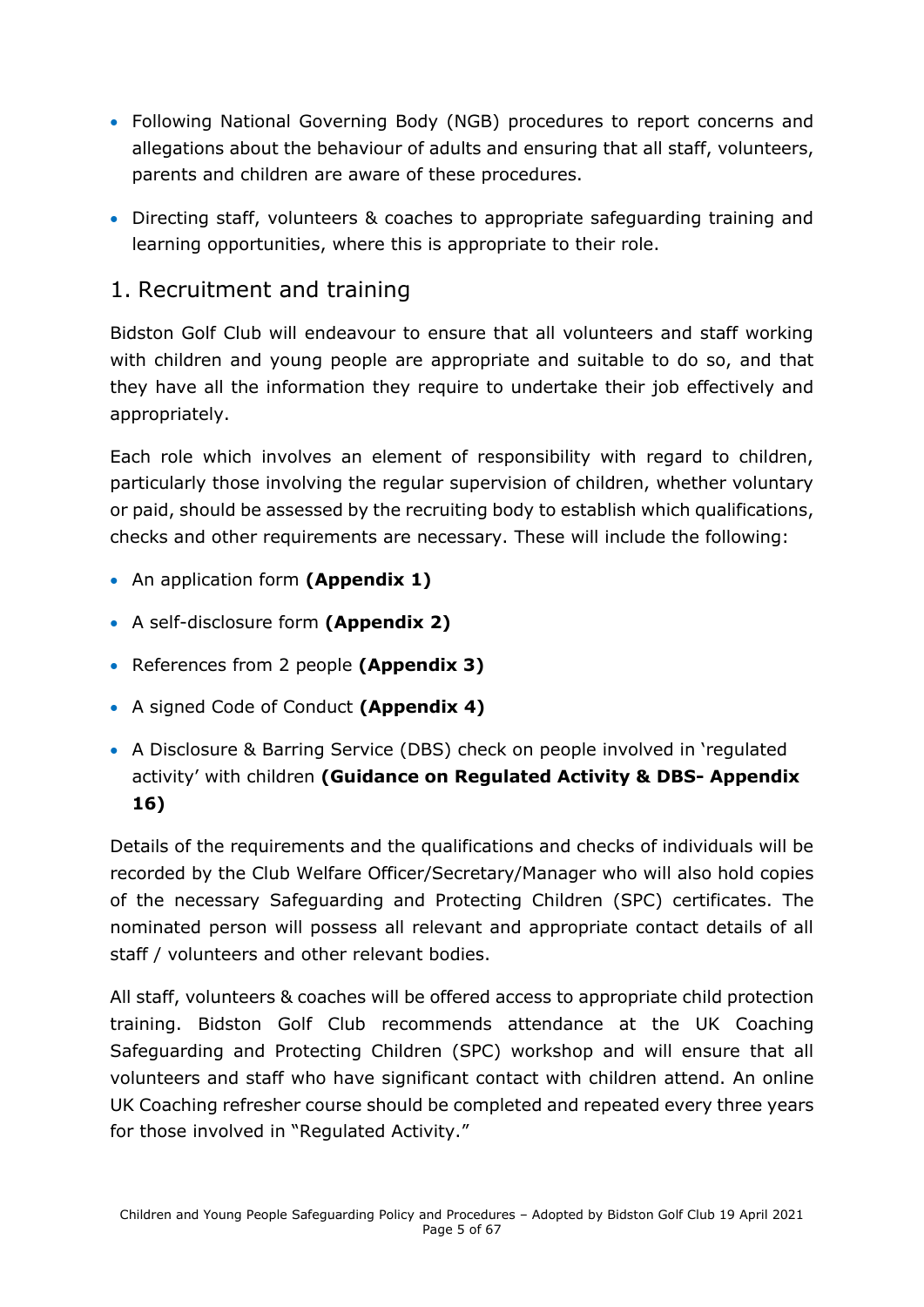All staff, volunteers & coaches working with children and young people will be asked to read and become familiar with Bidston Golf Club Safeguarding Policy and Procedures.

All staff, volunteers & coaches involved with children and young people will be asked to read Bidston Golf Club's Code of Conduct relevant to their role, and sign to indicate their understanding and agreement to act in accordance with the code. The code is linked to Bidston Golf Club Disciplinary Procedures. **(Codes of Conduct-Appendix 4,5,6)**

Bidston Golf Club are committed to the fact that every child and participant in golf should be afforded the right to thrive through being involved in sporting activity for life, in an enjoyable, safe environment, and be protected from harm. Bidston Golf Club acknowledge the additional vulnerability of some groups of children (e.g. disabled, looked after children, those with communication differences). Bidston Golf Club will ensure that the environment is appropriate for the child and tailored to their needs so that they have a positive experience of their sport without risk of harm.

# <span id="page-5-0"></span>2. Complaints, concerns and allegations

- **2.1** If a player, parent/carer, member of staff or volunteer has a concern about the welfare of a child, or the conduct of another child/young person or an adult (whether they are a parent, coach, member, or otherwise), these concerns should be brought to the attention of the Club Welfare Officer without delay. The person reporting the concern is not required to decide whether abuse has occurred, but simply has a duty to pass their concerns and any relevant information to the Welfare Officer. Please refer to Flowcharts 1 & 2 for further details (see below).
- **2.2** All concerns will be treated in confidence. Details should only be shared on a "need to know" basis with those who can help with the management of the concern.
- **2.3** Concerns will be recorded on an Incident Report Form and sent to the England Golf Lead Safeguarding Officer and retained confidentially within the club. The England Golf Lead Safeguarding Officer can assist with completion of this form if required, tel: 01526 351824. **(Incident Report Form-Appendix 8)**
- **2.4** Bidston Golf Club will work with England Golf and other external agencies to take appropriate action where concerns relate to potential abuse or serious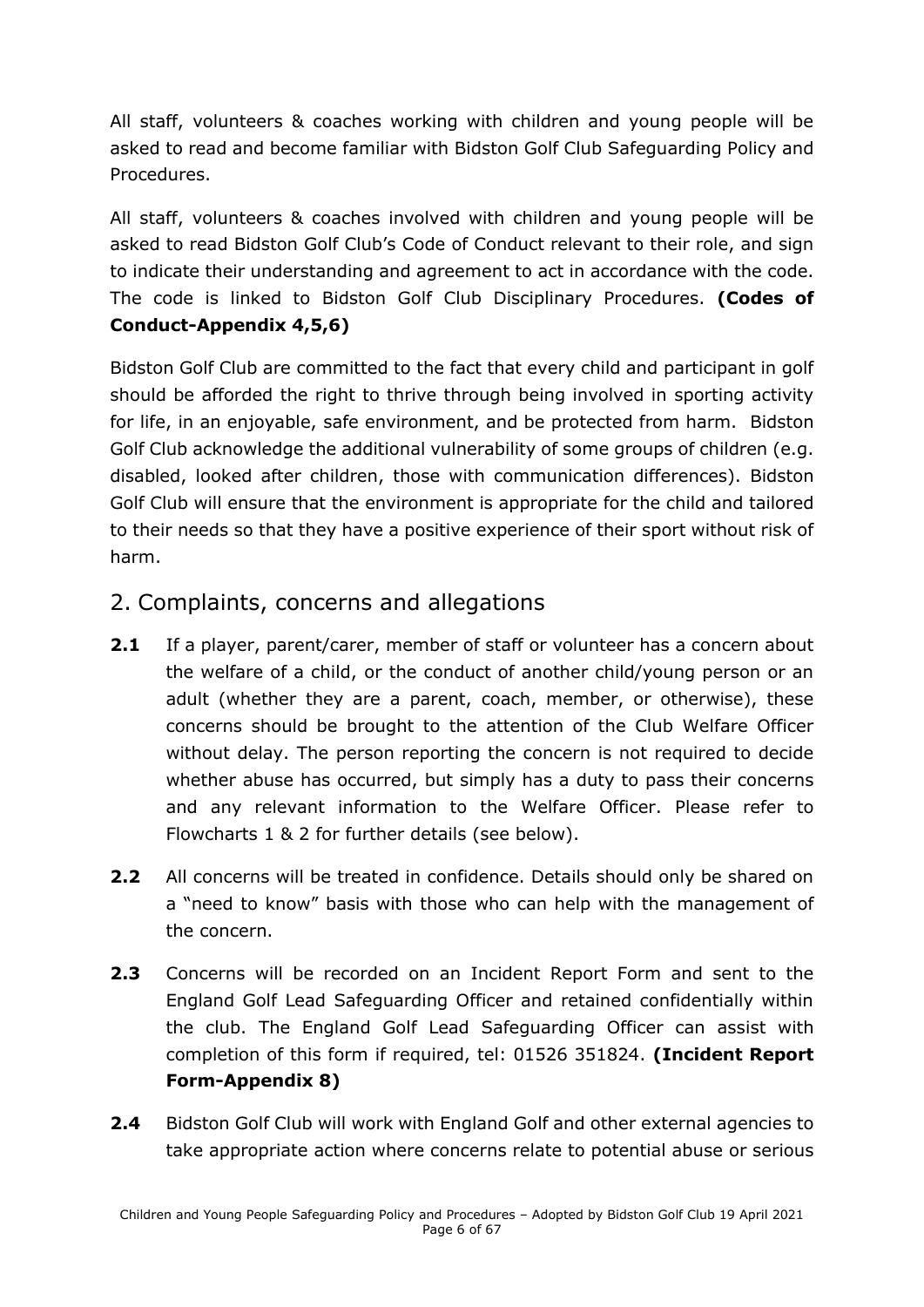poor practice. Bidston Golf Club disciplinary procedures will be applied and followed where possible.

- **2.5** In the event of a child making a disclosure of any type of abuse, the following guidance is given:
	- Reassure them that they have done the right thing to share the information
	- Listen carefully
	- Do not make promises that cannot be kept, such as promising not to tell anyone else
	- Do not seek to actively question the child or lead them in any way to disclose more information than they are comfortably able to: this may compromise any future action. Only ask questions to clarify your understanding where needed e.g. can you tell me what you mean by the word ………..?
	- Record what the child has said as soon as possible on an incident report form.
	- You should explain to children, young people and families at the outset, openly and honestly, what and how information will, or could be shared and why, and seek their agreement.
	- Parents or Carers should be informed if the allegation does not involve them.
- **2.6** The NSPCC Helpline is available to discuss concerns regarding poor practice and abuse in confidence with members of the public who need support. Those with concerns are encouraged to use this service. The Helpline number is 0808 800 5000.
- **2.7** Safeguarding children and young people requires everyone to be committed to the highest possible standards of openness, integrity and accountability. Bidston Golf Club supports an environment where staff, volunteers, parents/carers and the public are encouraged to raise safeguarding and child protection concerns. Anyone who reported a legitimate concern to the organisation (even if their concerns subsequently appear to be unfounded) will be supported. All concerns will be taken seriously. **(Whistleblowing Policy-Appendix 15)**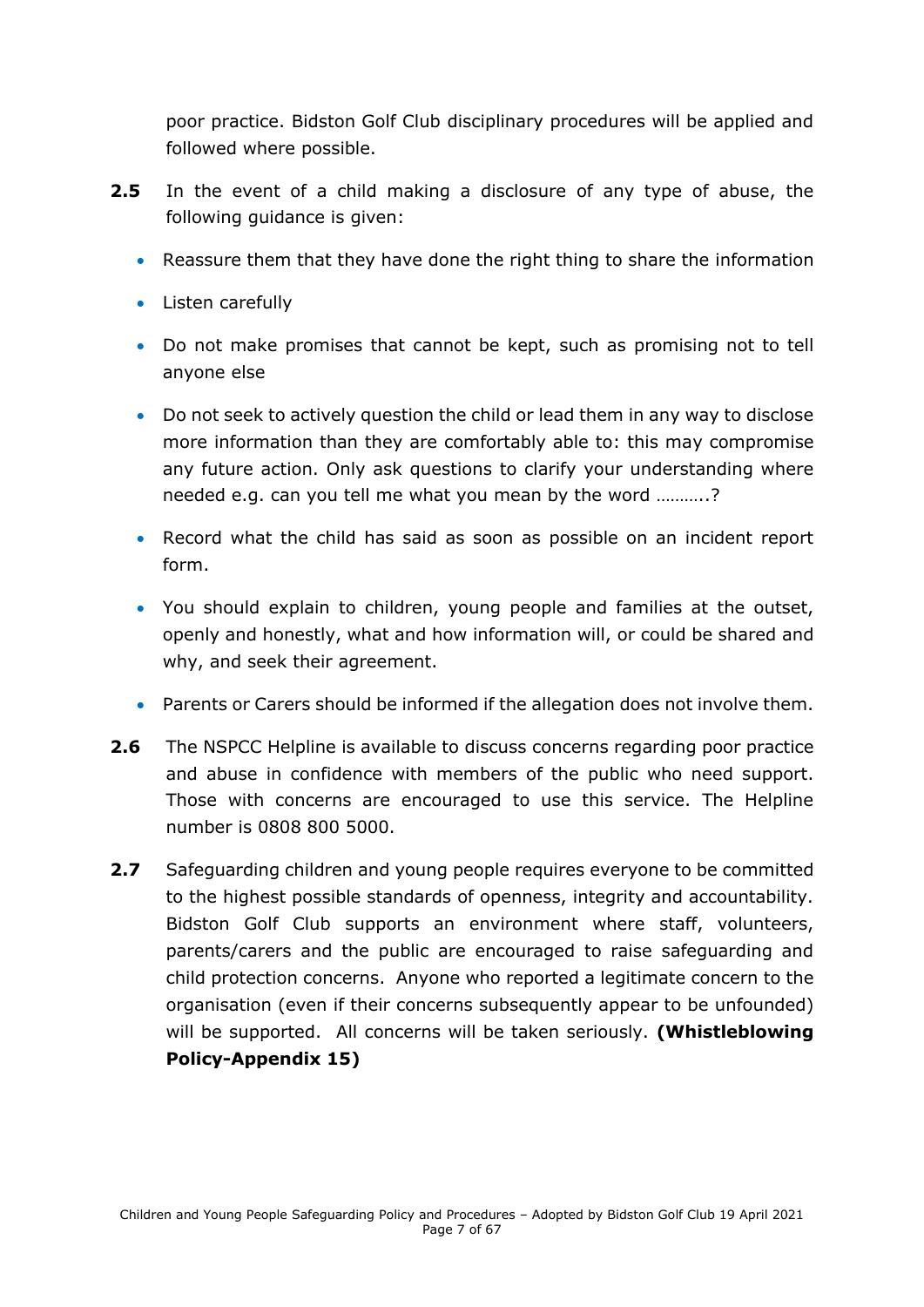# <span id="page-7-0"></span>3. FLOWCHART 1

# **What to do if you are worried about what is happening to a child outside of the Club (but the concern is identified through the child's involvement in golf)**



\* If for any reason a Club Welfare Officer is not in post or is unavailable a principle of least delay is important. Please contact the England Golf Lead Safeguarding Officer 01526 351824 [safeguarding@englandgolf.org](mailto:safeguarding@englandgolf.org)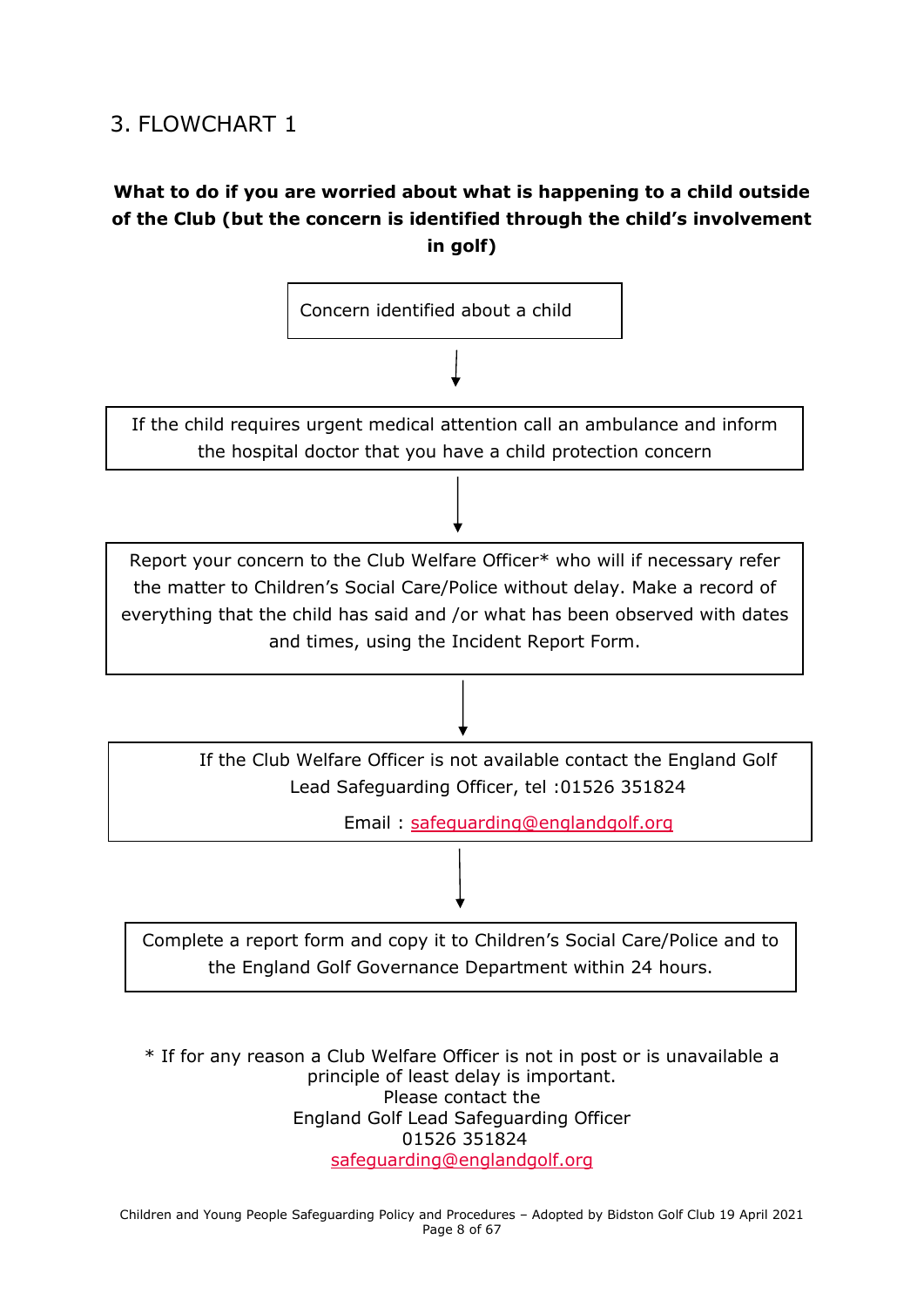# FLOW CHART 2

# **What to do if you are worried about the behaviour of any member, parent/carer, volunteer, staff, Professional, coach or official in golf or affiliated organisations**

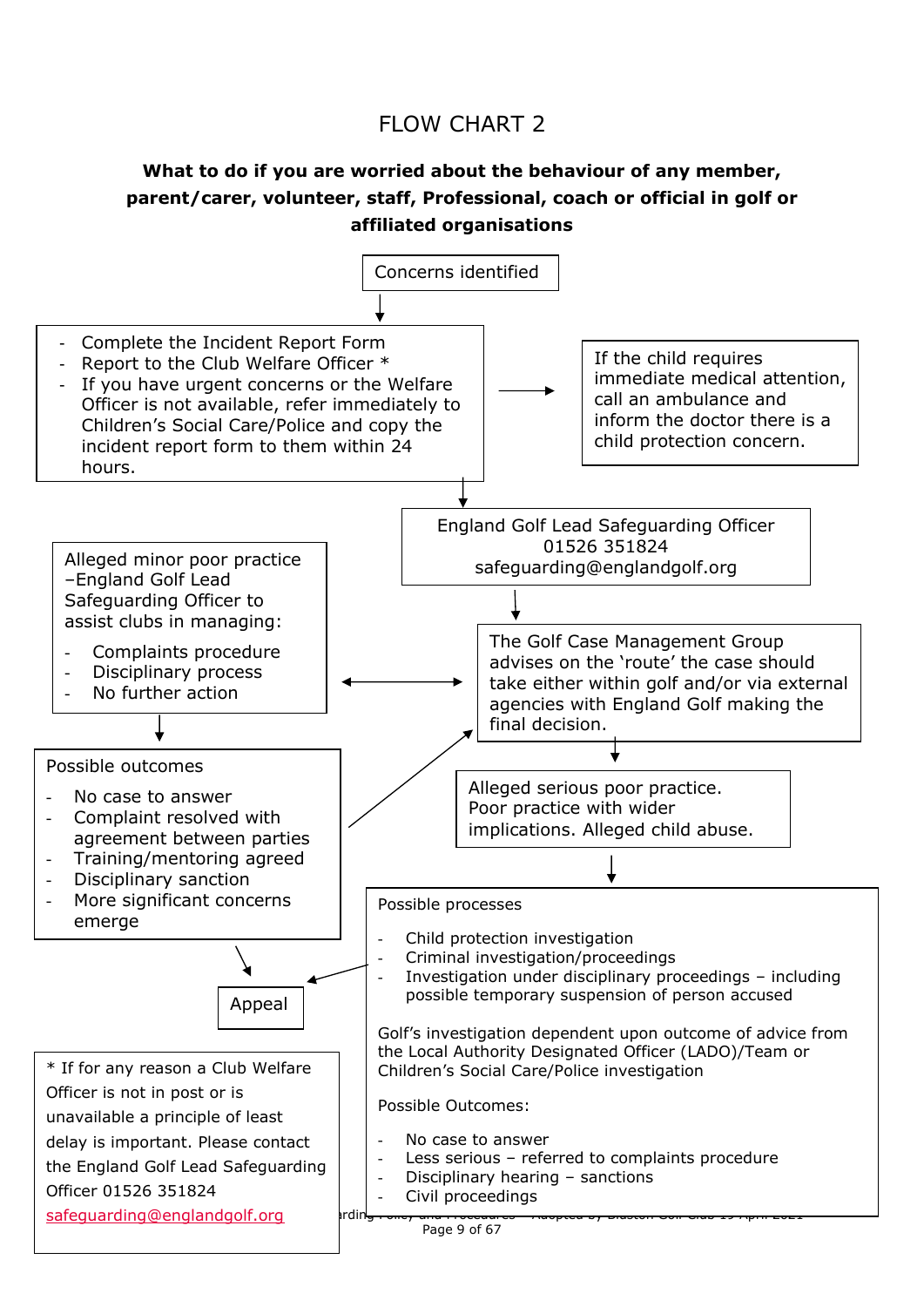# <span id="page-9-0"></span>4. Emergencies and incidents

- **4.1** Parental Consent Forms will be obtained and retained by Bidston Golf Club for all children who are participating in events or activities, or attending coaching organised by the club. These forms will be treated in confidence and only shared with those who require the information they contain to perform their role effectively. **(Junior Profile and Parental Consent Forms-Appendix 10)**
- **4.2** In the event of a child requiring medical attention:
	- The parents will be contacted immediately.
	- In the event of failure to contact parents, the alternative emergency contacts will be used.
	- The consent form will be consulted to establish whether parents have given their consent for a club representative to act in loco parentis.
	- An adult club representative will accompany the child to seek medical attention, if appropriate, ensuring that they take the consent form with them.
	- A record of the action taken will be made and retained by a club representative.
- **4.3** Where a parent is late in collecting their child the following procedure will apply:
	- Attempt to contact the parent/carer using the contact details on the Parental Consent Form
	- Attempt to contact the first, then the second emergency contact nominated on the Consent Form
	- Wait with the young person(s) at the venue with, wherever possible, other staff/volunteers or parents.
	- If no one is reachable, contact the Club's Welfare Officer for advice.
	- If all attempts to make contact fail, consideration should be given to contacting the police for their advice.
	- Staff, volunteers and coaches should try to avoid:
	- Taking the child home or to another location without consent.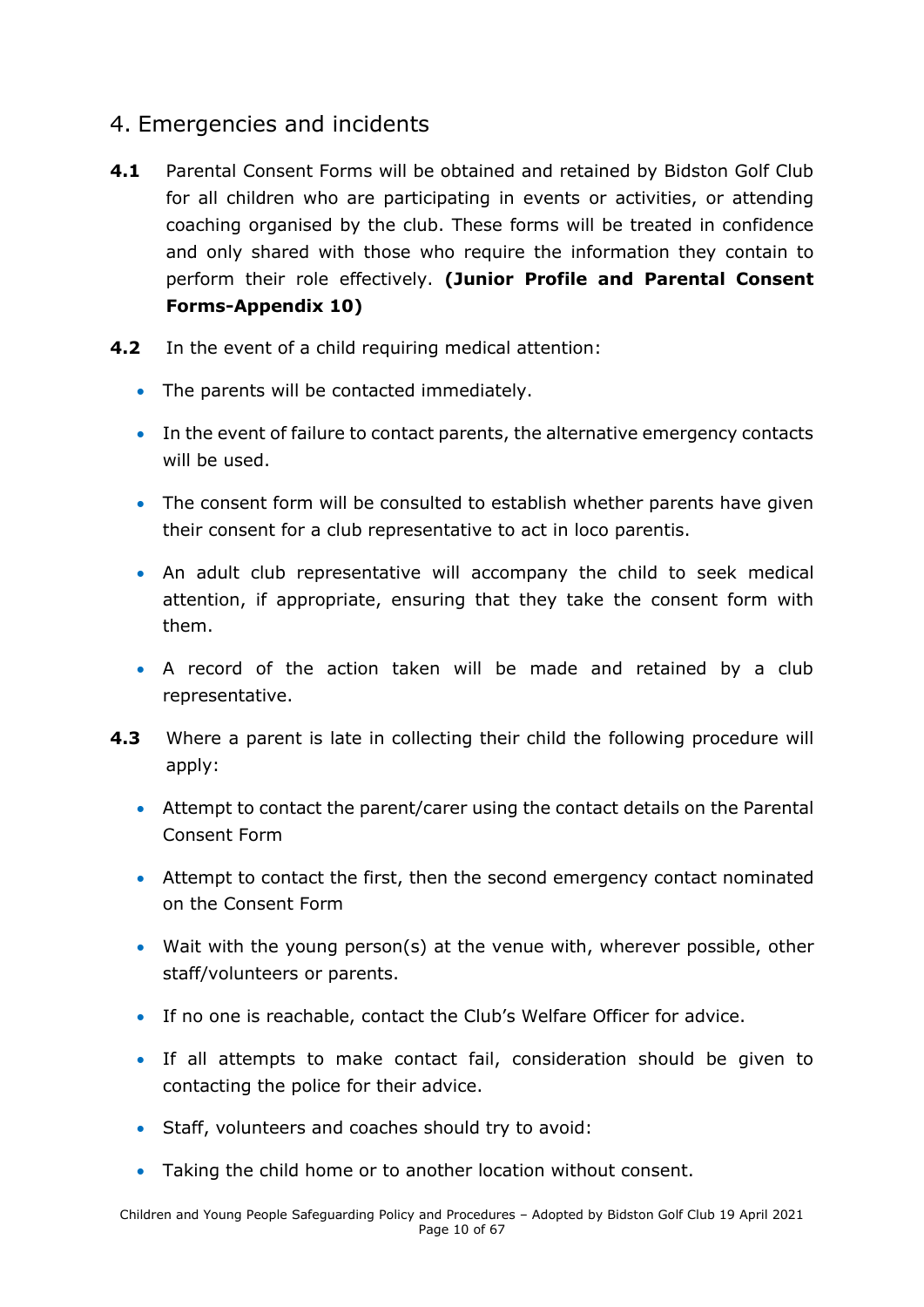- Asking the child to wait in a vehicle or the club with them alone.
- Sending the child home with another person without permission.

# <span id="page-10-0"></span>5. Supervision

- **5.1** During coaching sessions, coaches should conduct a risk assessment to inform decision making about appropriate supervision levels. Regardless of the recommended ratio of adults to participants, it is recommended that a minimum of two adults should be present. This ensures at least basic cover in the event of something impacting on the availability of one of the adults during the activity.
- **5.2** Parents may be encouraged to stay for coaching/competitions & other events where their children are of an age where greater levels of parental supervision are required.
- **5.3** Wherever possible adults will avoid changing or showering at the same time as children but parents will be made aware that with limited changing room space there will be occasions when adults and children may need to share the facilities.
- **5.4** Parents should be aware that if children are left at a venue unsupervised, other than to attend specific coaching sessions, competitions, or other organised events, the club cannot accept supervisory responsibility.
- **5.5** Special arrangements will be made for away trips. Parents will receive full information about arrangements for any such trip and will be required to provide their consent for their child's participation. **(Managing Young People on Away Trips-Appendix 13)**
- <span id="page-10-1"></span>6. Good practice Guidelines

### **6.1 Behaviour of adults and children**

- **6.1.1** Adults who work with children are placed in a position of trust in relation to children, and therefore it is important they behave appropriately and provide a strong positive role model for children, both to protect children and those working with children from false allegations of poor practice. Codes of conduct will be issued to junior members & adults working with them to promote good practice.
- **6.1.2** Bidston Golf Club requires that all staff and volunteers working with children and young people adhere to the standards set out in the Code of Conduct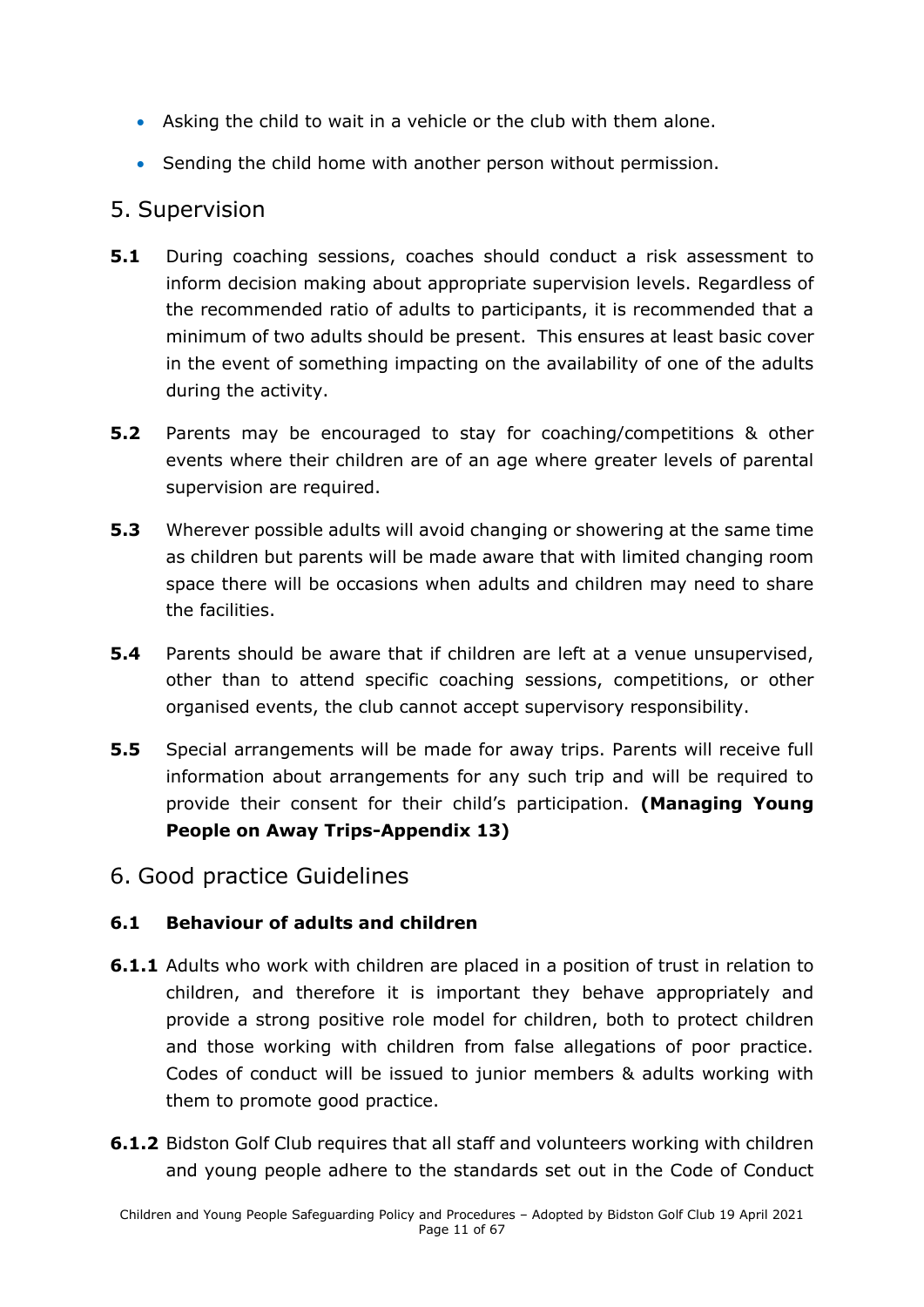relevant to their role. Similarly, children are expected to follow their own Code of Conduct to ensure the enjoyment of all participants and assist the club in ensuring their welfare is safeguarded.

- **6.1.3** Bidston Golf Club requires that all staff and volunteers working with children adhere to the guidelines on Managing Challenging Behaviour. **(Managing Challenging Behaviour-Appendix 7).**
- **6.1.4** Parents and carers should also work together with the club to ensure that the welfare of all children is safeguarded. A sheet on "Parental Guidance" is provided to assist them in understanding how they can best assist the club **(Parental Guidance-Appendix 12)**

### **6.2 Adults and Children playing golf together**

One of the reasons for the popularity of golf is that the game is not restricted by ability, age or gender. Responsible interaction between adults and children helps bring mutual respect and understanding and will be encouraged as part of club activities. Adults should always be aware however that age related differences do exist and conduct themselves in a manner that both recognises this and prioritises the welfare of any children involved.

# **6.3 Physical Contact**

Physical contact with children by coaches or volunteers should always be intended to meet the needs of the child and the sport, not the adult. That is, to develop golf technique, to protect the child from injury, to provide first aid or treat an injury. It should always take place in an open environment, and should not, as a general principle, be made gratuitously or unnecessarily.

# **6.4 Transport**

- **6.4.1** The club believes it is primarily the responsibility of parents/carers to transport their child/children to and from events. It is not the responsibility of club volunteers or coaches to transport children and young people to and from events, activities, tournaments or matches.
- **6.4.2** The club may make arrangements for transport in exceptional circumstances, such as team events. Where this is the case, the written permission of the parents of the relevant children will be sought. The drivers used will be checked for their suitability to transport and supervise children (see Section 1 Recruitment and Training) and their insurance arrangements verified.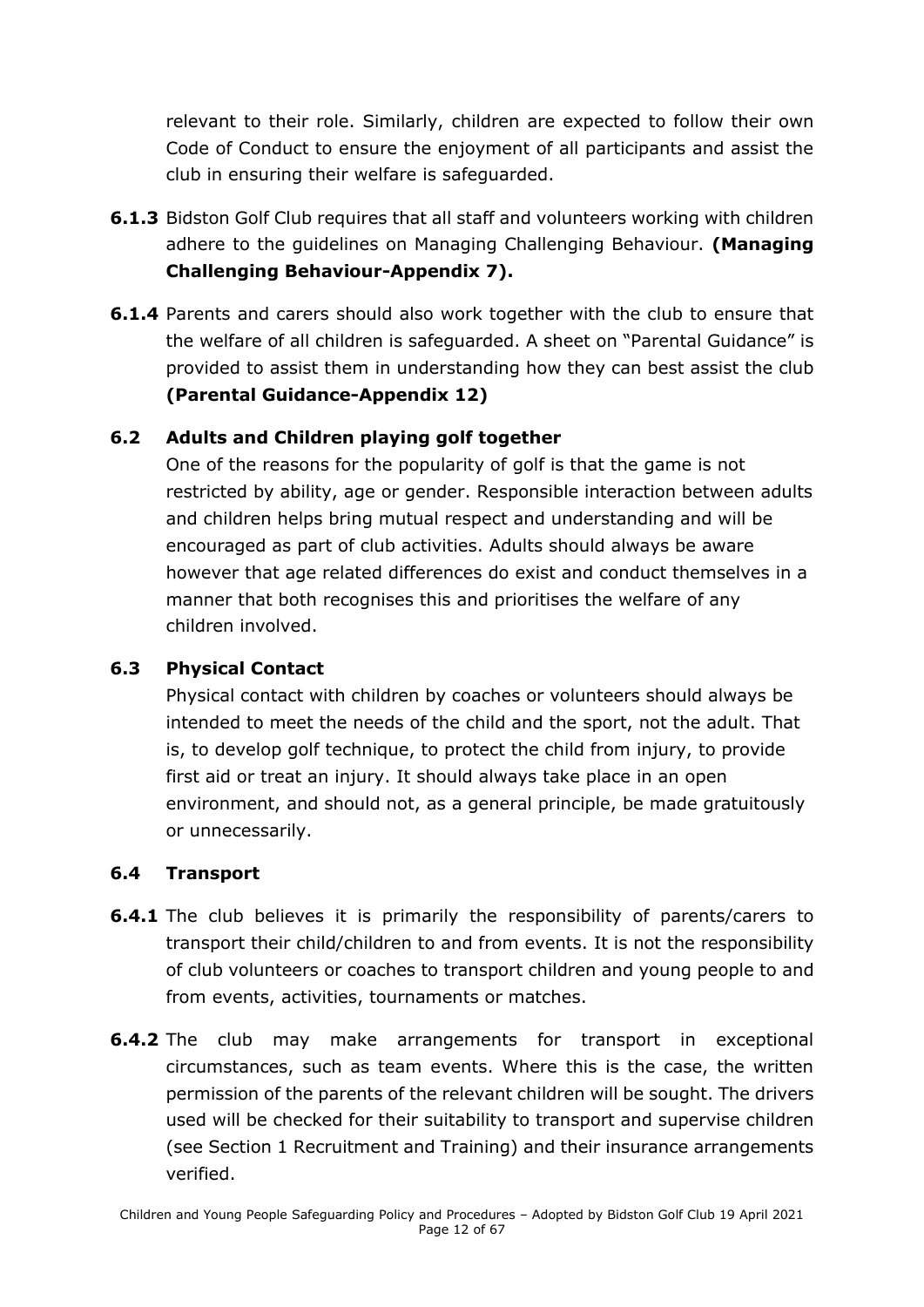**6.4.3** Children and young people are often involved in competition. When taking young people away from their home club, consideration and planning needs to be paramount to ensure the duty of care for the young people within the team is fulfilled.

# **6.5 Photography/ Videoing**

- **6.5.1** Permission will be sought from parents prior to the publication or use of any video or photographic images of their child, for instance in newspapers, websites or for coaching purposes. The personal details of the child will not be used in any promotional material. **(Photography Consent-Appendix 11)**
- **6.5.2** Any press/official photographers attending events will be required to seek permission from the club before taking photographs and also permission of parents to use the images. **(Photography Policy – Appendix 20)**

# **6.6 Social Media**

Social media provides unique opportunities for the club to engage and develop relationships with people in a creative and dynamic forum where users are active participants. It is important that all staff, volunteers, coaches, officials/referees, board members, or anyone working on behalf of the club are aware of the club Social Media policy **(Social Media Guidance–Appendix 14)**

### **6.7 Anti-Bullying Procedures**

- **6.7.1** We believe that every effort must be made to eradicate bullying in all its forms. Bullying can be difficult to define and can take many forms which can be categorised as;
	- Physical hitting, kicking, theft
	- Verbal homophobic or racist remarks, threats, name calling
	- Emotional isolating an individual from activities or a group

All forms of bullying include;

- Deliberate hostility & aggression towards an individual(s)
- A victim who is weaker and less powerful than the bully or bullies
- An outcome which is always painful & distressing for the victim

Bullying behaviour may also include;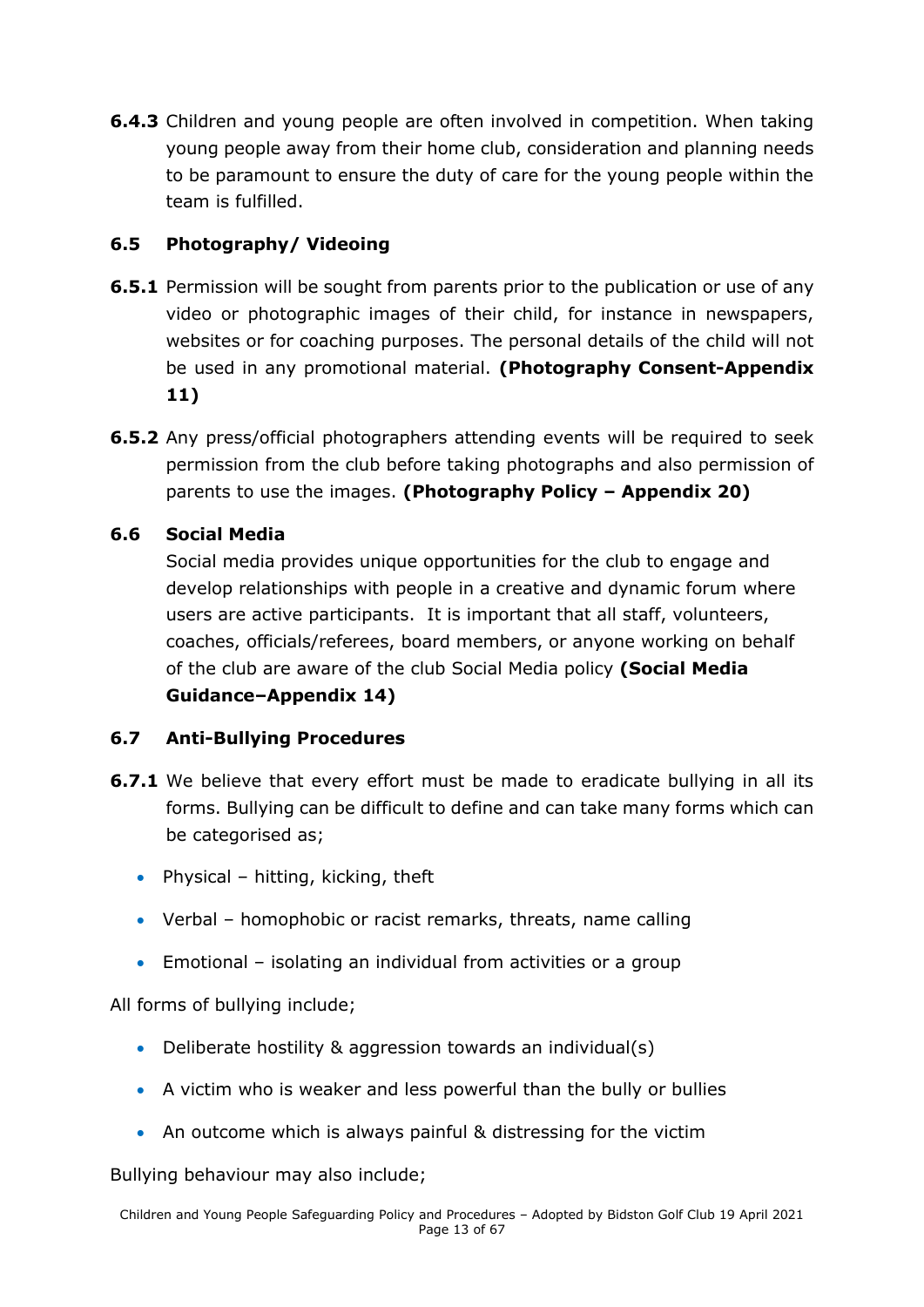- Other forms of violence
- Sarcasm, spreading rumours, persistent teasing
- Tormenting, ridiculing, humiliation
- Racial taunts, graffiti, gestures
- Unwanted physical contact or abusive or offensive comments of a sexual nature.

The Club and its Staff, Volunteers & Coaches will not tolerate bullying in any of its forms during club matches, competitions, coaching or at any other time while at the club. **(Anti-Bullying Policy -Appendix 21)**

#### **6.7.2** We will:

- Provide a point of contact where those being bullied can report their concerns in confidence – The Club Welfare Officer.
- Take the problem seriously.
- Investigate any and all incidents and accusations of bullying.
- Talk to bullies and their victims separately along with their parents/carers.
- Impose sanctions where appropriate
- Keep a written record of all incidents referred to England Golf and the action taken.
- Have discussions about bullying and why it matters.

#### **6.8 Confidentiality**

- **6.8.1** Details of all juniors will be kept on file in the office and will not be shared with a third party without parent/carer consent.
- **6.8.2** All concerns/allegations will be dealt with confidentially by the club and information will only be shared on a need to know basis, either internally or externally depending on the nature/seriousness of the concern/allegation.

#### **6.9 Changing rooms**

The changing rooms are used by all members & visitors. Juniors will only be supervised if needed at club organised events. Parents will be made aware that adults use the changing rooms throughout the day for changing & showering. Where a parent/carer does not consent to their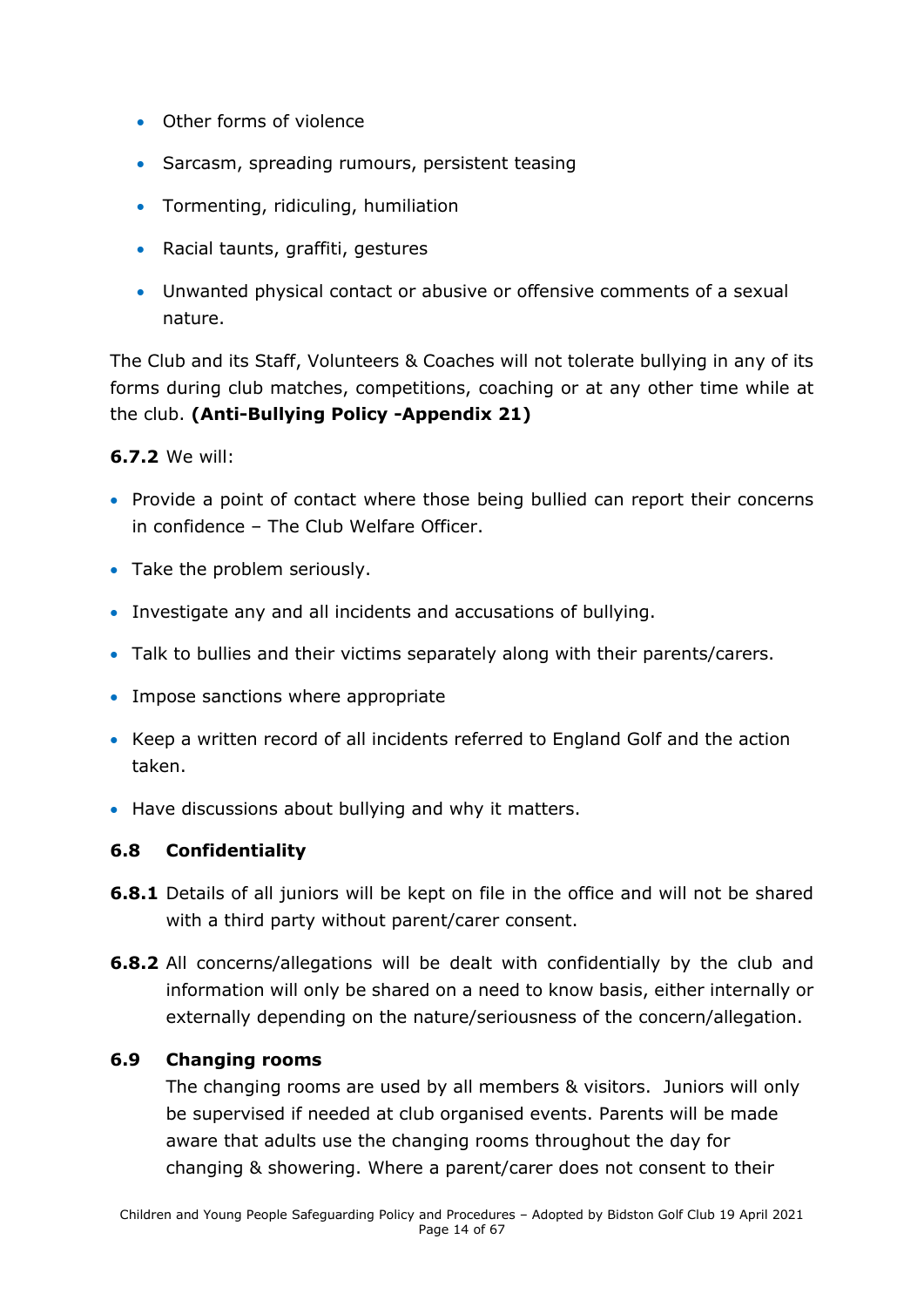child accessing the changing rooms, it is their responsibility to either supervise the child while in the changing rooms or ensure that they do not use them.

# <span id="page-14-0"></span>7. Useful Contacts

| <b>Golf Contacts</b>                            |                                                                                                                       |                                                                 |
|-------------------------------------------------|-----------------------------------------------------------------------------------------------------------------------|-----------------------------------------------------------------|
| Name                                            | <b>Address</b>                                                                                                        | Number                                                          |
| Club Welfare Officer -<br>Caroline Reed-Clayton | <b>Bidston Golf Club</b>                                                                                              | Mob: 07756915931<br>Email:<br>carolinereedclayton@hotmail.co.uk |
| England Golf Lead<br>Safeguarding Officer       | <b>England Golf</b><br><b>National Golf Centre</b><br>The Broadway<br>Woodhall Spa<br>Lincolnshire<br><b>LN10 6PU</b> | 01526 351824<br>safequarding@englandgolf.org                    |
| Honorary Secretary - Penny<br>Plater            | <b>Bidston Golf Club</b>                                                                                              | Mob: 07960 871052<br>Email: info@bidstongolf.co.uk              |

| <b>Local Contacts</b>                       |                                                                                                                                                                                                                                |                                                                                   |
|---------------------------------------------|--------------------------------------------------------------------------------------------------------------------------------------------------------------------------------------------------------------------------------|-----------------------------------------------------------------------------------|
| Wirral Safeguarding<br>Children Partnership | If a child or young person is<br>at risk of harm, abuse or<br>neglect please report it to the<br>Wirral Integrated Front<br>Door Team on<br>0151 606 2008 9am $-5$ pm<br>Monday to Friday.<br>E-mail: <b>IFD@wirral.gov.uk</b> | Outside of these hours call 0151 677<br>6557.<br>In an emergency always dial 999. |
| <b>Samaritans</b>                           |                                                                                                                                                                                                                                | 08457 90 90 90                                                                    |
| <b>NSPCC Freephone</b><br>24 hour Helpline  |                                                                                                                                                                                                                                | 0808 800 5000                                                                     |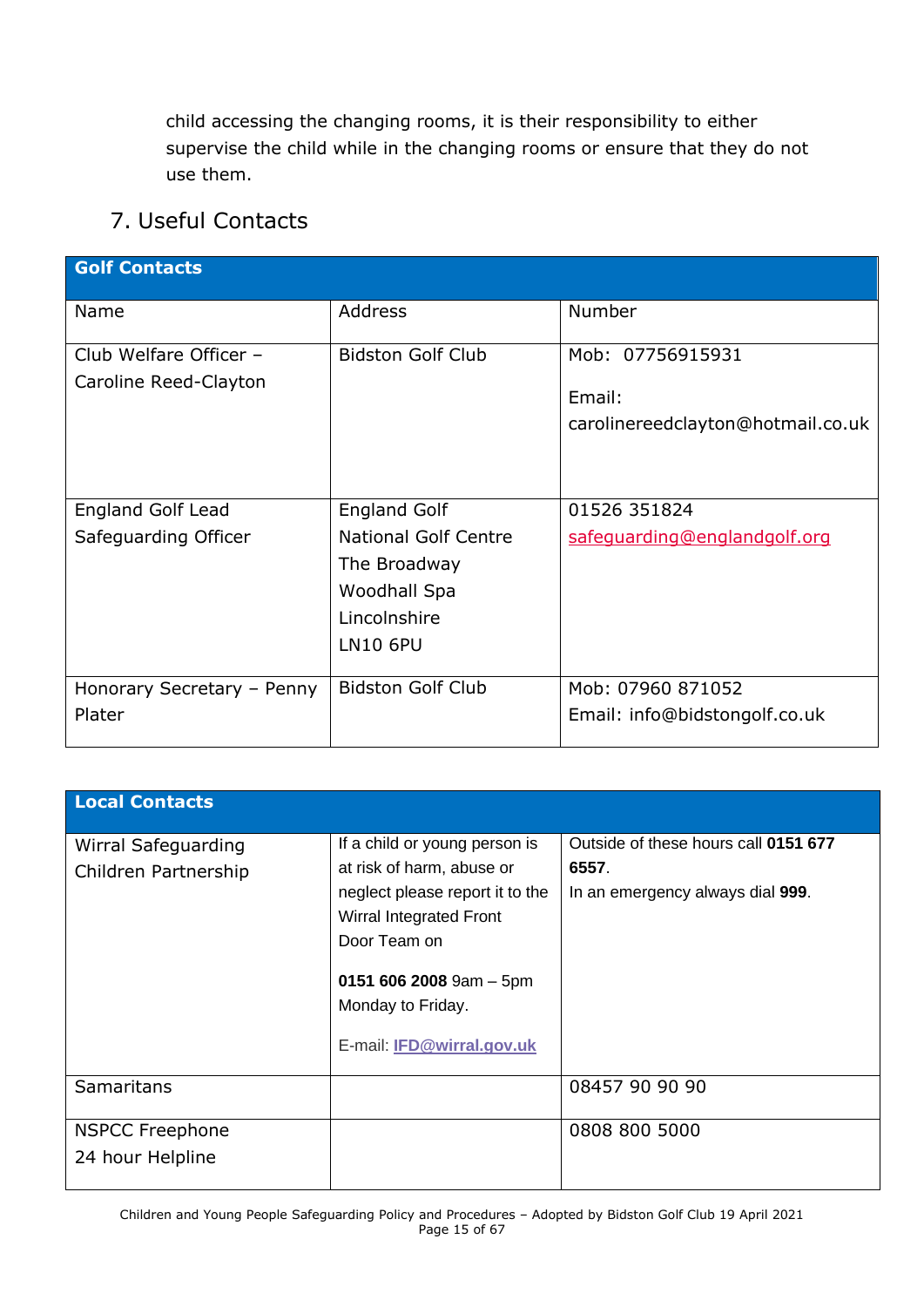| NSPCC Whistleblowing       | 0808 028 0285 |
|----------------------------|---------------|
| Helpline for Professionals |               |
|                            |               |

<span id="page-15-0"></span>

| <b>National Contacts</b>         |                        |                    |
|----------------------------------|------------------------|--------------------|
|                                  |                        |                    |
| The NSPCC                        | <b>National Centre</b> | Tel: 0808 800 5000 |
|                                  | 42 Curtain Road        | help@nspcc.org.uk  |
|                                  | London                 |                    |
|                                  | EC2A 3NH               |                    |
|                                  |                        |                    |
| Childline UK                     | Freepost 1111          | Tel: 0800 1111     |
|                                  | London N1 0BR          |                    |
|                                  |                        |                    |
| NI Childline                     | 74 Duke Street         | Tel: 028 90 327773 |
|                                  | Londonderry            |                    |
|                                  |                        |                    |
| <b>NSPCC Child Protection in</b> | 3 Gilmour Close        | Tel: 0116 234 7278 |
| Sport Unit                       | <b>Beaumont Leys</b>   | cpsu@nspcc.org.uk  |
|                                  | Leicester              |                    |
|                                  | LE4 1EZ                |                    |
|                                  |                        |                    |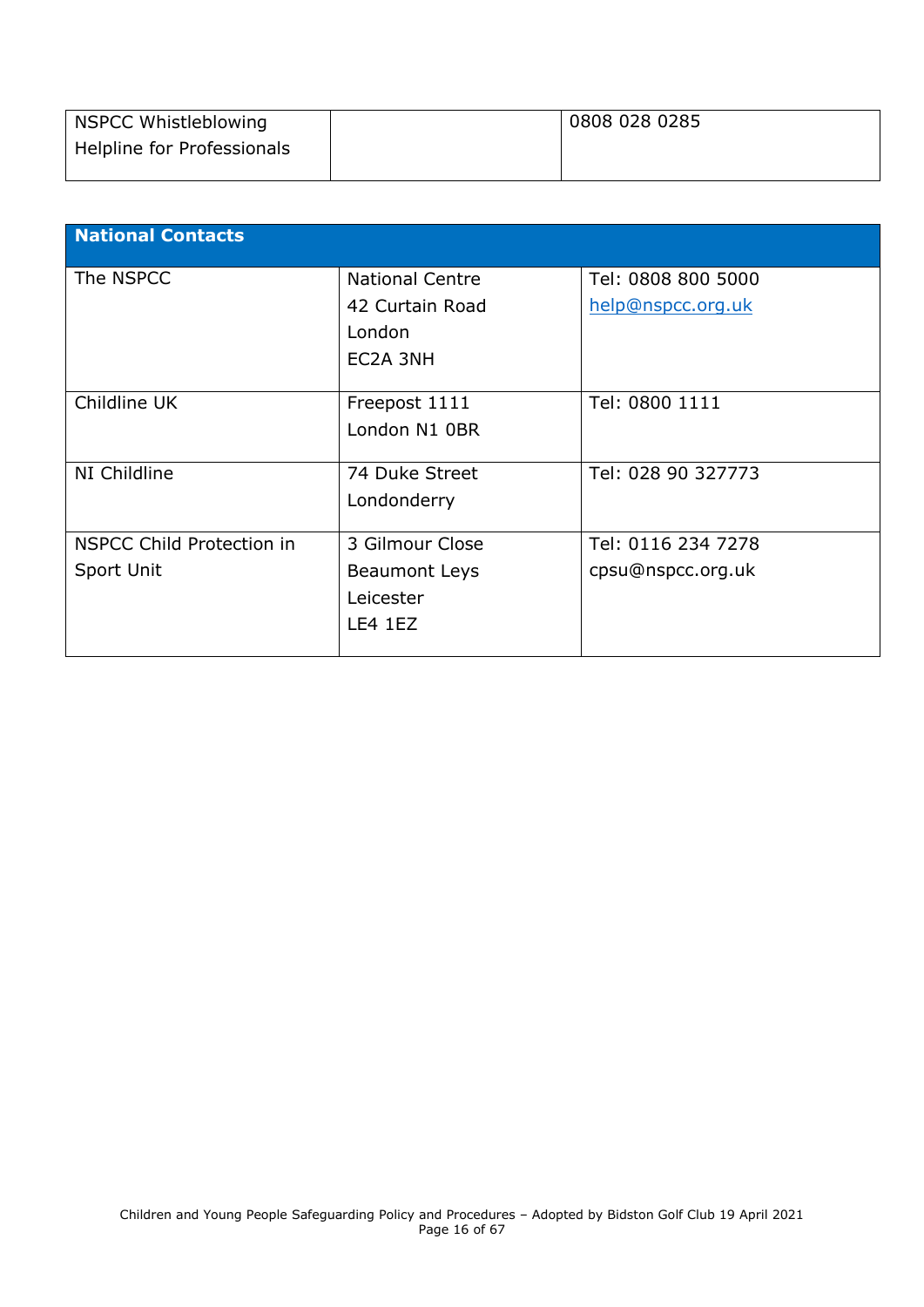Volunteer / Staff Job Application Form – **Bidston Golf Club**

| <b>Position Applied for:</b>                                                                        |
|-----------------------------------------------------------------------------------------------------|
| <b>Personal Details</b>                                                                             |
| Title: Mr/Mrs/Miss/Dr/Other (please specify) ___________________________________                    |
|                                                                                                     |
|                                                                                                     |
|                                                                                                     |
|                                                                                                     |
|                                                                                                     |
|                                                                                                     |
|                                                                                                     |
|                                                                                                     |
|                                                                                                     |
|                                                                                                     |
|                                                                                                     |
|                                                                                                     |
|                                                                                                     |
|                                                                                                     |
| Relevant Experience including any previous experience of working with<br>children and young people: |
|                                                                                                     |
|                                                                                                     |
|                                                                                                     |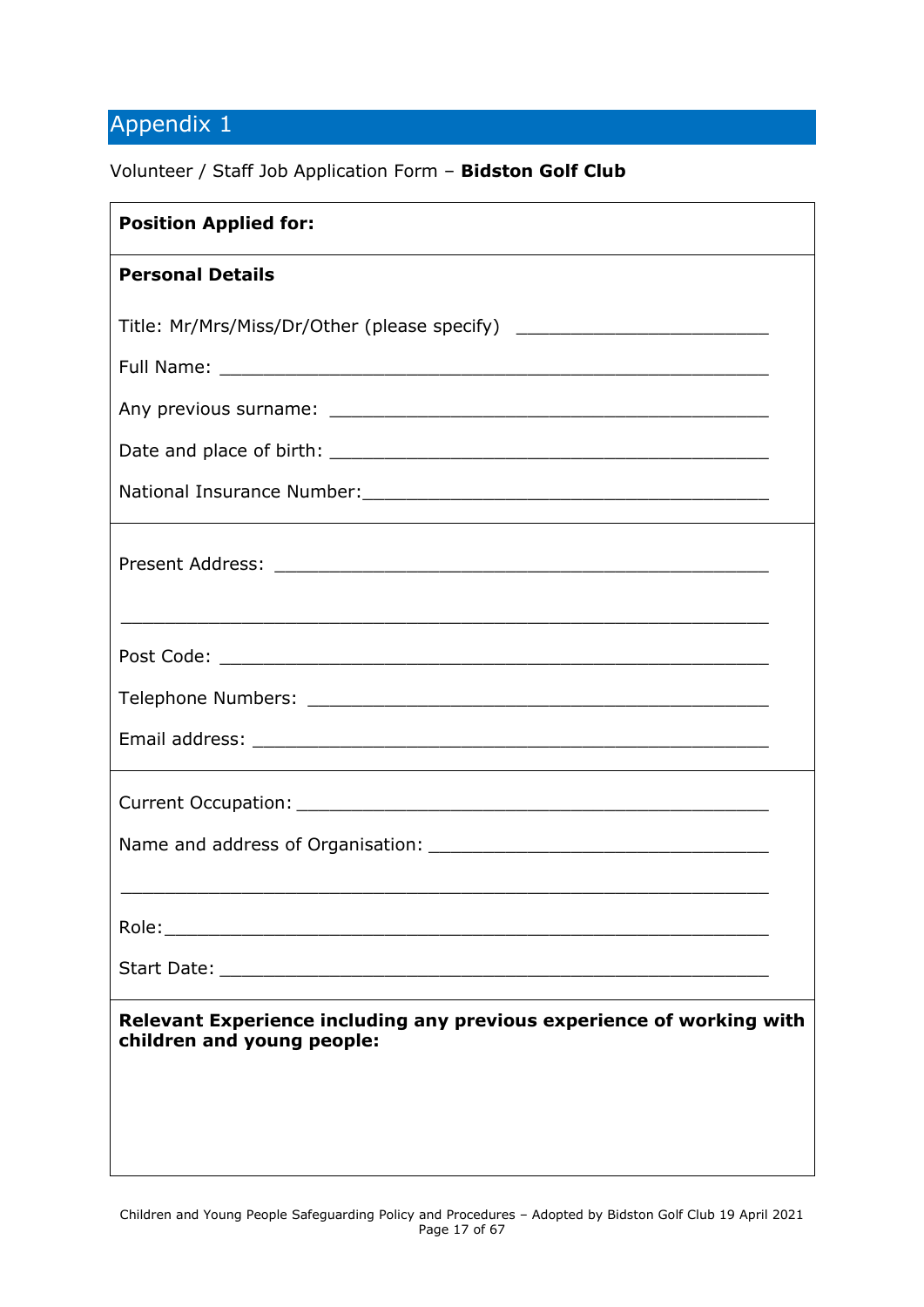#### **Reasons for applying:**

#### **References:**

Please provide the names and addresses of two people who know you well (one personal, one professional – current or previous employer, who are not related to you) whom we can contact to obtain a reference:

| <b>Address:</b>          |
|--------------------------|
|                          |
| <b>Telephone Number:</b> |
|                          |

#### **Data Protection Notification:**

Information you have provided in completing this form will be used to process your application. Bidston Golf Club will keep the information you have supplied confidential and will not divulge it to third parties, except where required by law, or where we have retained the services of a third party representative to act on yout/our behalf.

#### **Authorisation:**

I have read the Data Protection notification and understand and agree to the use of my personal data in accordance with the Data Protection Act 2018, GDPR and all relevant data protection legislation.

| Signed:             | Date:                                                                                                                                                    |  |
|---------------------|----------------------------------------------------------------------------------------------------------------------------------------------------------|--|
| <b>Declaration:</b> | I confirm that the information I have provided is correct and that any false or<br>misleading information may lead to the termination of my appointment. |  |

**Signed: Date:**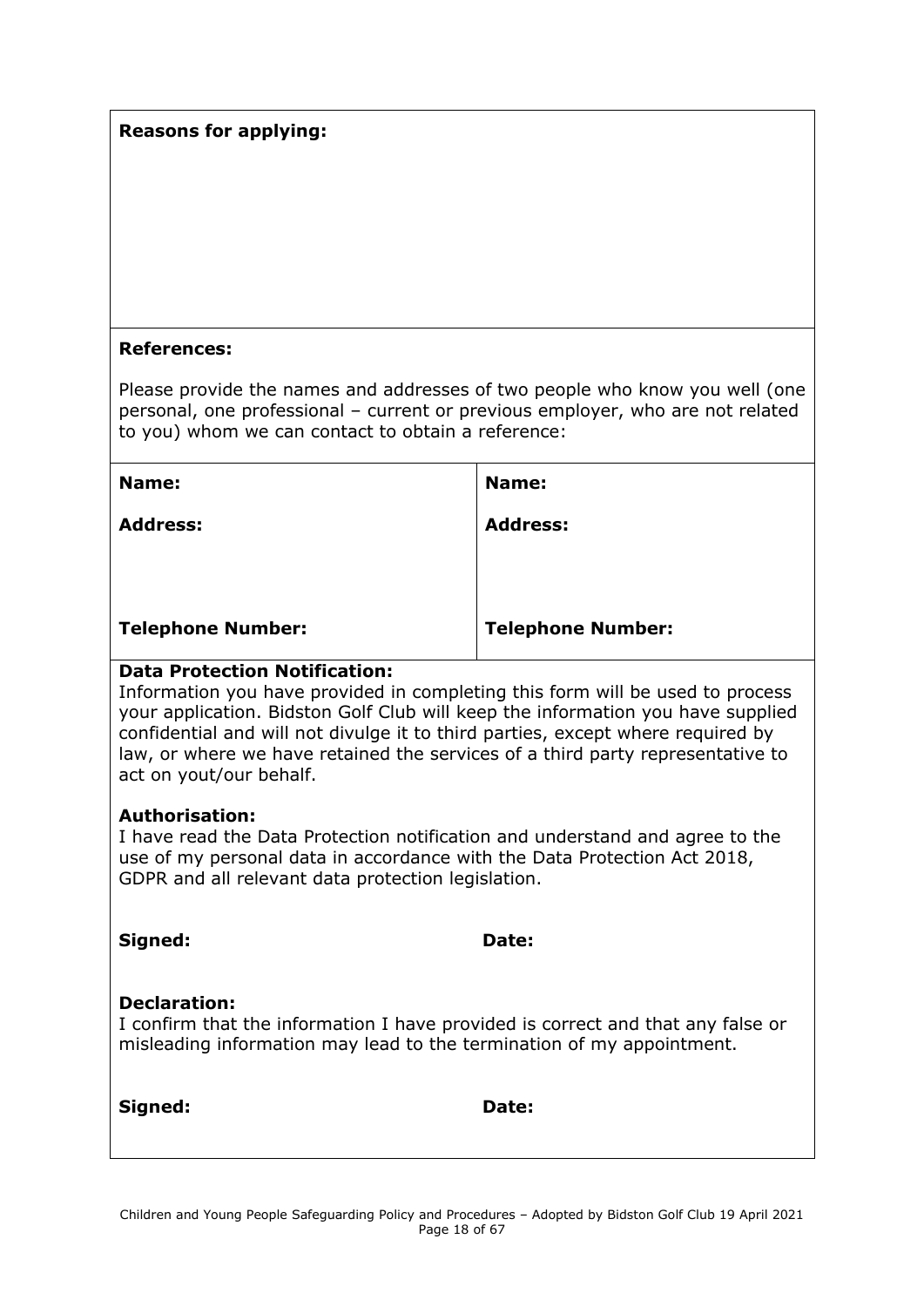#### <span id="page-18-0"></span>**Self-Disclosure Form – Bidston Golf Club**

To be completed at the same time as the application form:

Private and Confidential

For roles involving contact with children (under 18 year olds).

All information will be treated as confidential and managed in accordance with relevant data protection legislation and guidance. You have a right of access to information held on you under the Data Protection Act 2018.

#### **Part One**

| For completion by the organisation:    |             |  |          |  |
|----------------------------------------|-------------|--|----------|--|
| Name:                                  |             |  |          |  |
| <b>Address and</b><br><b>Postcode:</b> |             |  |          |  |
| <b>Telephone/Mobile No:</b>            |             |  |          |  |
| <b>Date of Birth:</b>                  |             |  |          |  |
| <b>Gender:</b>                         | <b>Male</b> |  | / Female |  |
| Identification (tick box below):       |             |  |          |  |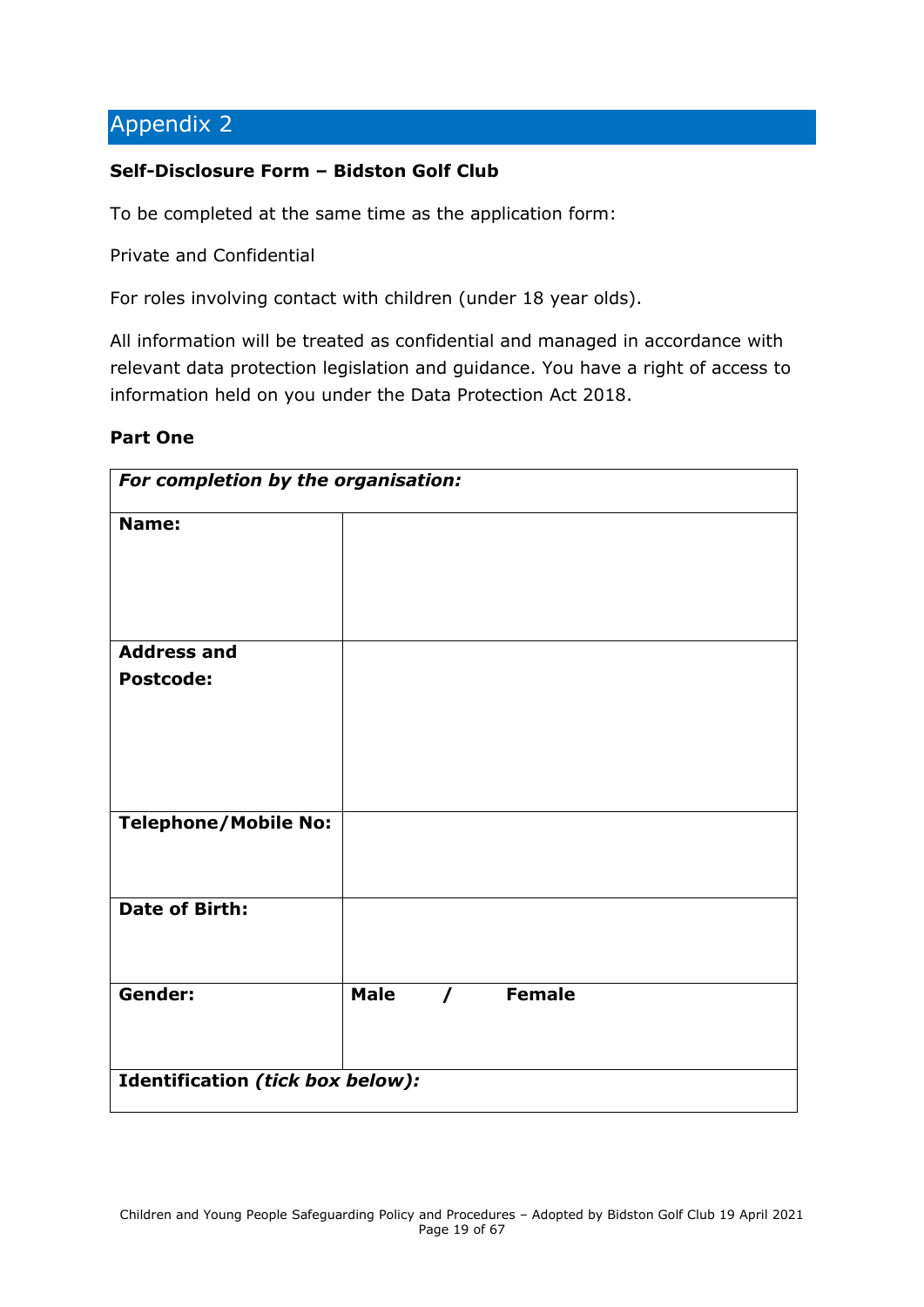|                                        | I confirm that I have seen identification documents relating to |  |  |  |
|----------------------------------------|-----------------------------------------------------------------|--|--|--|
|                                        | this person, and I confirm to the best of my ability that these |  |  |  |
| are accurate.                          |                                                                 |  |  |  |
|                                        |                                                                 |  |  |  |
|                                        |                                                                 |  |  |  |
| <b>Either</b>                          |                                                                 |  |  |  |
|                                        |                                                                 |  |  |  |
| <b>UK Passport Number and Issuing</b>  |                                                                 |  |  |  |
| <b>Office</b>                          |                                                                 |  |  |  |
|                                        |                                                                 |  |  |  |
| <b>UK Driving Licence Number (with</b> |                                                                 |  |  |  |
|                                        |                                                                 |  |  |  |
| picture)                               |                                                                 |  |  |  |
|                                        |                                                                 |  |  |  |
| <b>Plus</b>                            |                                                                 |  |  |  |
| <b>National Insurance Card or</b>      |                                                                 |  |  |  |
| <b>current Work Permit Number</b>      |                                                                 |  |  |  |
|                                        |                                                                 |  |  |  |
| <b>Signature of authorised</b>         |                                                                 |  |  |  |
| <b>Employing Officer:</b>              |                                                                 |  |  |  |
|                                        |                                                                 |  |  |  |
|                                        |                                                                 |  |  |  |
|                                        |                                                                 |  |  |  |
| <b>Print name:</b>                     |                                                                 |  |  |  |
|                                        |                                                                 |  |  |  |
|                                        |                                                                 |  |  |  |
|                                        |                                                                 |  |  |  |
|                                        |                                                                 |  |  |  |
| Date:                                  |                                                                 |  |  |  |
|                                        |                                                                 |  |  |  |
|                                        |                                                                 |  |  |  |
|                                        |                                                                 |  |  |  |

### **Part Two**

**NOTE:** If the role you have applied for involves frequent or regular contact with or responsibility for children you will also be required to provide a valid DBS (Disclosure and Barring Service) certificate which will provide details of criminal convictions; this may also include a Barring List check depending on the nature of the role (see organisational guidance about eligibility for DBS checks).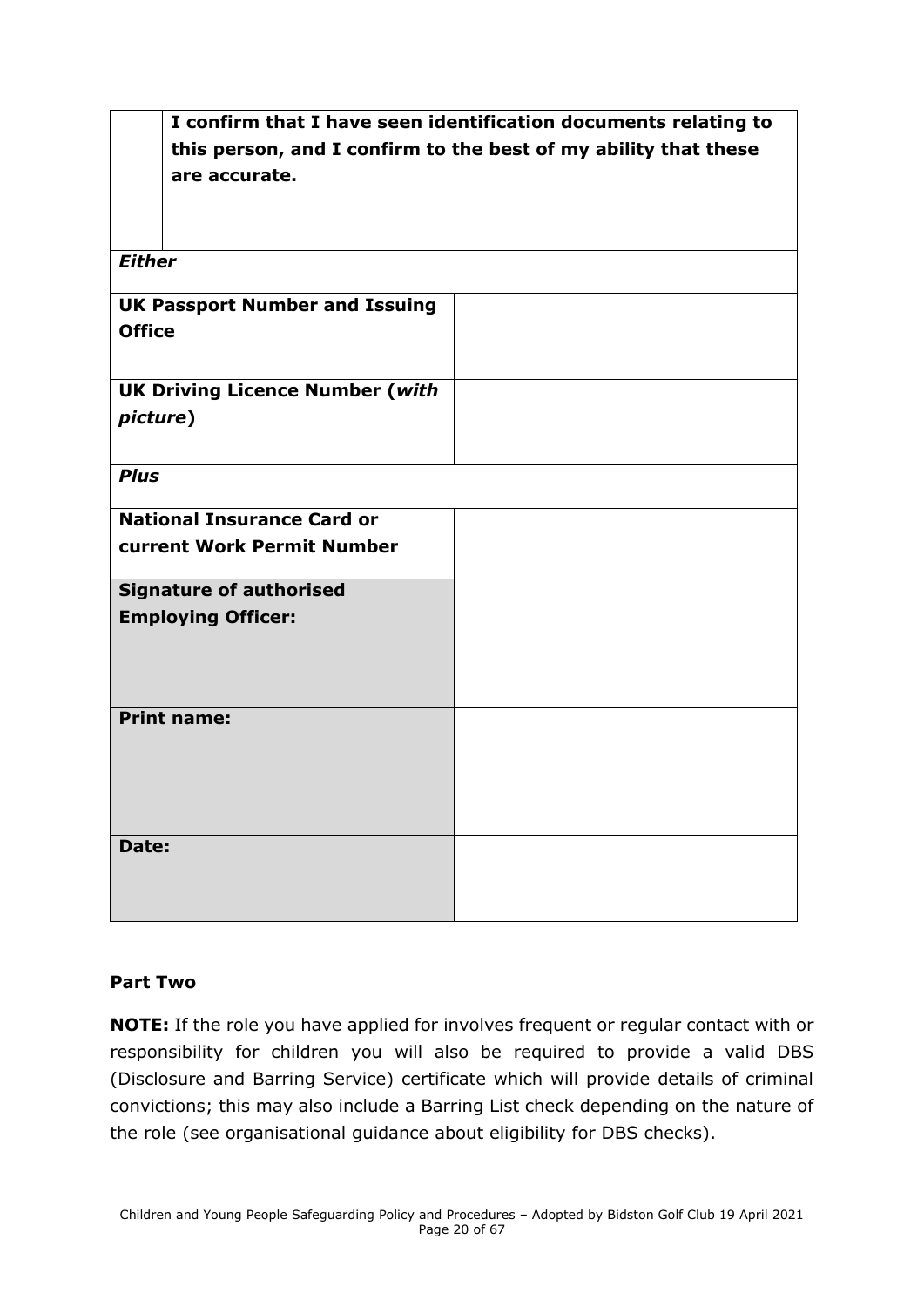| For completion by the individual (named in Part one):                                                                                                                                                                                                                                           |                                                                                      |  |  |
|-------------------------------------------------------------------------------------------------------------------------------------------------------------------------------------------------------------------------------------------------------------------------------------------------|--------------------------------------------------------------------------------------|--|--|
| Have you ever been known to any Children's Services<br>department as being a risk or potential risk to children?                                                                                                                                                                                | <b>YES</b><br><b>NO</b><br>(if Yes, please provide<br>further information<br>below): |  |  |
| Have you been the subject of any disciplinary investigation                                                                                                                                                                                                                                     | <b>NO</b><br><b>YES</b>                                                              |  |  |
| and/or sanction by any organisation due to concerns about<br>your behaviour towards children?                                                                                                                                                                                                   | (if Yes, please provide<br>further information)                                      |  |  |
|                                                                                                                                                                                                                                                                                                 |                                                                                      |  |  |
| Confirmation of Declaration (tick box below)                                                                                                                                                                                                                                                    |                                                                                      |  |  |
| I agree that the information provided here may be processed in connection with<br>recruitment purposes and I understand that an offer of employment may be<br>withdrawn or dismissal may result if information is not disclosed by me and<br>subsequently come to the organisation's attention. |                                                                                      |  |  |
| In accordance with the organisation's procedures if required I agree to provide a<br>valid DBS certificate and consent to the organisation clarifying any information<br>provided on the disclosure with the agencies providing it.                                                             |                                                                                      |  |  |
| I agree to inform the organisation within 24 hours if I am subsequently investigated<br>by any agency or organisation in relation to concerns about my behaviour towards<br>children or young people.                                                                                           |                                                                                      |  |  |
| I understand that the information contained on this form, the results of the DBS<br>check and information supplied by third parties may be supplied by the organisation                                                                                                                         |                                                                                      |  |  |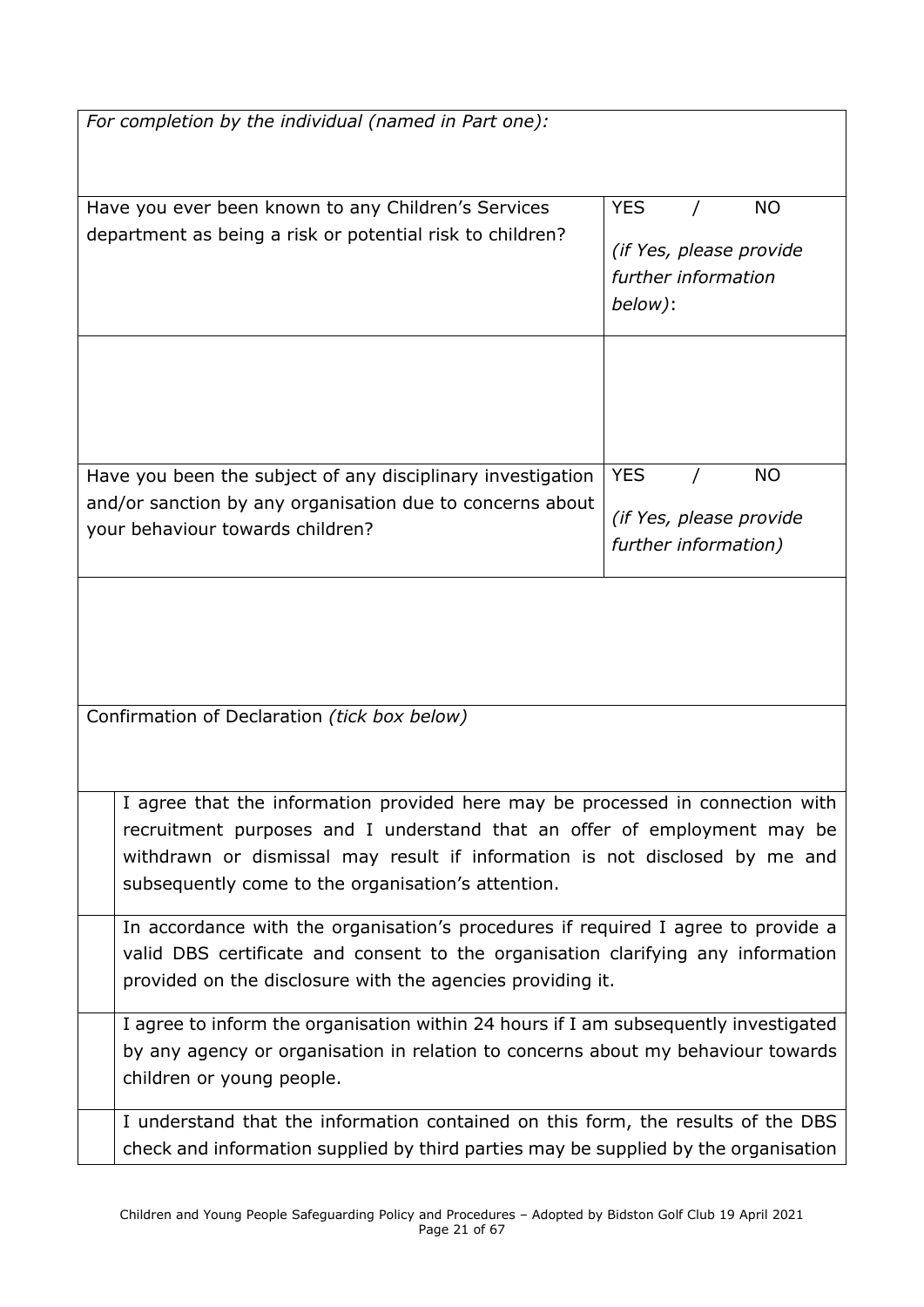|       | to other persons or organisations in circumstances where this is considered<br>necessary to safeguard other children. |  |  |  |
|-------|-----------------------------------------------------------------------------------------------------------------------|--|--|--|
|       |                                                                                                                       |  |  |  |
|       | Signature:                                                                                                            |  |  |  |
|       | Print name:                                                                                                           |  |  |  |
| Date: |                                                                                                                       |  |  |  |

**I have seen and checked the above responses, if any of the boxes above are ticked YES, I have referred this form to England Golf Governance Department for a risk assessment and advice.**

**Signed: date:**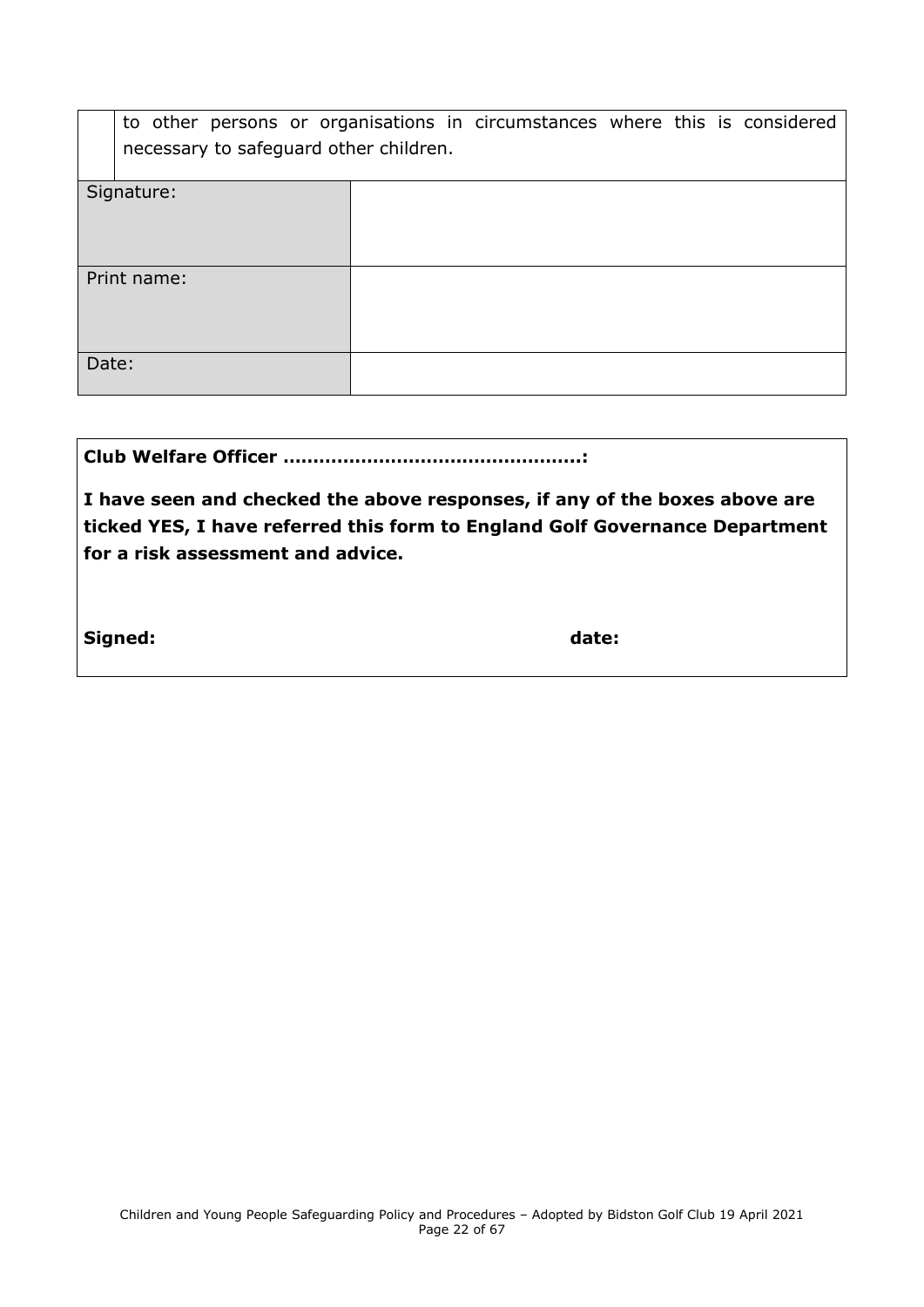<span id="page-22-0"></span>Reference form – **Bidston Golf Club**

Reference form

#### (Name)

has expressed an interest in becoming a club member of staff, volunteer / coach\* (\*delete as appropriate) and has given your name as a referee.

As this post involves substantial access to children and as an organisation committed to safeguarding children, it is important that if you have any reason to be concerned about this applicant that you do not complete the following form, but please contact me on:

Telephone:

Name:

Organisation:

Any information disclosed in this reference will be treated in confidence and in accordance with relevant legislation and guidance, and will only be shared with the person conducting the assessment of a candidate's suitability for a post, if he or she is offered the position in question.

- How long have you known the person?
- In what capacity?
- What attributes does this person have which would make him/her suited to a role working with children?
- How would you describe his/her personality?

Signed:

Date: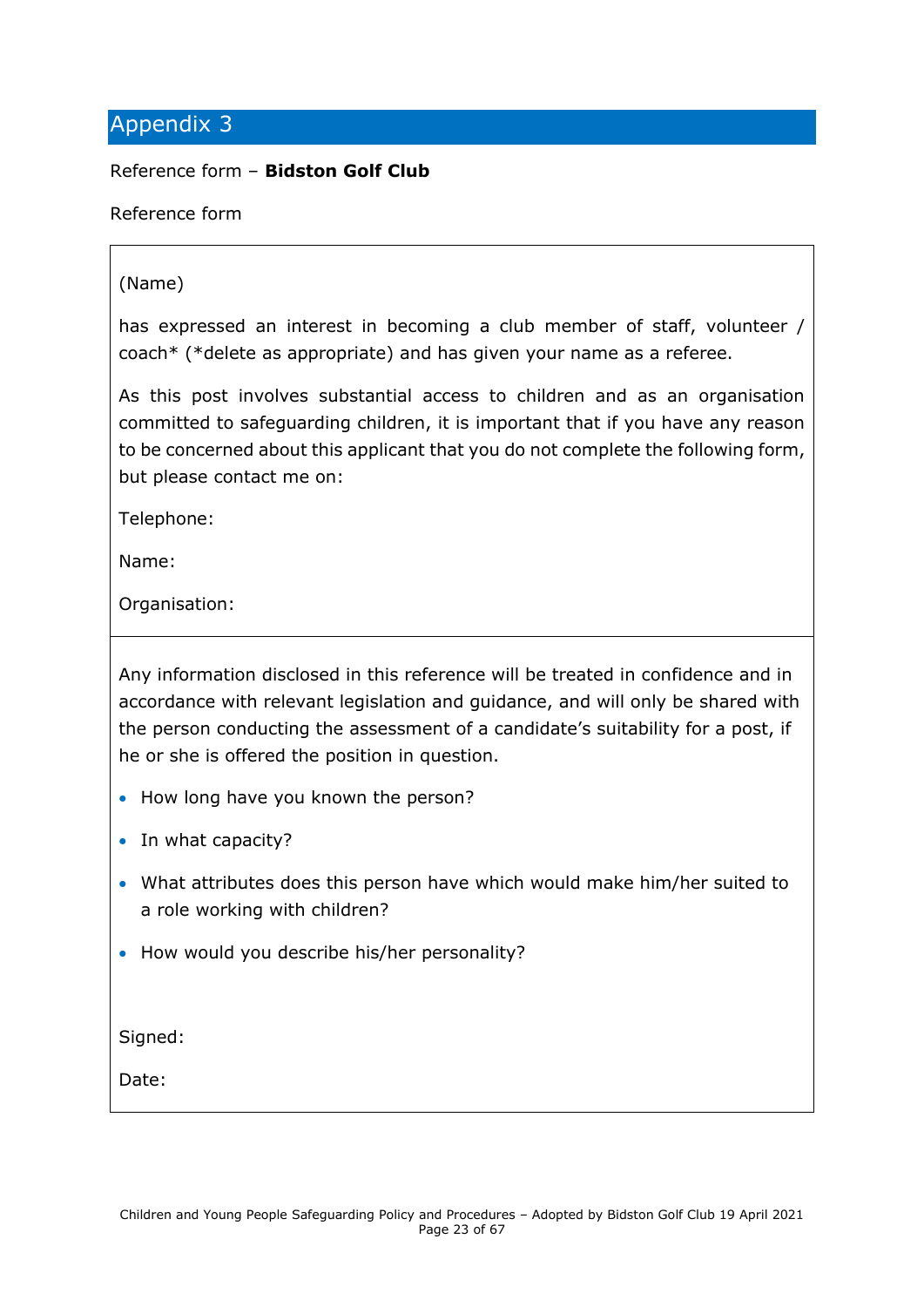### <span id="page-23-0"></span>**Bidston Golf Club**

### **Code of Conduct for staff, coaches & volunteers**

- Respect the rights, dignity and worth of every person within the context of golf
- Treat everyone equally and do not discriminate on the grounds of age, gender, race, religion or belief, sexual orientation or disability
- If you see any form of discrimination, do not condone it or allow it to go unchallenged
- Place the well-being and safety of the young person above the development of performance
- Develop an appropriate working relationship with young people, based on mutual trust and respect
- Ensure that physical contact is appropriate and necessary and is carried out within recommended guidelines with the young person's full consent and approval
- Always work in an open environment (e.g. avoid private or unobserved situations and encourage an open environment)
- Do not engage in any form of sexually related contact with a young player. This is strictly forbidden as is sexual innuendo, flirting or inappropriate gestures and terms
- You should not have regular contact outside your club role with the juniors and should not engage in regular communication through text, email or social network sites
- Know and understand Bidston Golf Club Child Safeguarding Policies and Procedures
- Respect young people's opinions when making decisions about their participation in golf
- Inform players and parents of the requirements of golf
- Be aware of and report any conflict of interest as soon as it becomes apparent
- Display high standards of language, manner, punctuality, preparation and presentation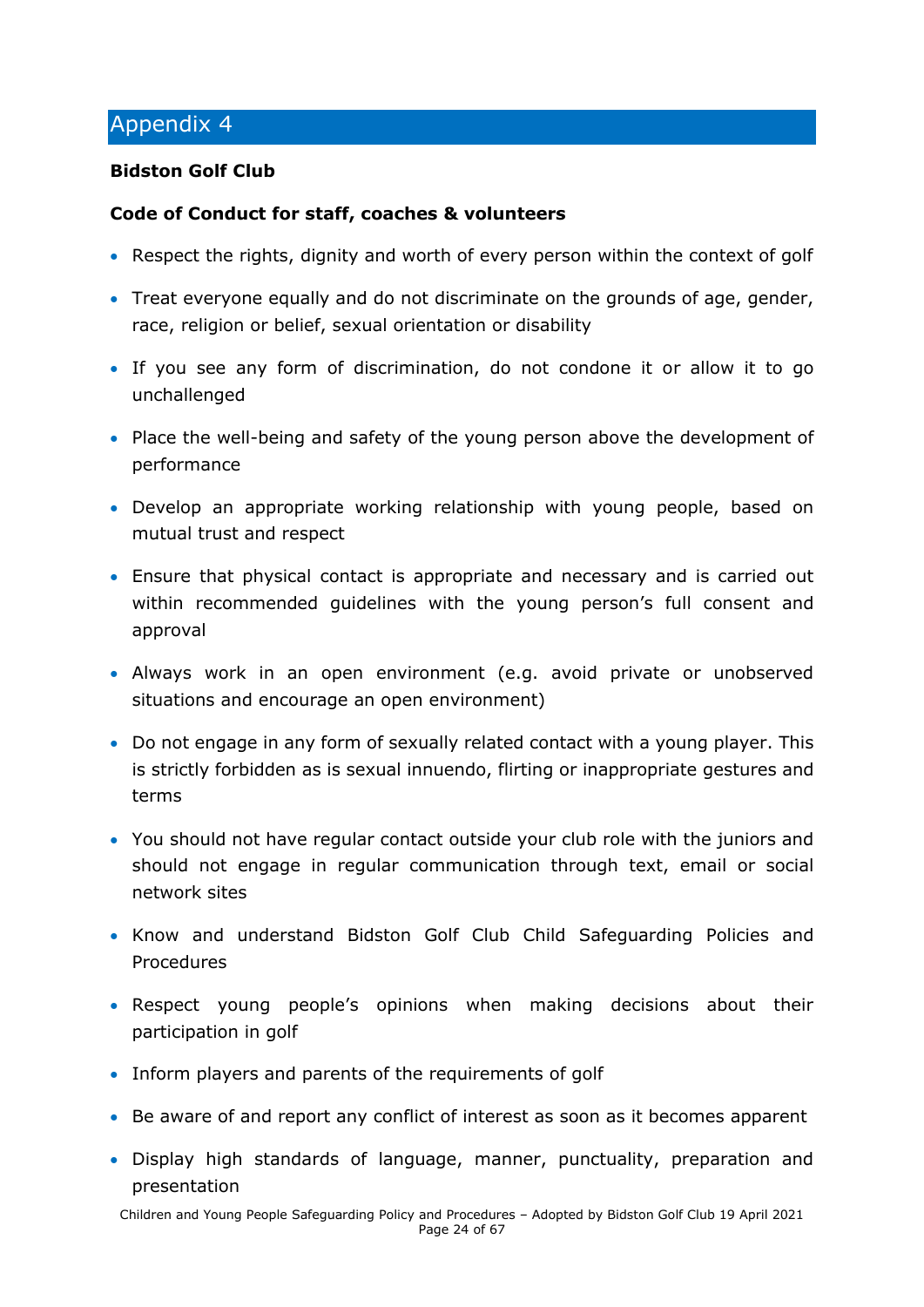- Do not smoke, drink or use recreational drugs while actively working with young people in the club. This reflects a negative image and could compromise the safety of the young people
- Do not give young people alcohol when they are under the care of the club
- Hold relevant qualifications and insurance cover. All Staff, Volunteers & Coaches who work regularly with children must have current DBS clearance, approved by England Golf Governance Department
- Ensure the activities are appropriate for the age, maturity, experience and ability of the individual
- Promote the positive aspects of golf e.g. fair play
- Display high standards of behaviour and appearance
- Follow Club Procedures & good practice guidelines
- Ensure that you attend appropriate training to keep up to date with your role and the welfare of young people
- Report any concerns you may have in relation to a child or the behaviour of an adult, following reporting procedures laid down by Bidston Golf Club.

| Signed:            | Date: |
|--------------------|-------|
| <b>PRINT NAME:</b> |       |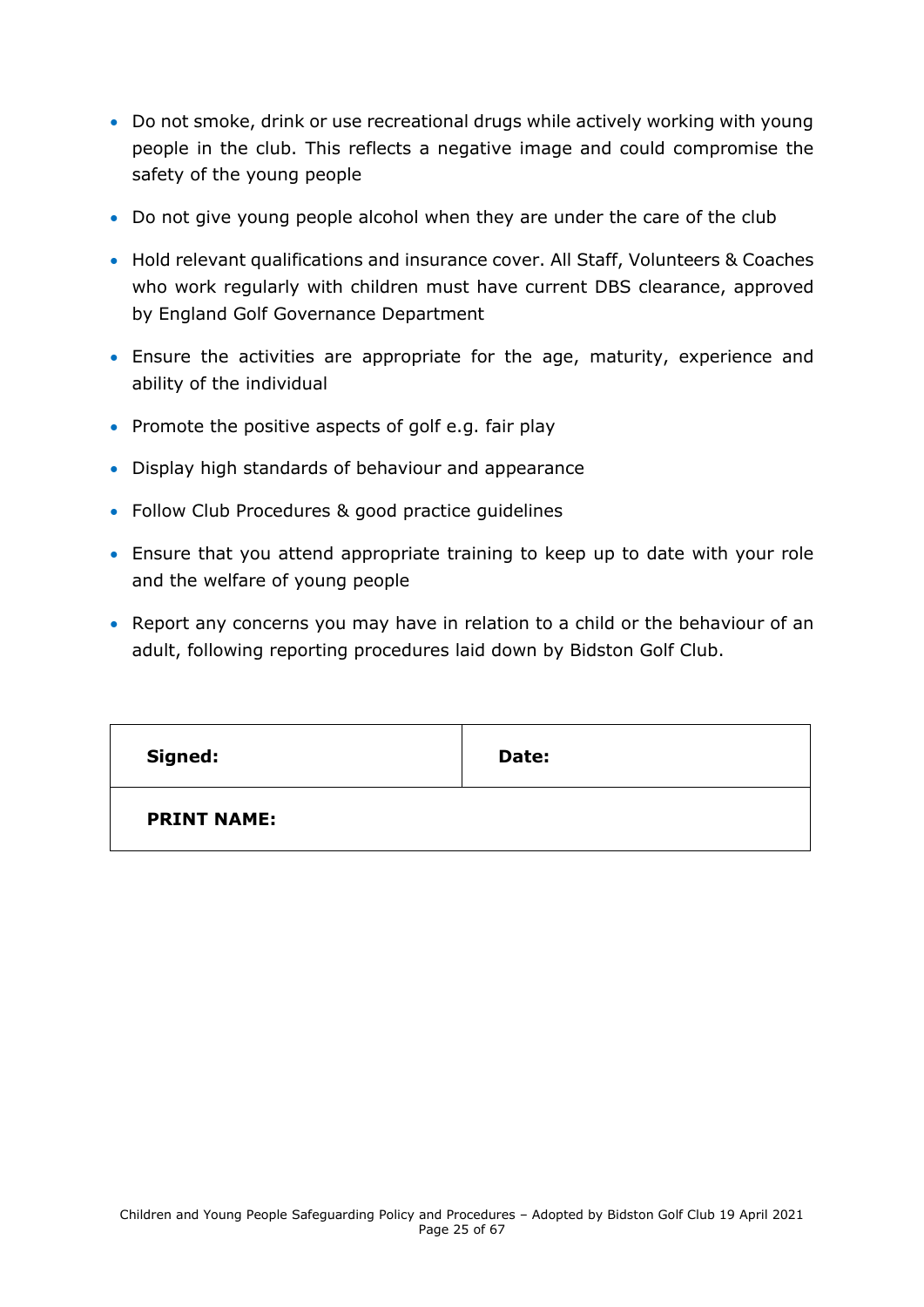#### **Code of Conduct for Young Golfers**

As a young golfer taking part in a Bidston Golf Club activity, you should:

- Help create and maintain an environment free of fear and harassment
- Demonstrate fair play and apply golf's standards both on and off the course
- Understand that you have the right to be treated as an individual
- Respect the advice that you receive
- Treat others as you would wish to be treated yourself
- Respect other people and their differences
- Look out for yourself and for the welfare of others
- Speak out (to your parents or a club representative) if you consider that you or others have been poorly treated
- Be organised and on time
- Tell someone in authority if you are leaving the venue
- Accept that these guidelines are in place for the well-being of all concerned
- Treat organisers and coaches with respect
- Observe instructions or restrictions requested by the adults looking after you

You should not take part in any irresponsible, abusive, inappropriate or illegal behaviour which includes:

- Smoking
- Using foul language
- Publicly using critical or disrespectful descriptions of others either in person or through text, email or social network sites
- Consuming alcohol, illegal performance-enhancing drugs or stimulants
- Be aware of the footpath running through the course and taking any shots that could injure a passer-by. For example, the  $1^{st}$ ,  $8^{th}$ ,  $12^{th}$ ,  $13^{th}$  and  $15^{th}$  tees.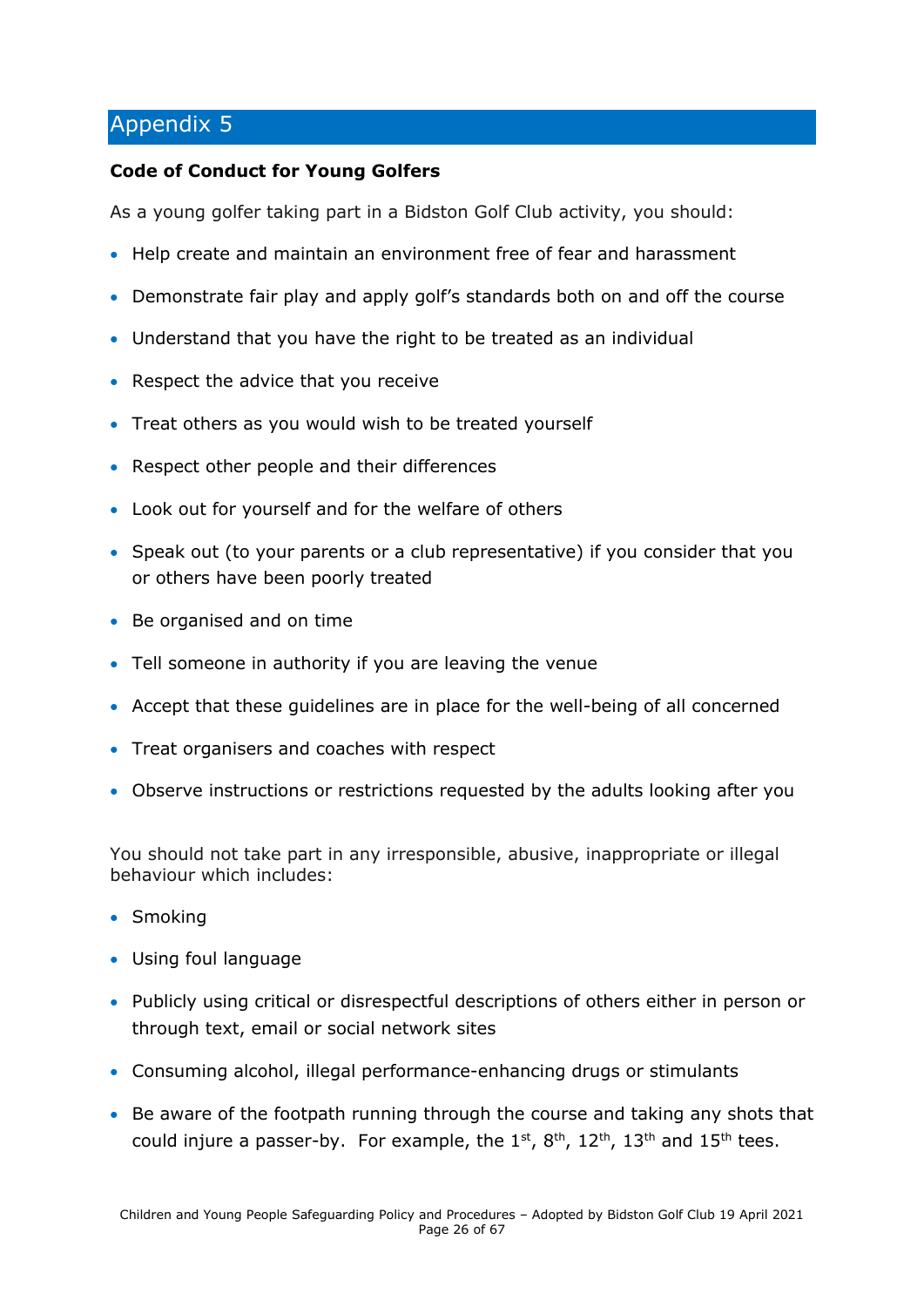- Do not try to retrieve your ball from a hazardous area such as the pond on the  $1<sup>st</sup>$  or in any deep ditches on the 3<sup>rd</sup> and 4<sup>th</sup> holes.
- If you encounter any problems from members of the public whilst on the course contact the police immediately.

<span id="page-26-0"></span>

| Child Signature        | <b>Print Name</b> |  |
|------------------------|-------------------|--|
| Parent/Carer Signature | <b>Print Name</b> |  |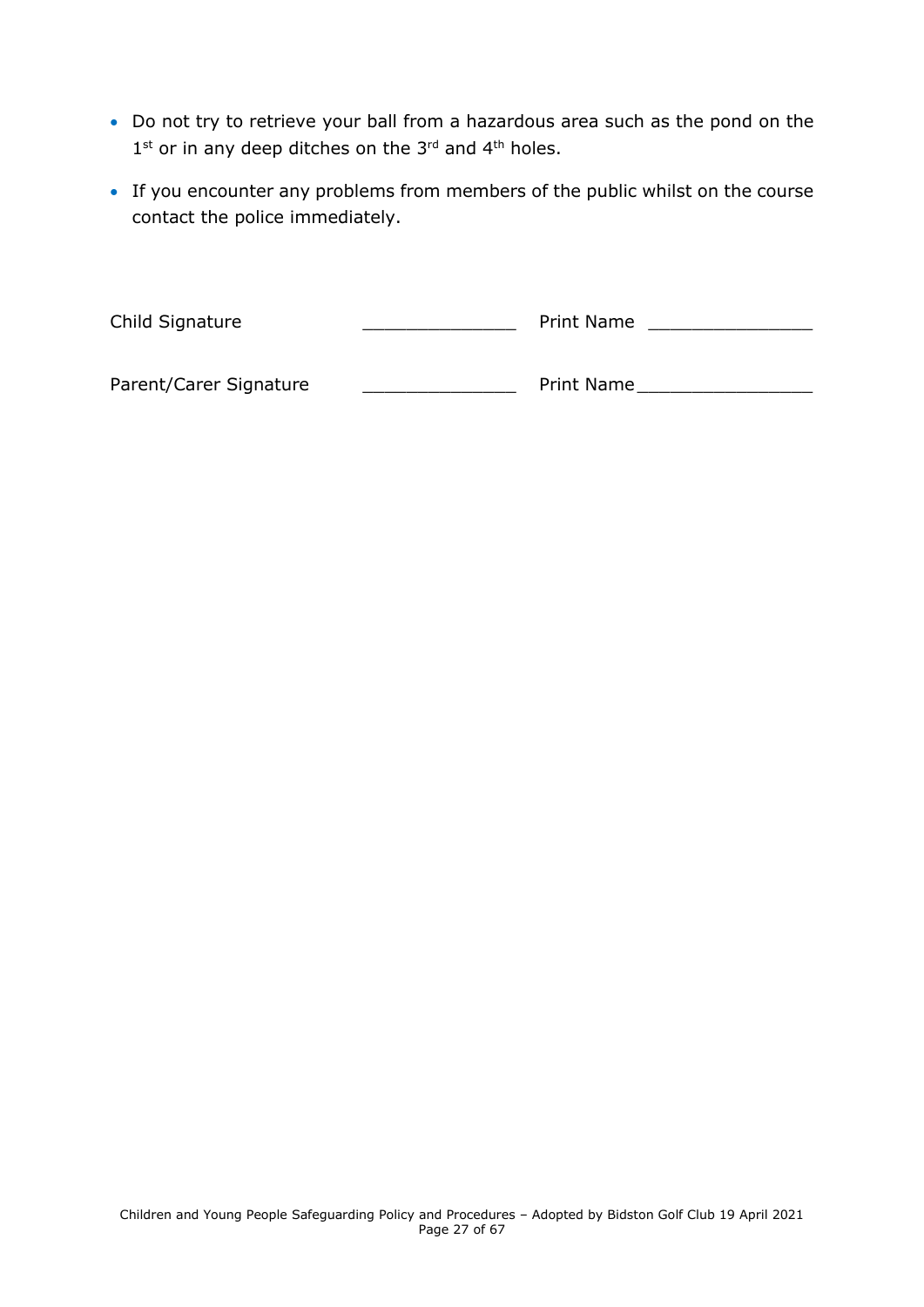### **Code of Conduct for Parents/Carers of Young Golfers**

As parents you are expected to:

- Positively reinforce your child and show an interest in their chosen activity
- Do not place your child under pressure or push them in to activities they do not want to do
- Be realistic and supportive
- Promote your child's participation in playing sport for fun
- Complete and return the Player Profile Form and Consents pertaining to your child's participation in activities at Bidston Golf Club
- Report and update Bidston Golf Club with any changes relevant to your child's health and wellbeing
- Deliver and collect your child punctually before and after coaching sessions/competitions
- Ensure your child has clothing and kit appropriate to the weather conditions
- Ensure you child has appropriate equipment, plus adequate food and drink
- Ensure that you child understands the rules of Golf
- Teach your child that they can only do their best
- Ensure that your child understands their Code of Conduct
- Behave responsibly at Bidston Golf Course and on the golf course; do not embarrass your child
- Show appreciation and support the coaches, volunteers and staff at Bidston Golf Club
- Accept the decision and judgement of the officials during events and competition

As a parents/carer you have the right to:

- Be assured that your child is safeguarded during their participation in the sport
- Be informed of problems or concerns relating to your child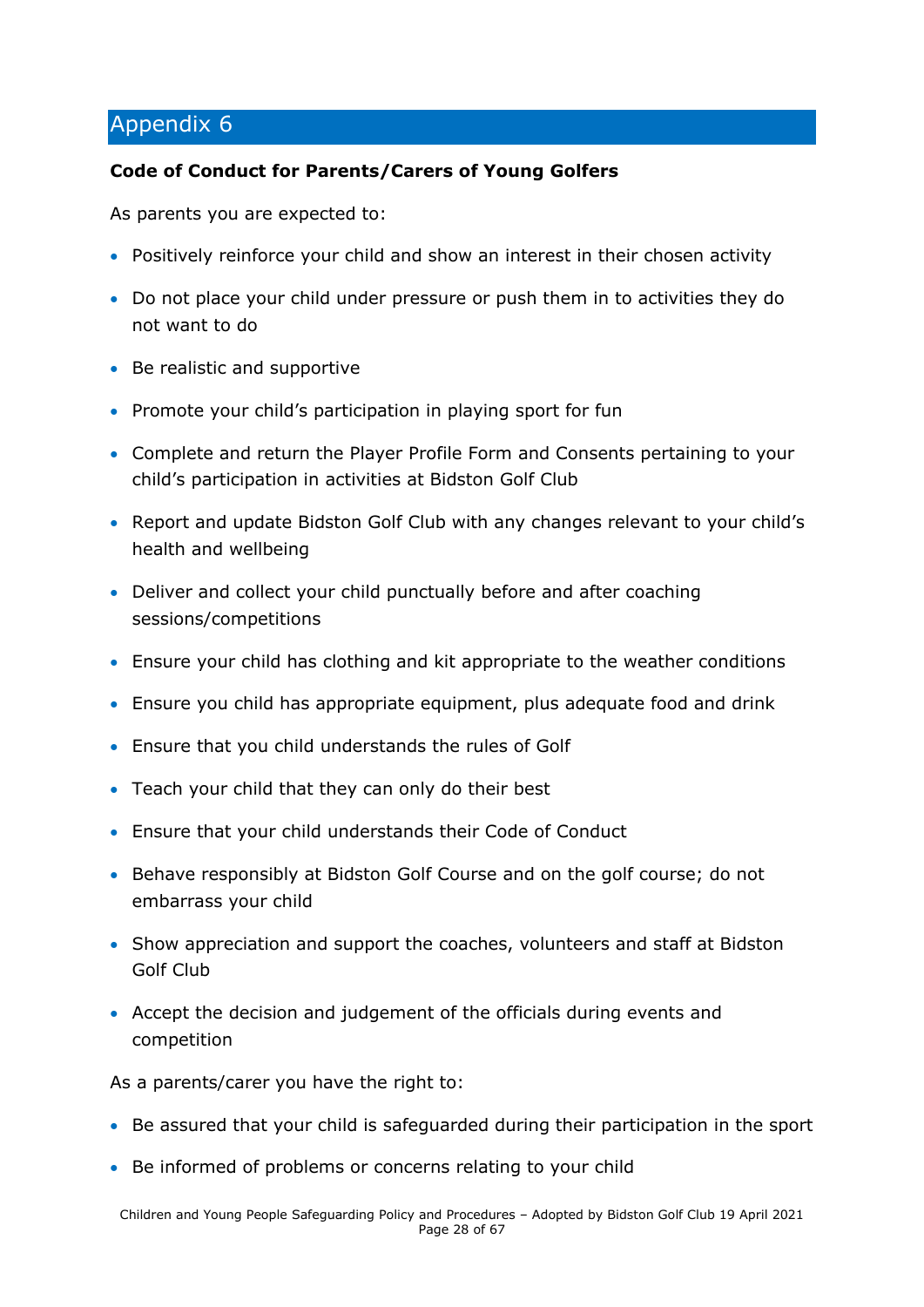- Be informed if your child is injured
- Have consent sought for issues such as trips and photography
- Contribute to the decisions of the club
- Have any concerns about any aspect of your child's welfare listened to and responded to

Any breaches of this code of conduct will be dealt with immediately by the Golf Club Manager and Council at Bidston Golf Club. Persistent concerns or breaches may result in you being asked not to attend games if your attendance is considered detrimental to the welfare of young participants.

The ultimate action should a parent/carer continue to breach the code of conduct may be Bidston Golf Club regrettably asking your child to leave the session, event or club.

| Signed:            | Date: |
|--------------------|-------|
| <b>PRINT NAME:</b> |       |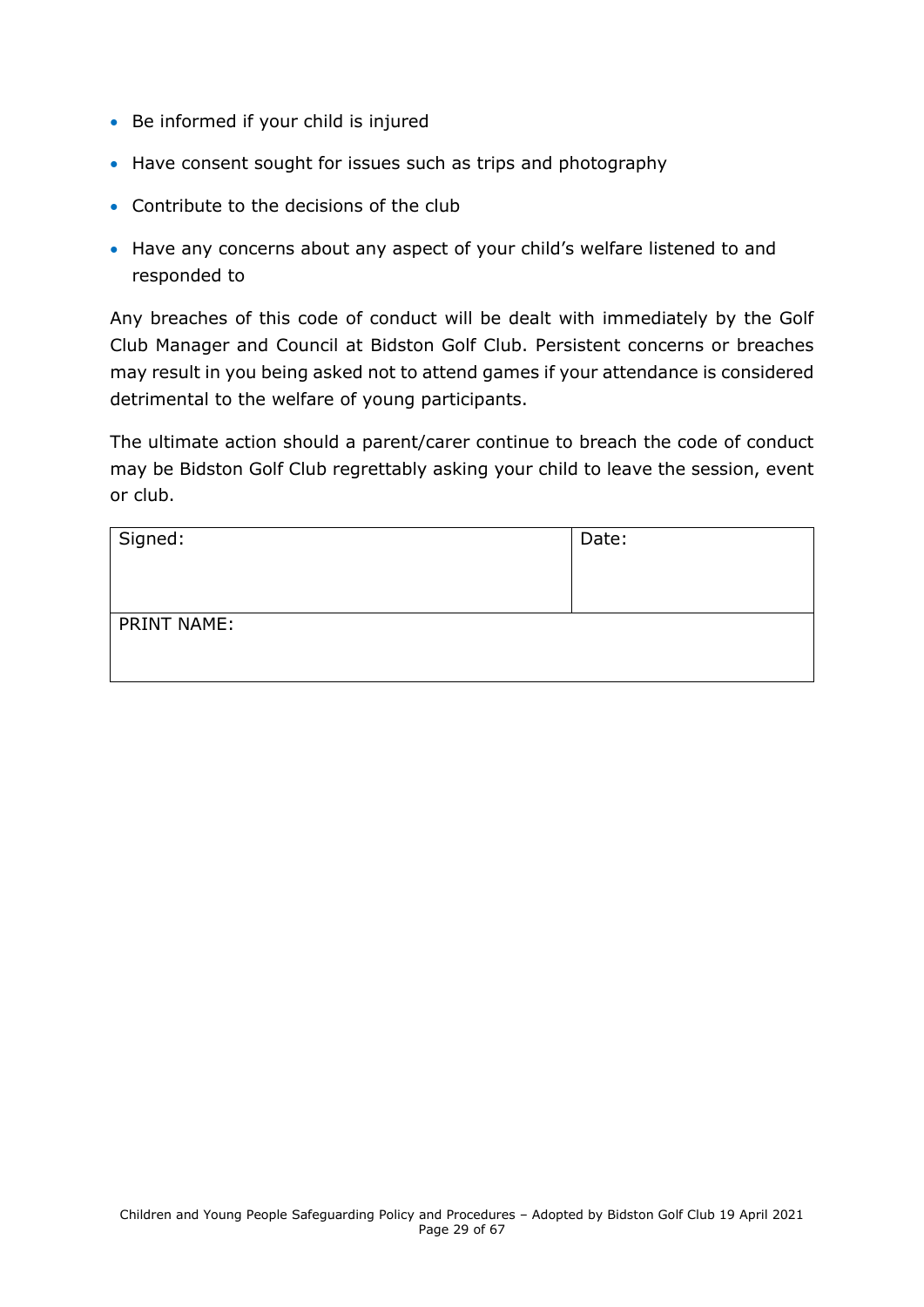#### **Managing Challenging Behaviour**

Staff/volunteers who deliver sports activities to children may, on occasions, be required to deal with a child's challenging behaviour.

These guidelines aim to promote good practice and are based on the following principles:

- The welfare of the child is the paramount consideration.
- Children must never be subject to any form of treatment that is harmful, abusive, humiliating or degrading.
- The specific needs a child may have (e.g. communication, behaviour management, comprehension and so on) should be discussed with their parent/carer and where appropriate the child, before activities start. Where appropriate it may be helpful to record the details of any agreed plan or approach and provide copies to all parties.
- Every child should be supported to participate. Consideration to exclude a child from activities should apply only as a last resort and after all efforts to address any challenge have been exhausted, in exceptional circumstances where the safety of that child or of other children cannot be maintained.

### **Planning Activities**

Planning for activities should include consideration of whether any child involved may need additional support or supervision to participate safely. This should address:

- Assessment of additional risk associated with the child's behaviour
- Appropriate supervision ratios and whether numbers of adults should be increased
- Information sharing for all/volunteers on managing any challenging behaviour to ensure a consistent approach
- Specialist expertise or support that may be needed from carers or outside agencies. This is particularly relevant where it is identified that a child may need a level of physical intervention to participate safely (see below).

### **Agreeing Acceptable and Unacceptable Behaviours**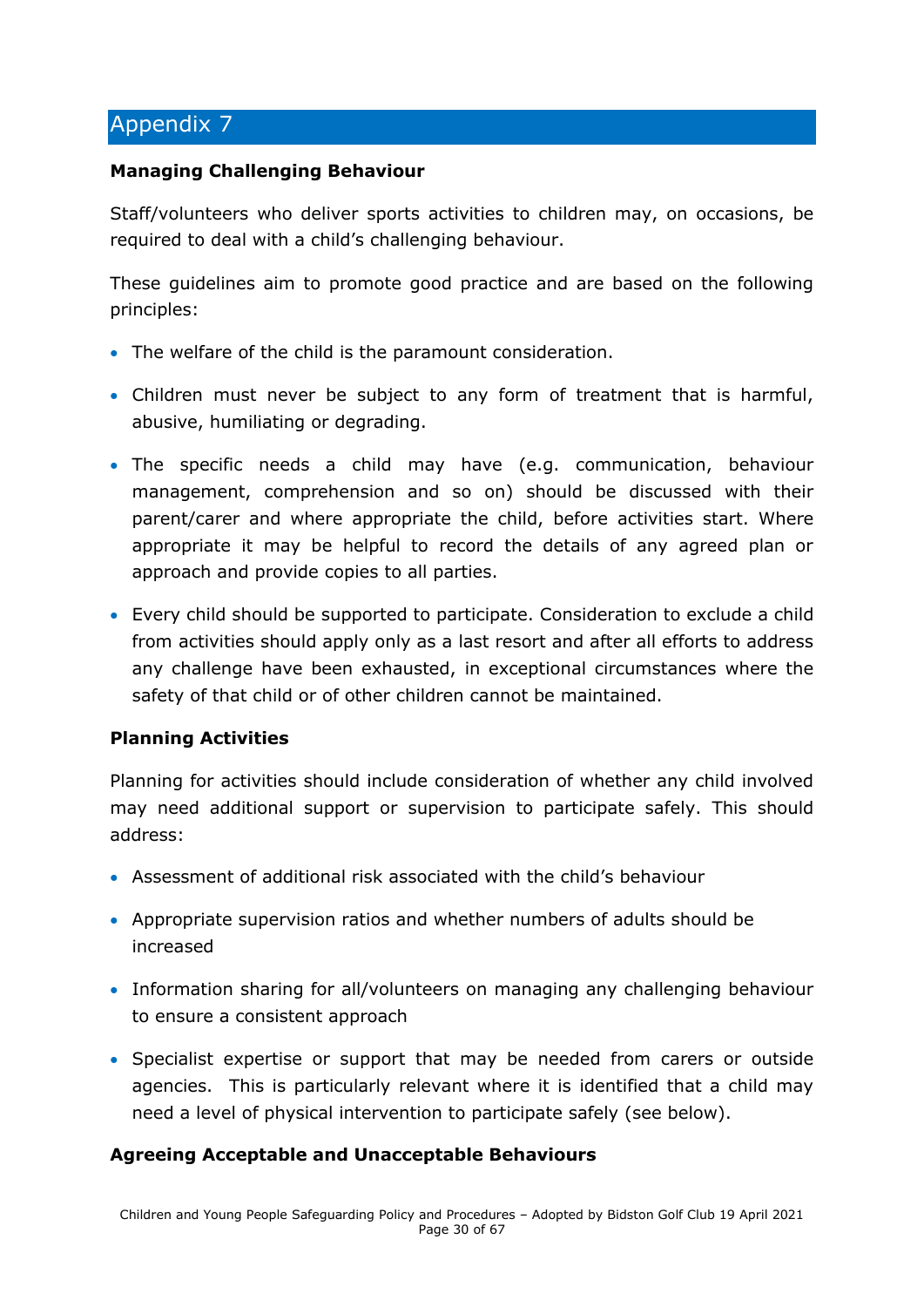Staff, volunteers, children, young people and parents/carers should be involved in developing an agreement about:

- what constitutes acceptable and unacceptable behaviour (code of conduct)
- the range of sanctions which may be applied in response to unacceptable behaviour.

This can be done at the start of the season, in advance of a trip away from home or as part of a welcome session at a residential camp. It should involve the views of children and young people to encourage better buy in and understanding.

Where challenges are anticipated in light, for example of a child's impairment or other medical condition, a clear plan/agreement should be established and written down.

Ensure that parents/carers understand the expectations on their children and ask them to reinforce this ahead of any trip or activity.

# **Managing Challenging Behaviour**

In responding to challenging behaviour the response should always be:

- Proportionate to the actions you are managing.
- Imposed as soon as is practicable.
- Fully explained to the child and their parents/carers.

In dealing with children who display negative or challenging behaviours, staff and volunteers might consider the following options:

- Time out from the activity, group or individual work.
- Reparation the act or process of making amends.
- Restitution the act of giving something back.
- Behavioural reinforcement rewards for good behaviour, consequences for negative behaviour.
- De-escalation of the situation talking with the child and distracting them from challenging behaviour.
- Increased supervision by staff/volunteers.
- Use of individual 'contracts' or agreements for the child's future or continued participation.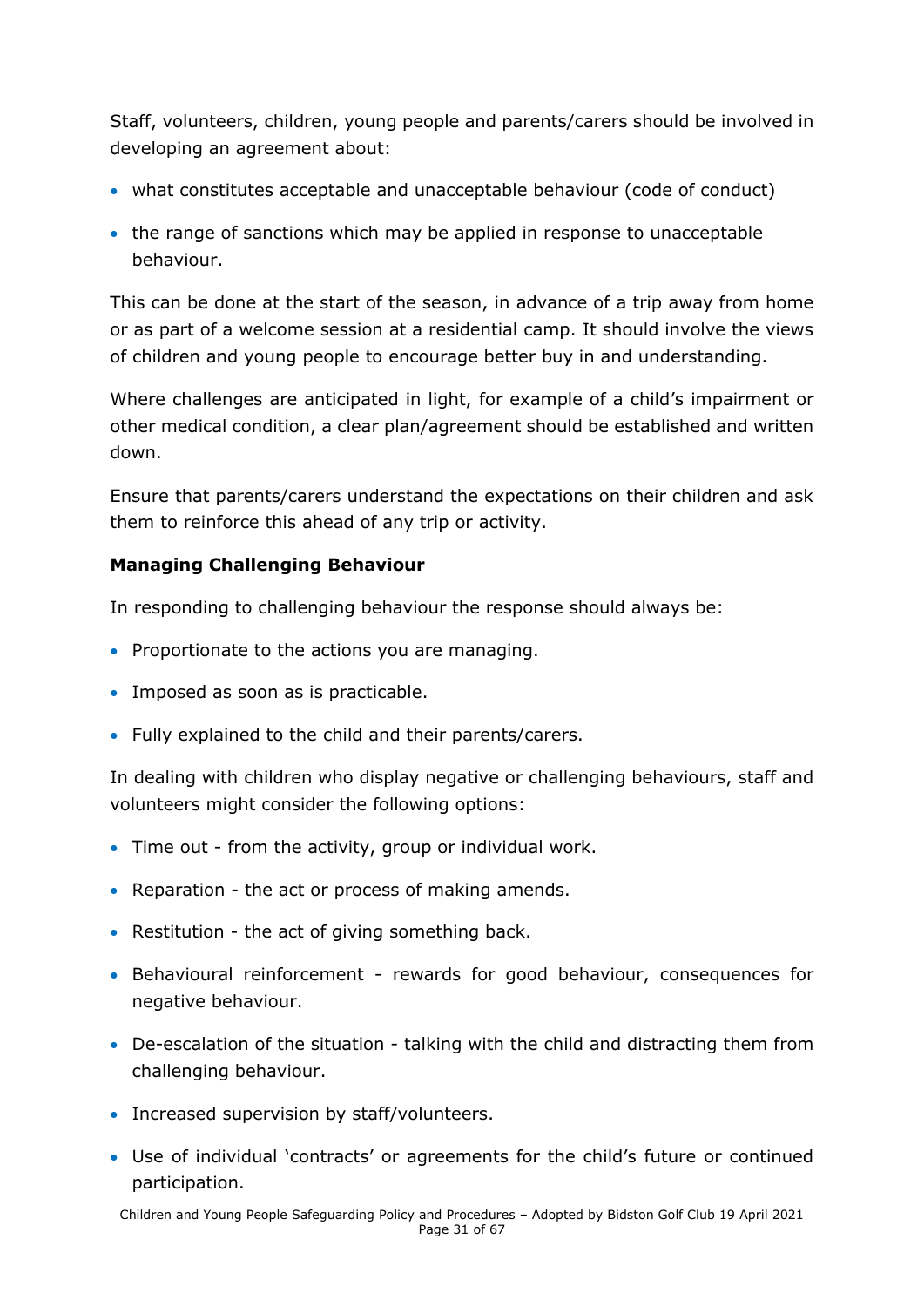- Sanctions or consequences e.g. missing an outing or match
- Seeking additional/specialist support through working in partnership with other agencies.
- Temporary or permanent exclusion.

The following should never be permitted as a means of managing a child's behaviour:

- Physical punishment or the threat of such.
- Refusal to speak to or interact with the child.
- Being deprived of food, water, access to changing facilities or toilets or other essential facilities.
- Verbal intimidation, ridicule or humiliation.

Staff/volunteers should consider the risks associated with employing physical intervention compared with the risks of not employing physical intervention.

The use of physical intervention should always:

- Be avoided unless it is absolutely necessary to prevent a child injuring themselves or others, or causing serious damage to property.
- Aim to achieve an outcome that is in the best interests of the child whose behaviour is of immediate concern.
- Form part of a broader approach to the management of challenging behaviour.
- Be the result of conscious decision-making and not a reaction to an adult's frustration.
- Employ the minimum force needed to avert injury to a person or serious damage to property - applied for the shortest period of time.
- Used only after all other strategies have been exhausted.
- Be recorded as soon as possible using the appropriate organisational reporting form and procedure.

Parents should always be informed following an incident where a coach/volunteer has had to physically intervene with their particular child.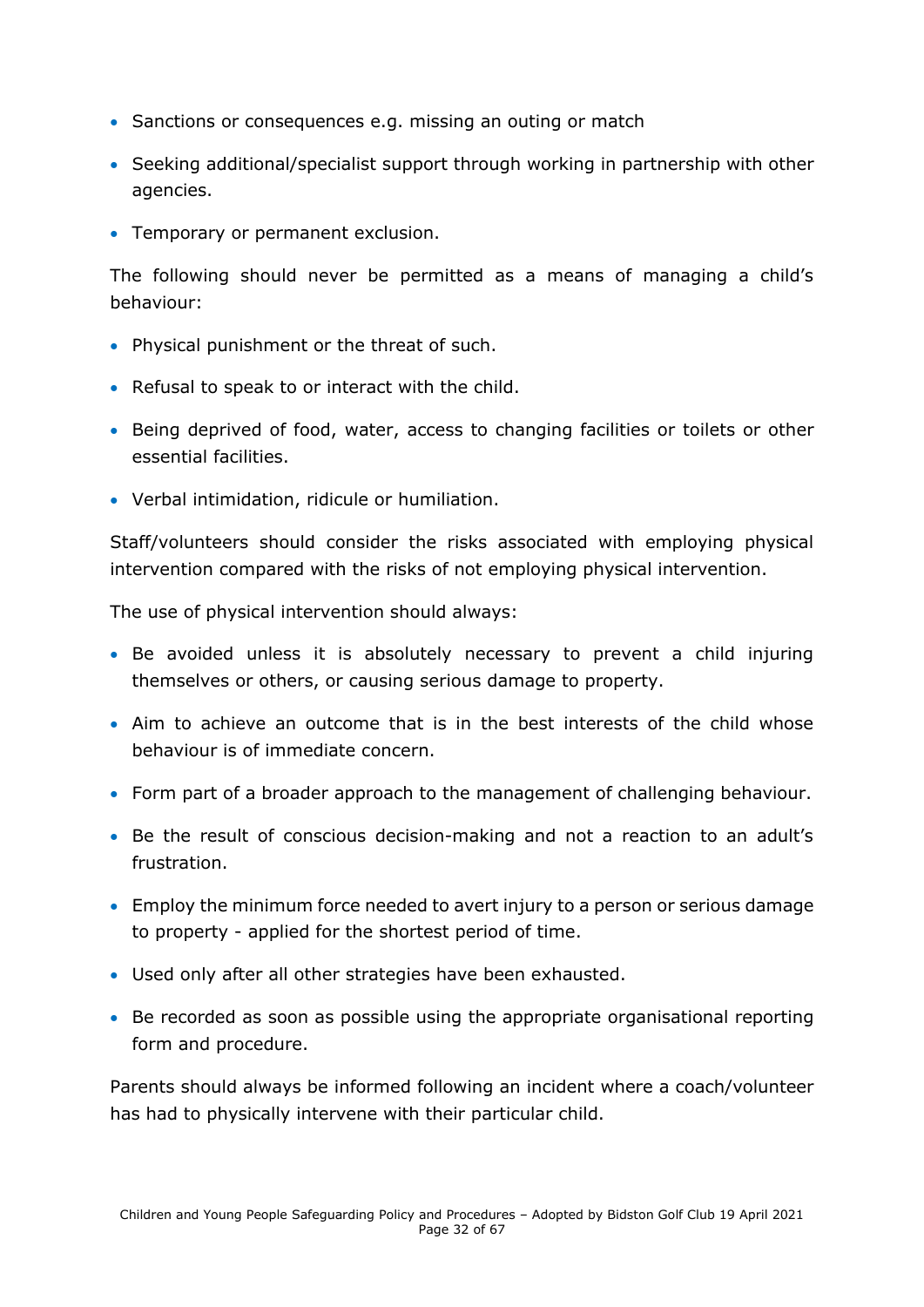Physical intervention must not:

- Involve contact with buttocks, genitals and breasts.
- Be used as a form of punishment.
- Involve inflicting pain.

#### **Views of the child**

A timely de-brief for staff/volunteers, the child and parents should always take place in a calm environment following an incident where physical intervention has been used. Even children who haven't directly been involved in the situation may need to talk about what they have witnessed.

There should also be a discussion with the child and parents about the child's needs and continued safe participation in the group or activity.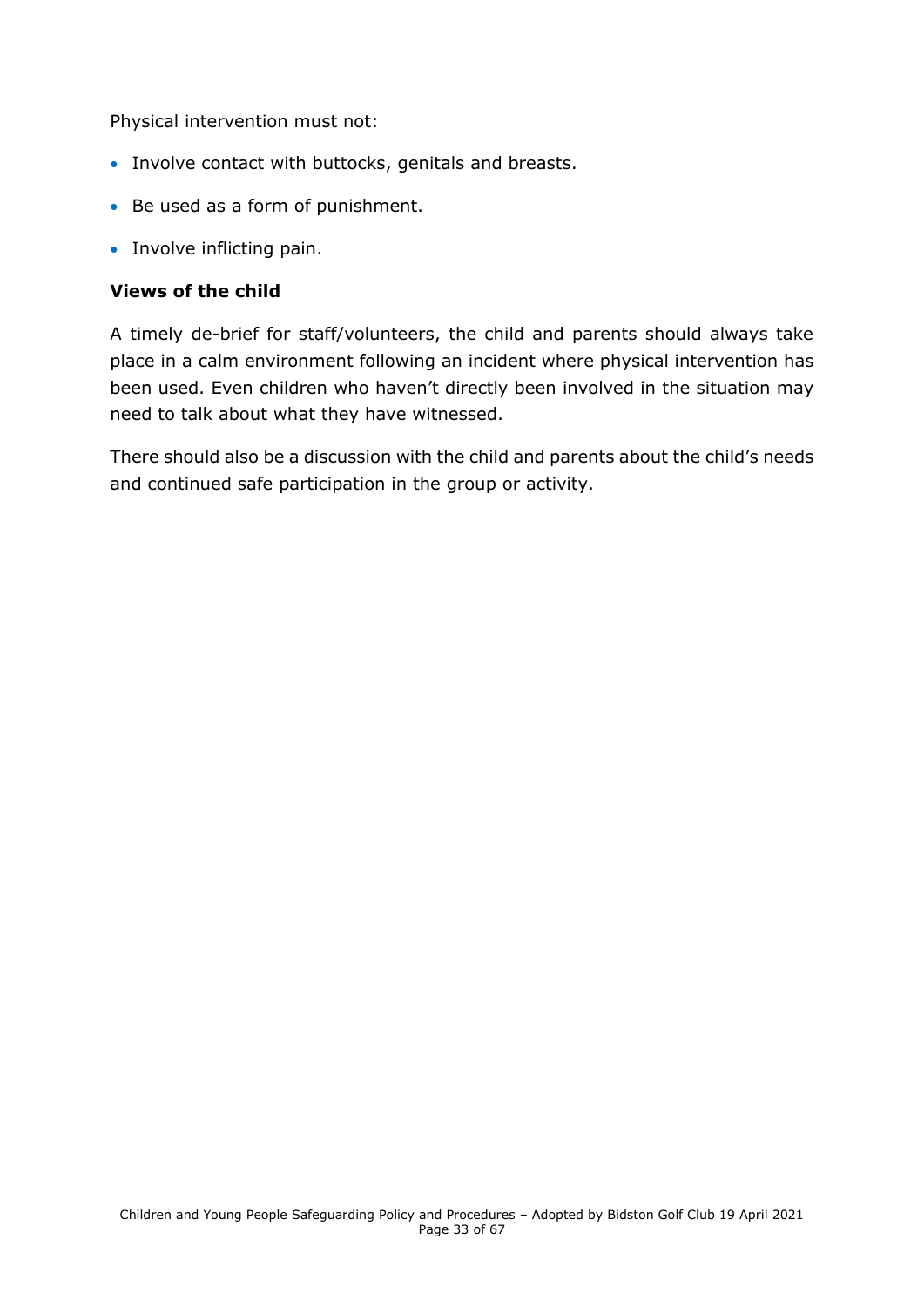# <span id="page-33-0"></span>**Incident Report Form – Bidston Golf Club**

| Recorder's Name: |               |
|------------------|---------------|
| Address:         |               |
| Post Code:       | Telephone No: |

| Child's Name: |               |
|---------------|---------------|
| Address:      |               |
| Post Code:    | Telephone No: |

| Complainant's Name: |               |
|---------------------|---------------|
| Address:            |               |
| Post Code:          | Telephone No: |

| Details of the allegations: [include: date; time; location; and nature of the incident] |  |
|-----------------------------------------------------------------------------------------|--|
|                                                                                         |  |
|                                                                                         |  |
|                                                                                         |  |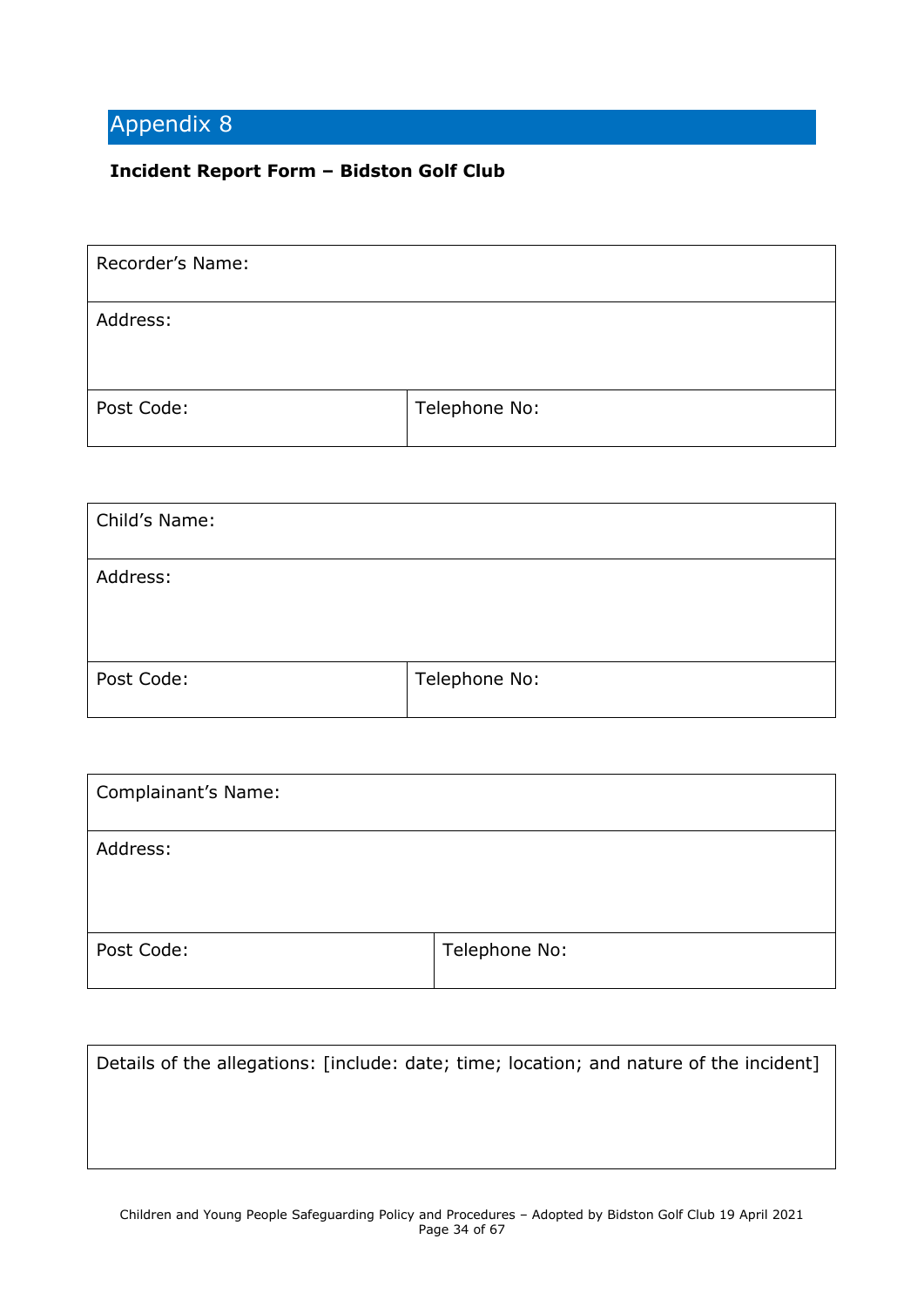| Additional information: [include: witnesses; corroborative statements; etc.] |       |  |
|------------------------------------------------------------------------------|-------|--|
| England Golf Governance department notified (01526 351824)                   |       |  |
| Case Number (if allocated):                                                  |       |  |
| Name of person spoken to:                                                    |       |  |
| Date:                                                                        | Time: |  |
|                                                                              |       |  |
| Action taken:                                                                |       |  |
| Date:                                                                        | Time: |  |
| Signature of Recorder:                                                       |       |  |
| Signature of Complainant:                                                    |       |  |
|                                                                              |       |  |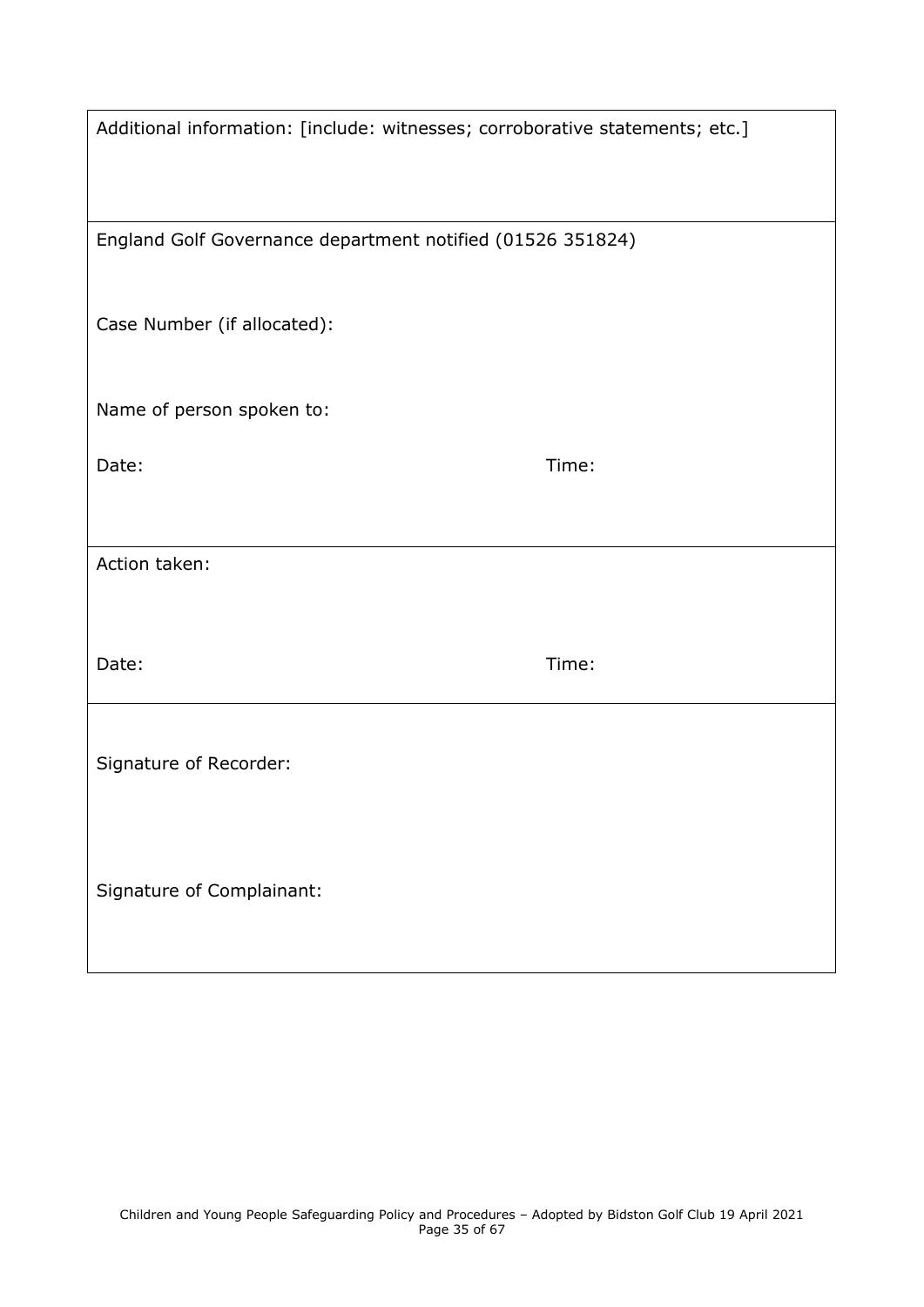#### **Data protection:**

Bidston Golf Club and England Golf Governance Department may use the information in this form (together with other information they obtain as a result of any investigation) to investigate the alleged incident and to take whatever action is deemed appropriate, in accordance with their Children and Young People Safeguarding Policy and Procedures.

Strict confidentiality will be maintained and information will only be shared on a "need to know" basis in the interests of safeguarding and in accordance with the company's data protection policy. This may involve disclosing certain information to a number of organisations and individuals including relevant clubs and County bodies, individuals that are the subject of an investigation and/or Statutory agencies such as the Police and Children's Social Care.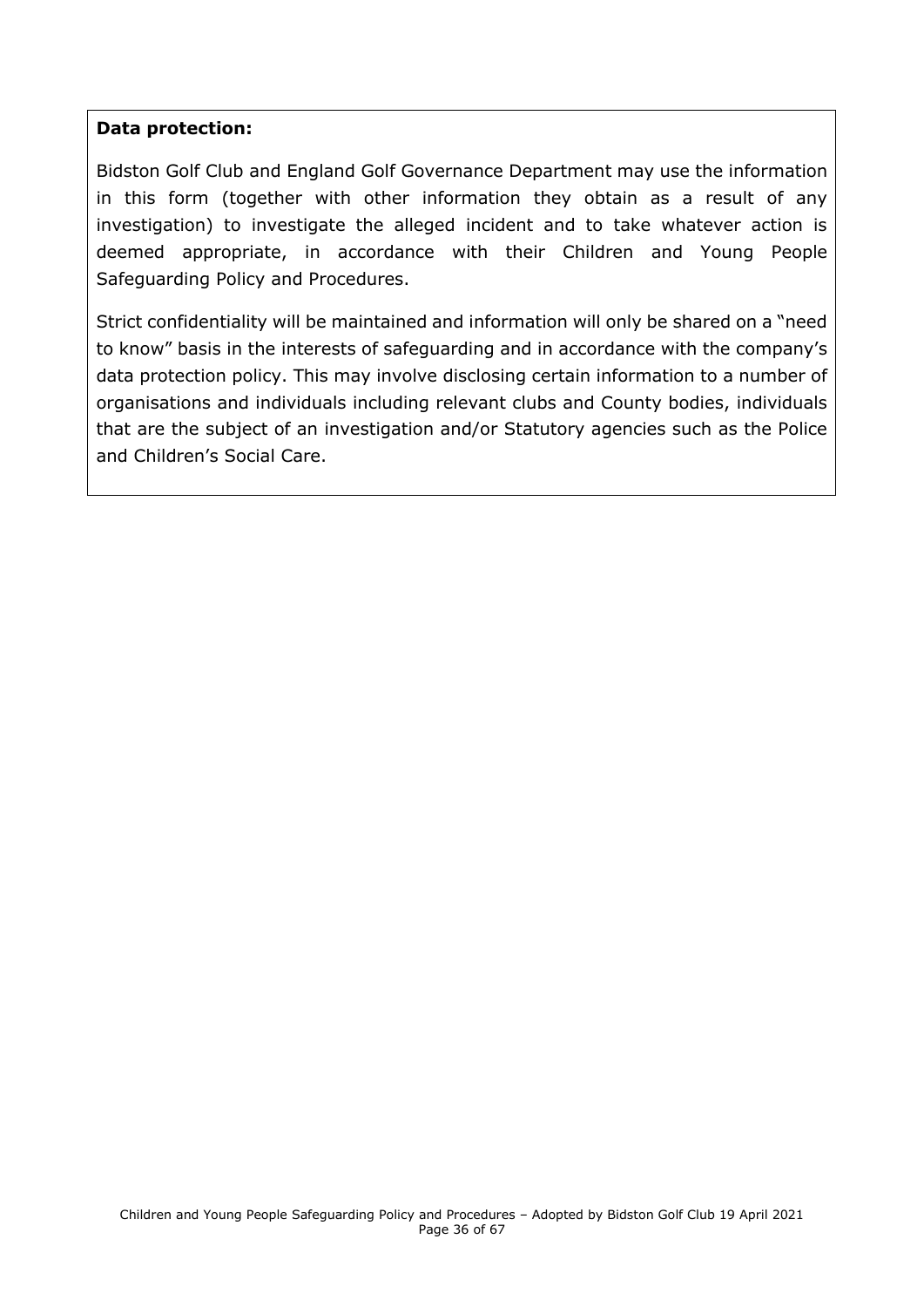#### <span id="page-36-0"></span>**Accident Report Form – Bidston Golf Club**

| Recorder's Name:                                                                             |               |  |
|----------------------------------------------------------------------------------------------|---------------|--|
| Address:                                                                                     |               |  |
| Post Code:                                                                                   | Telephone No: |  |
| Name of Injured Person [s]:                                                                  |               |  |
| Address:                                                                                     |               |  |
| Post Code:                                                                                   | Telephone No: |  |
| Nature of Injury Sustained:                                                                  |               |  |
| Where did the Accident occur: [include: date; time; location; and nature of the<br>accident] |               |  |
| How did the Accident occur: [include: names; telephone numbers; etc.]                        |               |  |
| Were there any witnesses to the Accident: [include: names; statements, etc.]                 |               |  |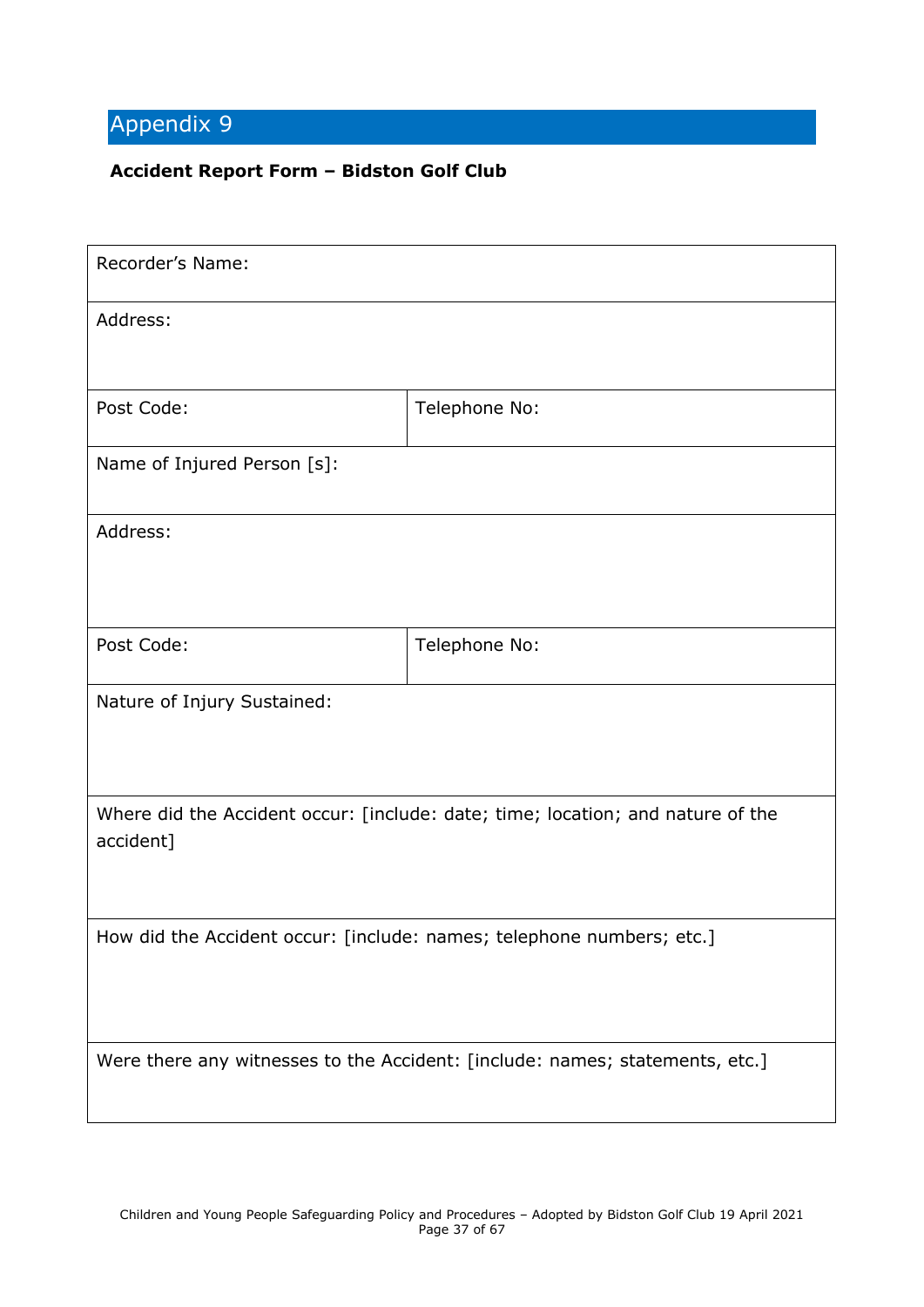What action was taken: [include: treatment administered, by whom, etc.]

Were any other Agencies involved?: [e.g. Ambulance service]

Have the Parents / Carers been contacted? YES NO [Please circle.]

Does the accident need to be referred to England Golf Governance Dept? YES NO

Date: Time:

Signature of Recorder:

#### **Data protection:**

Bidston Golf Club and England Golf Governance Department may use the information in this form (together with other information they obtain as a result of any investigation) to investigate the alleged incident and to take whatever action is deemed appropriate, in accordance with their Children and Young People Safeguarding Policy and Procedures.

<span id="page-37-0"></span>Strict confidentiality will be maintained and information will only be shared on a "need to know" basis in the interests of safeguarding and in accordance with the company's data protection policy. This may involve disclosing certain information to a number of organisations and individuals including relevant clubs and County bodies, individuals that are the subject of an investigation and/or Statutory agencies such as the Police and Children's Social Care.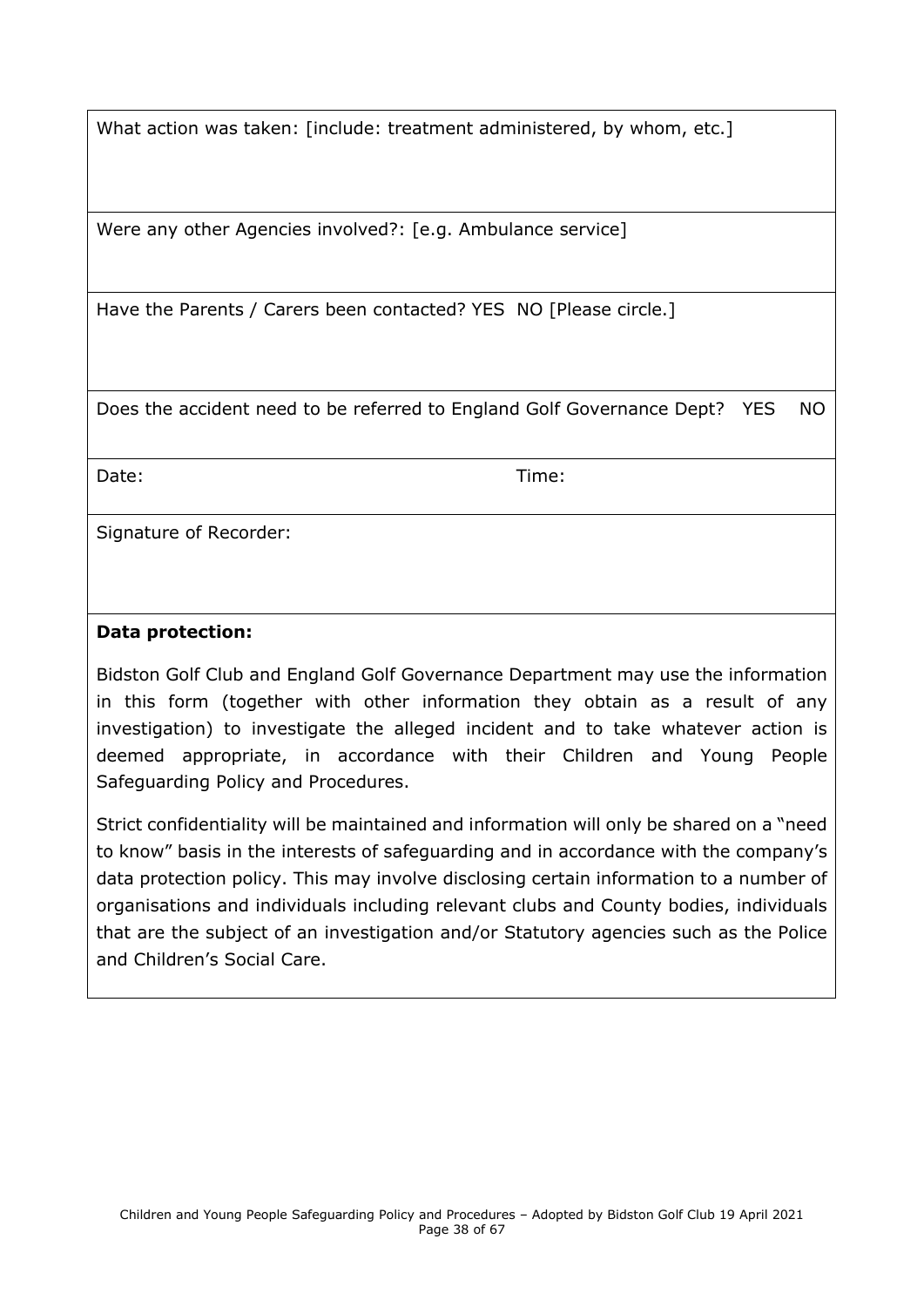#### **Junior Profile and Parental Consent Forms – Bidston Golf Club**

Player Profile Form

(For Players Under the age of 18)

The safety and welfare of juniors in our care is paramount, and it is therefore important that we are aware of any illness, medical condition and other relevant health details so that their best interests are addressed.

In compliance with the Data Protection Act 2018, GDPR and all relevant data protection legislation, all efforts will be made to ensure that information is accurate, kept up to date and secure and that it is used only in connection with the purpose and activities of the organisation. Information will not be kept once a person is no longer a member of the organisation. The information will be disclosed only to those members of the organisation for whom it is appropriate and relevant officers of England Golf where necessary.

It is the responsibility of the junior and their parent to notify the Club Welfare Officer (CWO) or Secretary if any of the details change at any time.

| Junior Name               |                |
|---------------------------|----------------|
| Date of Birth             |                |
| <b>Address</b>            |                |
|                           |                |
| Telephone Number          |                |
| <b>Parents' Names</b>     |                |
| <b>Address</b>            | (If different) |
| Home Telephone No         |                |
| Mobile Telephone No       |                |
| Work Telephone No         |                |
| <b>Emergency Contacts</b> |                |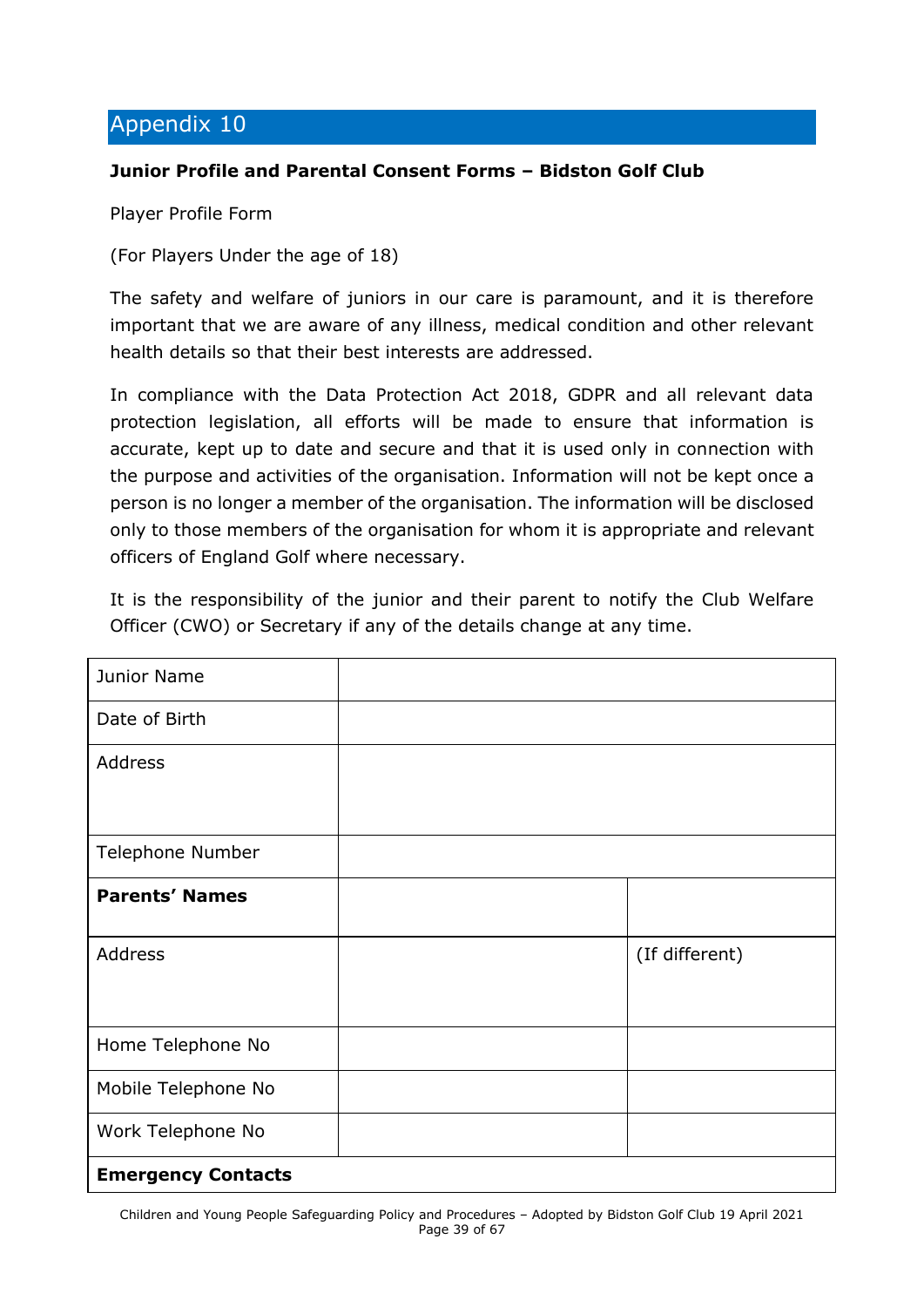| <b>Contact 1 Name</b>   |  |
|-------------------------|--|
| Relationship to child   |  |
| Home Telephone Number   |  |
| Mobile Telephone Number |  |
| Work Telephone Number   |  |
| <b>Contact 2 Name</b>   |  |
| Relationship to child   |  |
| Home Telephone Number   |  |
| Mobile Telephone Number |  |
| Work Telephone Number   |  |

| Please confirm details of all those  |  |
|--------------------------------------|--|
| with Parental Responsibility for the |  |
| Child.                               |  |
|                                      |  |

### **Medical Information**

| Child's Doctor's name    |  |
|--------------------------|--|
| Doctor's Surgery Address |  |
| Telephone Number         |  |

Does your child experience any conditions requiring medical treatment and/or medication? **YES □ NO □**

\*If yes please give details, including medication, dose and frequency.

| Does your child have any allergies? YES $\Box$<br>NO O                                                                     |  |
|----------------------------------------------------------------------------------------------------------------------------|--|
| *If yes please give details.                                                                                               |  |
| Children and Young People Safeguarding Policy and Procedures - Adopted by Bidston Golf Club 19 April 2021<br>Page 40 of 67 |  |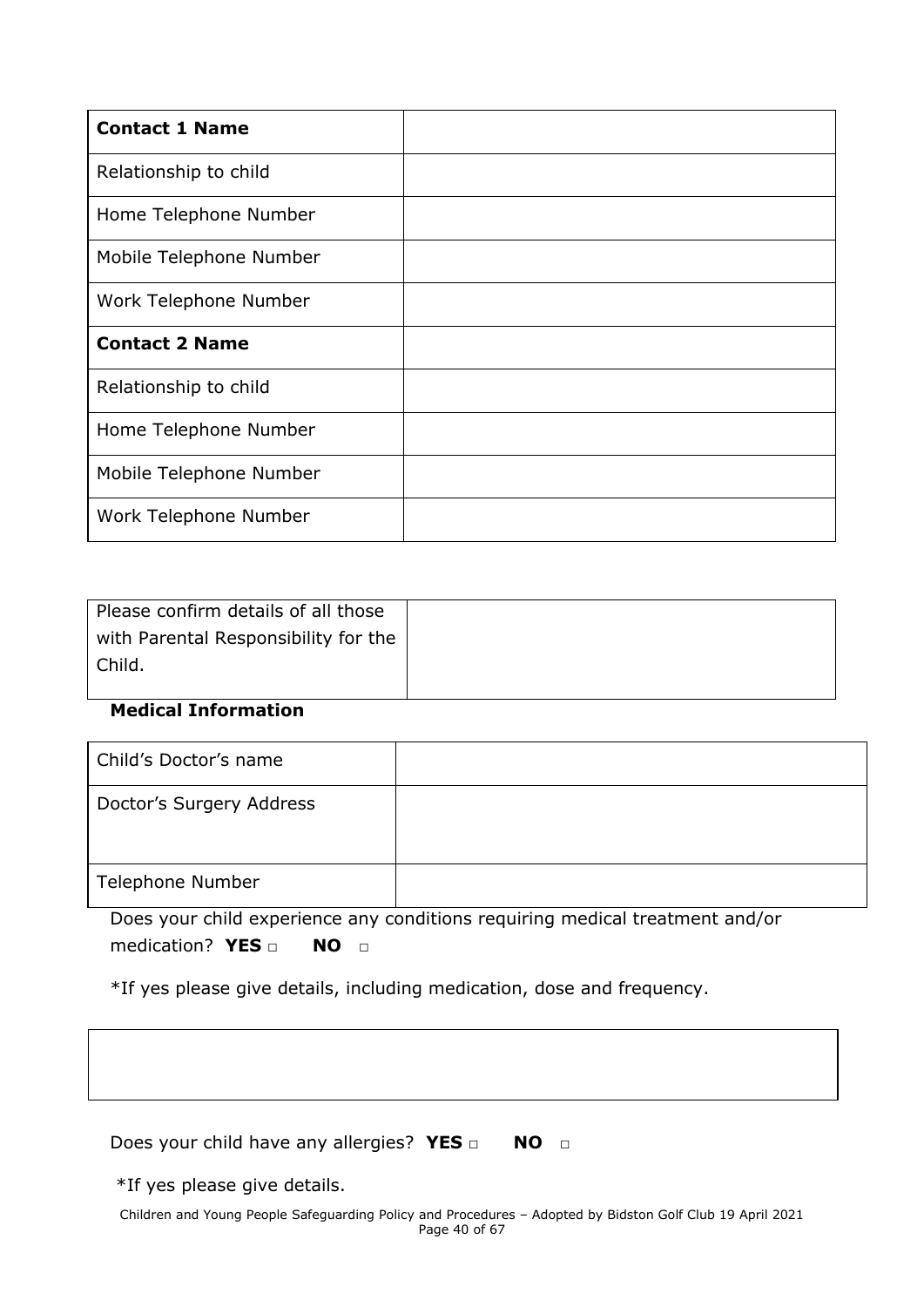Does your child have any specific dietary requirements? YES □ NO □

\*If yes please give details.

What additional needs, if any, does your child have e.g. needs help to administer planned medication, assistance with lifting or access, regular snacks?

### **Disability**

The Equality Act 2010 defines a disabled person as 'anyone with a physical or mental impairment, which has a substantial and long term adverse effect on his or her ability to carry out normal day to day activities'.

Do you consider your child to have a disability? **YES □ NO □**

\*If yes what is the nature of the disability?

Does your child have any communication needs e.g. non-English speaker/ hearing impairment/ sign language user/ dyslexia? If yes, please tell us what we need to do to enable him/her them to communicate with us fully.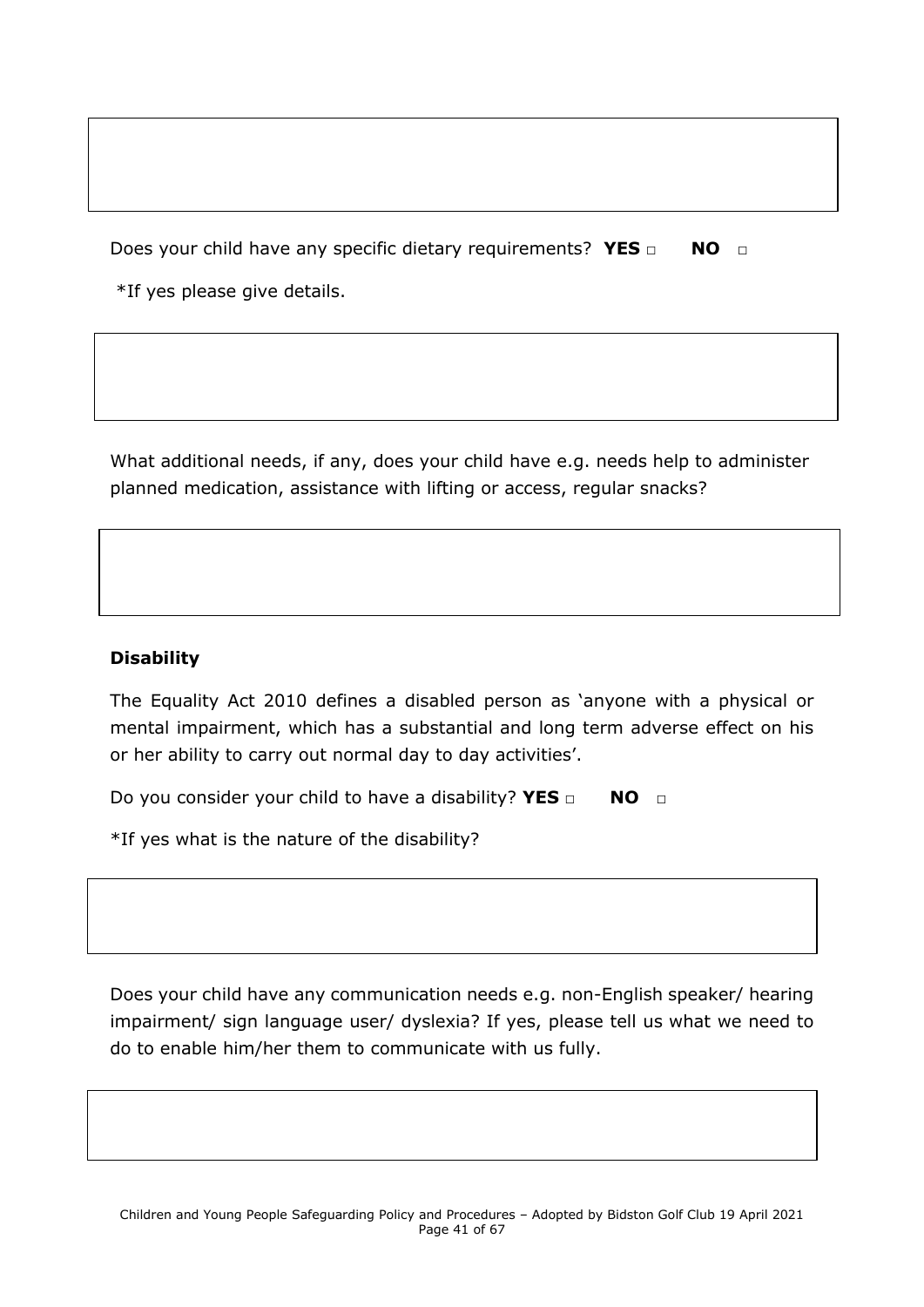### **Consent from Parent/Legal Carer:**

- I confirm to the best of my knowledge that my child does not suffer from any medical condition other than those detailed above.
- I agree to notify the Club of any changes to this information.
- I give my consent that in an emergency situation, the club may act in my place (loco parentis), if the need arises for the administration of emergency first aid and/or other medical treatment which, in the opinion of a qualified medical practitioner, may be necessary. I also understand that in such an occurrence all reasonable steps will be taken to contact me or the alternative adult named in this form.
- The attached signature will denote that my child has my permission to be on the golf club's premises.
- I acknowledge that the club is not responsible for providing adult supervision for my child, except for formal junior golfing coaching, matches or competition.
- I agree to my child being transported by club representatives to and from venues when he/she is representing the club.

(Please tick the boxes if agreed)

| By signing this document I confirm that I have legal responsibility for |  |  |
|-------------------------------------------------------------------------|--|--|
| aware of how the information I have provided may be used.               |  |  |
| Signed - Parent/Carer                                                   |  |  |
|                                                                         |  |  |
| <b>Print name</b>                                                       |  |  |
| Date                                                                    |  |  |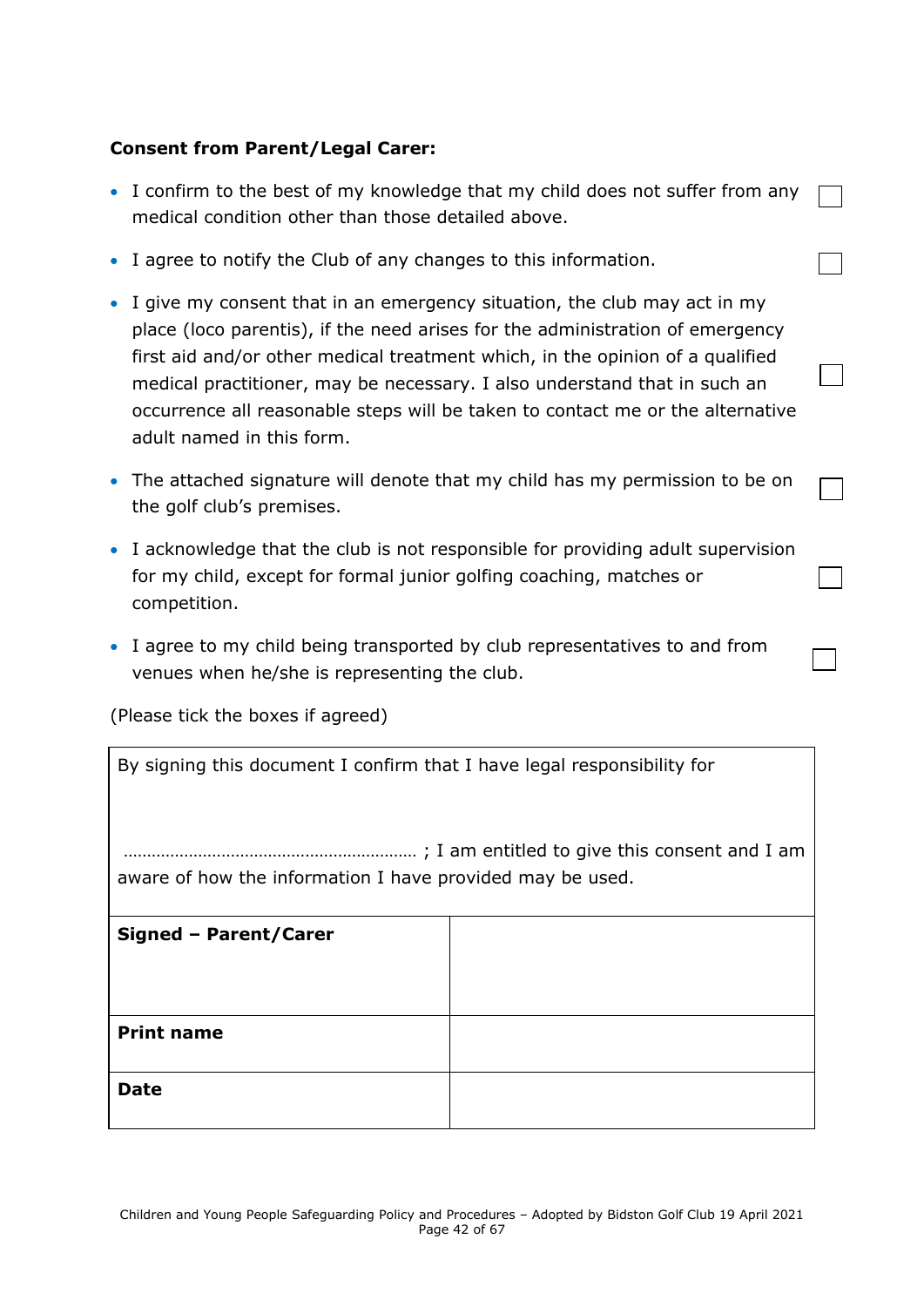#### <span id="page-42-0"></span>**Photography Consent**

This form is to be signed by the legal carer of a child under the age of 18, together with the child. Please note that if you have more than one child registered you will need to complete separate forms for each.

Bidston Golf Club recognises the need to ensure the welfare and safety of all children in golf. As part of our commitment to ensure their safety we will not permit photographs, video images or other images of your child to be taken (except where some incidental inclusion may not be possible to avoid) or used without your consent.

Bidston Golf Club will ensure that any image of a child where consent has not been obtained will not be published.

Bidston Golf Club will follow the guidance for the use of images of children as detailed within the Club's Safeguarding Children and Young People Policy.

Bidston Golf Club will take steps to ensure these images are used solely for the purposes for which they are intended i.e. the promotion and celebration of the activities of the club.

If you become aware that these images are being used inappropriately you should inform the Club Welfare Officer immediately.

The photographs may be available on the website http://\_\_\_\_\_\_\_\_\_\_\_\_\_ for the golf season 20xx. If at any time either the parent/ carer or the child wishes the data to be removed from the website, 7 days' notice must be given to the Club Welfare Officer after which the data will be removed.

#### **To be completed by parent/carer**

I \_\_\_\_\_\_\_\_\_\_\_\_\_\_\_\_\_\_\_\_\_\_ (Parent full name) consent to \_\_\_\_\_\_\_\_\_\_\_\_\_\_\_\_\_ (name of organisation) photographing or videoing \_\_\_\_\_\_\_\_\_\_\_\_\_\_\_\_\_\_ (name of child) under the stated rules and conditions, and I confirm I have legal parental responsibility for this child and am entitled to give this consent.

Signature \_\_\_\_\_\_\_\_\_\_\_\_\_\_\_\_\_\_\_\_\_\_\_\_ Date \_\_\_\_\_\_\_\_\_\_\_\_\_\_\_\_\_\_\_\_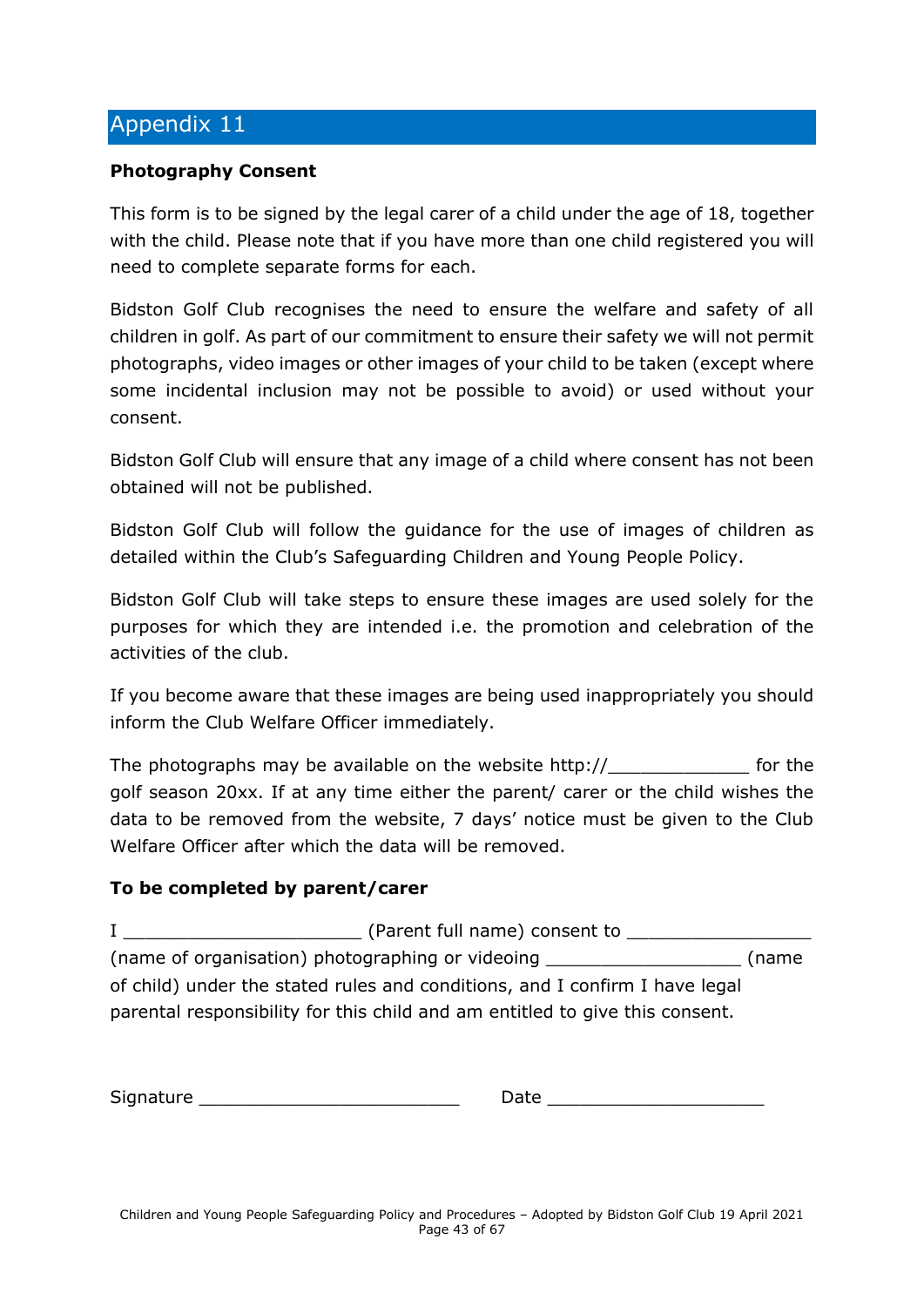### **To be completed by child**

I \_\_\_\_\_\_\_\_\_\_\_\_\_\_\_\_\_\_\_\_\_\_ (Child full name) consent to \_\_\_\_\_\_\_\_\_\_\_\_\_\_\_\_\_ (name of organisation) photographing or videoing child under the stated rules and conditions.

<span id="page-43-0"></span>

| Signature |  |
|-----------|--|
|-----------|--|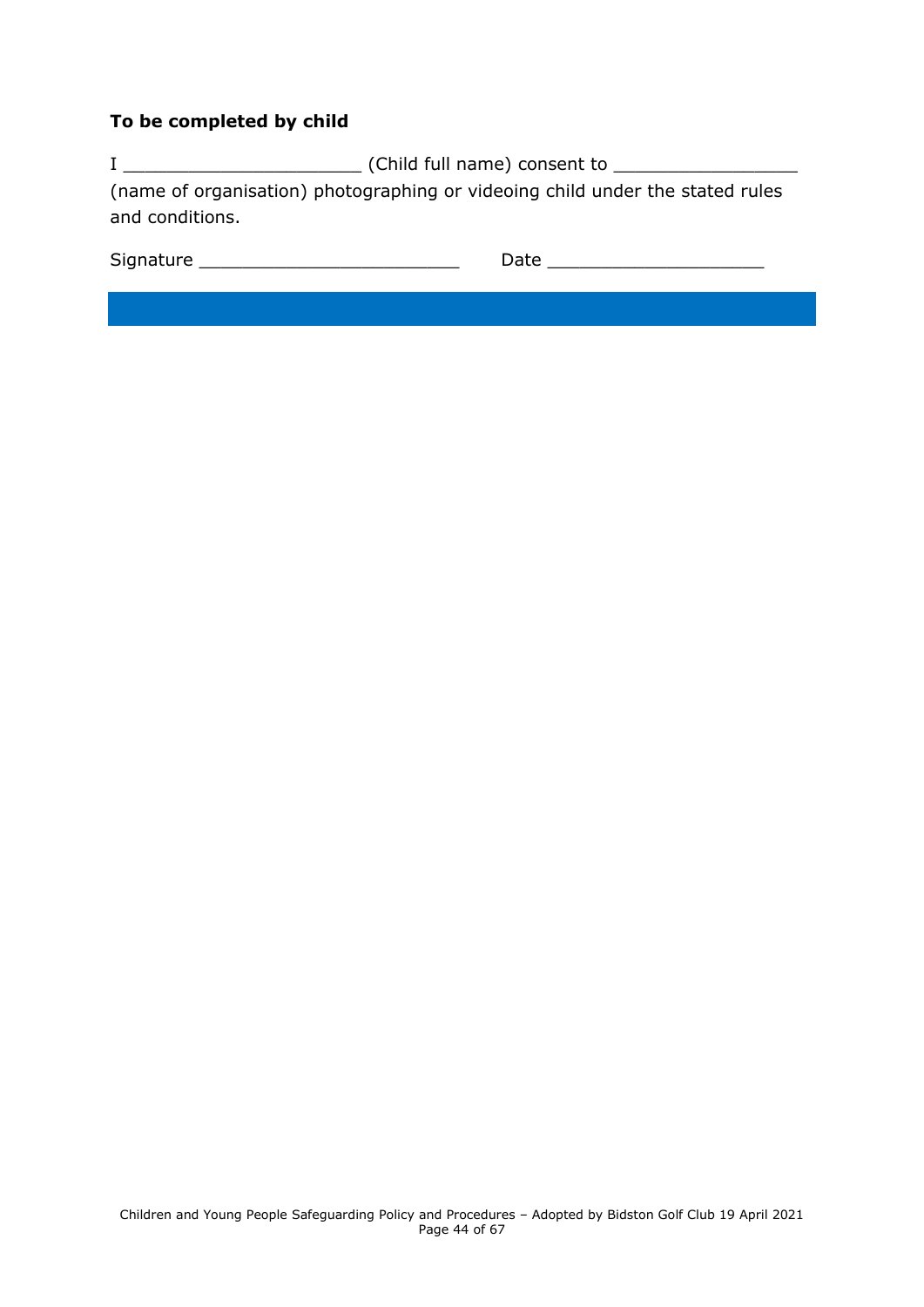#### **Guidance for parents**

Bidston Golf Club is delighted to welcome you and your child to what we hope is the first of many events that you will be taking part in.

The positive effect of your support, as a parent, can't be overstated. Your behaviour has a real influence on the way your child experiences golf.

First things first – why is your child showing an interest in the sport? Is it to learn a new game? To hang out with their friends? Because they did it in school and liked it? Or because you play?

Make sure they're playing for their own reasons, not yours.

To enable us to provide the best possible experience for you and your child, we kindly request that you read through the following guidance and complete the attached forms.

- Take an interest in your child's activity and progress and be supportive.
- Familiarise yourself with the Bidston Golf Club Safeguarding Policy (attached).
- Familiarise yourself with
	- A. Codes of Conduct for parents, coaches, children and young people.
	- B. Transport Policy.
	- C. Changing Room Policy.

D. Photography, Videoing and the use of Social Media Policies.

- Complete the attached Parental Consent Form which will enable event organisers to cater for any particular needs that your child may have (e.g. medical conditions and medications, allergies, learning difficulties etc.), as well as contact you in the unlikely event of an emergency.
- Go through the attached Code of Conduct **with** your child and return a signed copy to the club/event organiser.
- Be punctual when dropping off and picking up your child from coaching/ events. It is important to communicate with the club if collecting your child after an event/coaching session may cause a problem.
- Introduce yourself to the adults involved in the supervision of your child.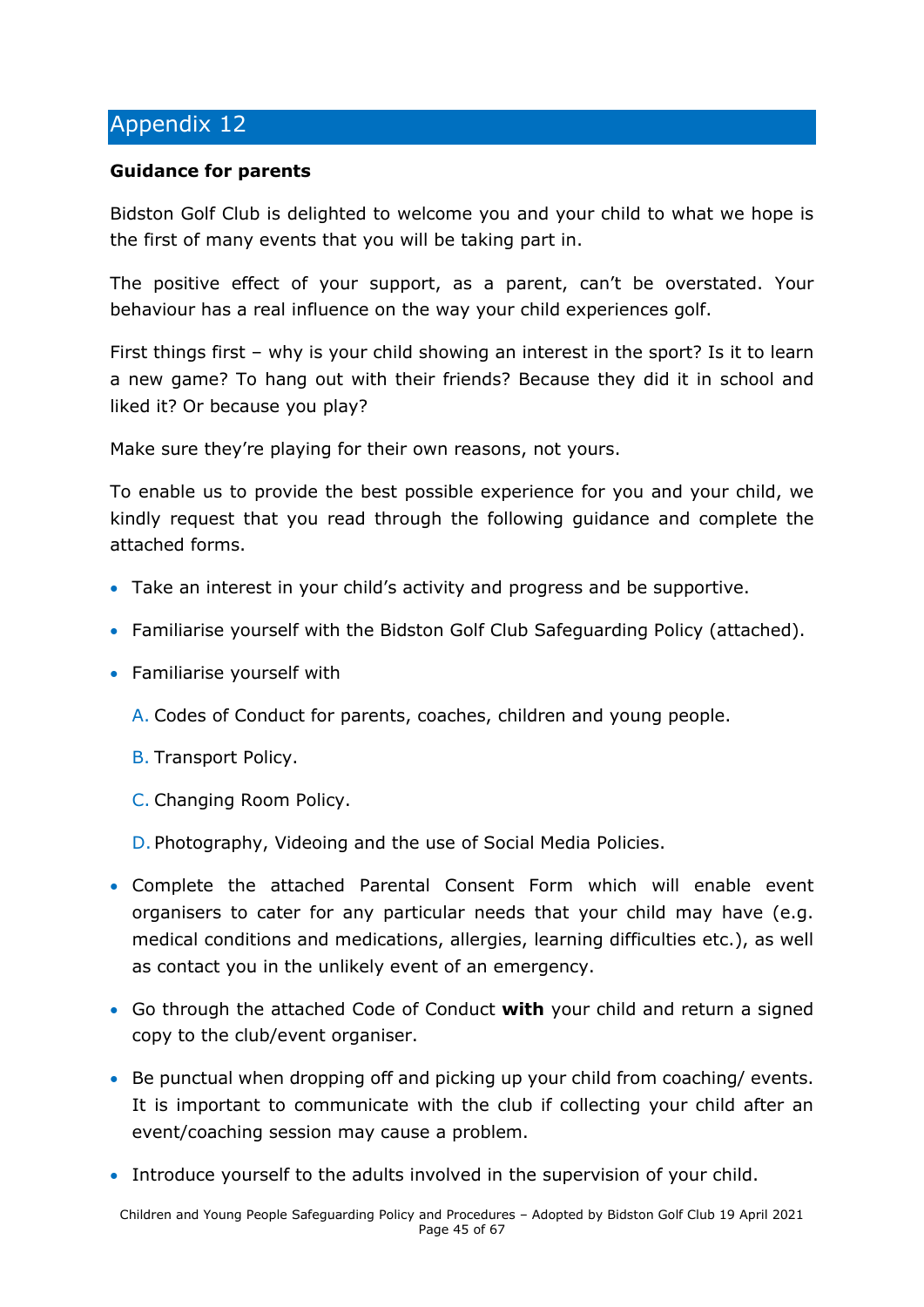- When leaving your child, make sure they have the necessary provisions for the day, including the ability to meet the requirements of changing weather conditions. Please ensure that your mobile is switched on when you are away from the club, so that you can be contacted in an emergency.
- Encourage your child to take part and support club activities such as coaching & competitions.
- Help your child to arrange golf with other juniors away from club organised activities so they have someone to play golf with.

As a parent/carer you are encouraged to:

- Discuss any concerns regarding the organisation of activities or the behaviour of adults towards your child with the Club Welfare Officer, who will treat any concerns you or your child may have in the strictest confidence
- England Golf Lead Safeguarding Officer is also available for advice: 01526 351824

#### **Club Welfare Officer**

#### **Caroline Reed-Clayton**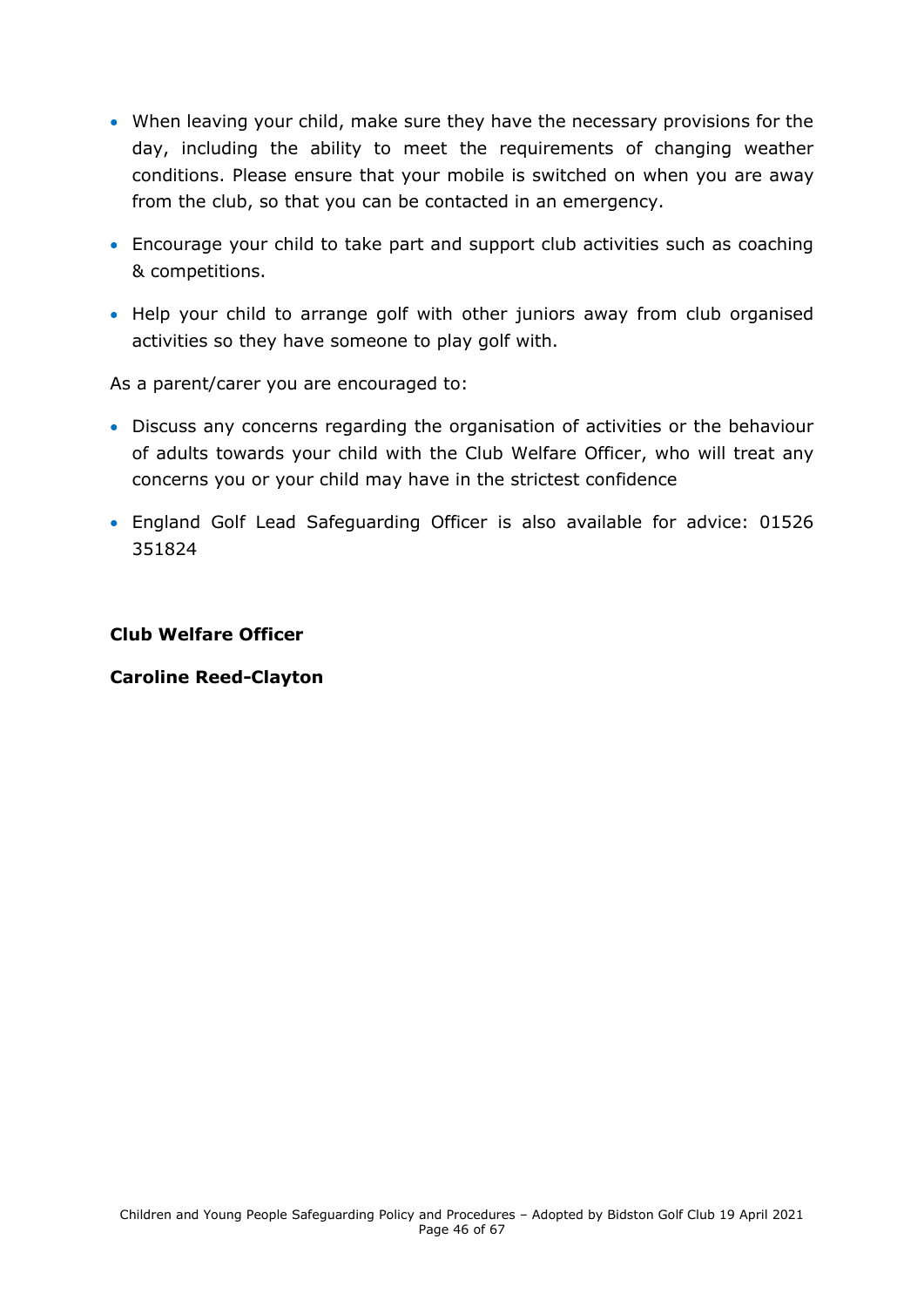### <span id="page-46-0"></span>**Managing Young People on Away Trips – Bidston Golf Club**

The following provides good practice guidance for taking teams on an away fixture for a day (not overnight)

- appoint a team manager with clear roles and responsibilities
- appoint a designated safeguarding lead contact (not the team manager) who is appropriately trained and competent for the role and responsibilities
- establish well in advance where the fixture is
- ensure you have sufficient staff to manage and look after the young people
- obtain written permission from the parents/carers or carers for participation, transporting and supervising. An up to date photograph of each child must be attached to the child's consent form (for use in the event of any child going missing)
- ensure that a welfare plan has been written and communicated to staff, participants and carers
- ensure all staff responsible for the young people have been DBS checked to the appropriate level and staff have had appropriate safeguarding training
- ensure that a risk assessment has been conducted
- ensure that there is a contact available e.g a staff member who is not travelling away, who will act as the key contact point if required.

# **Accommodation**

Whatever the accommodation, the team manager should ensure that the children are safe. Discuss your code of conduct and discipline policy with the staff at the accommodation. All children must know which rooms staff are in and how to contact them if required.

If rooms are equipped with satellite TV, inappropriate programmes may be available. It may be possible to have these programmes disconnected.

If rooms have fridges, all alcohol must be removed.

Check the accommodation policy for extras on bills, breakages and lost keys. All accommodation must be clean and with access to sufficient toilet and bathing facilities.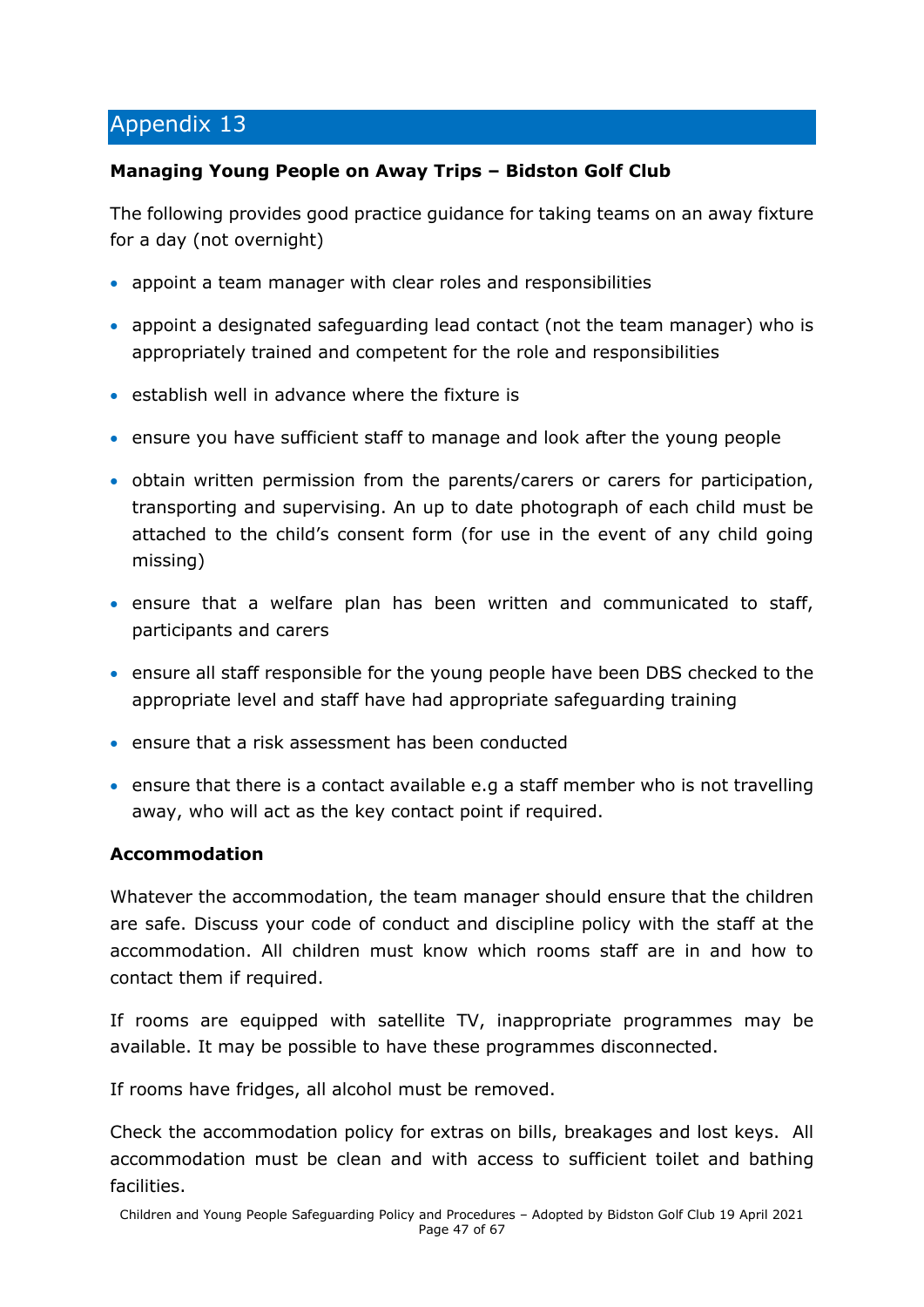It is not acceptable:

- For children to share a bed
- For male and female children to share a room
- For staff to share a room with children

Checks must be made to ensure that the needs of children with disabilities are met. For wheelchair users, it is important to check access to the building, room and bathroom facilities

### **Overnight Stays**

Those responsible for organising overnight stays should establish the purpose of the trip, confirm the dates, location, and duration. You should also conduct a risk assessment, identify suitable venues and facilities for both fixtures and accommodation and consider the following:

- Purpose of the trip.
- Who will be going, children? Staff?
- How much will it cost? How much spending money is required?
- What insurance cover is required?
- Supervision of children, both playing and non-playing time.
- Catering for all food requirements.
- Communication with parents (see above)
- Ensure a list of the team and staff is left, with contact number and address of the accommodation
- Ensure that there are emergency contact numbers for all the team and staff.
- An itinerary giving as much detail as possible.
- Emergency procedures and telephone contacts.
- Codes of contact for both staff and children.
- Welfare and child protection procedures.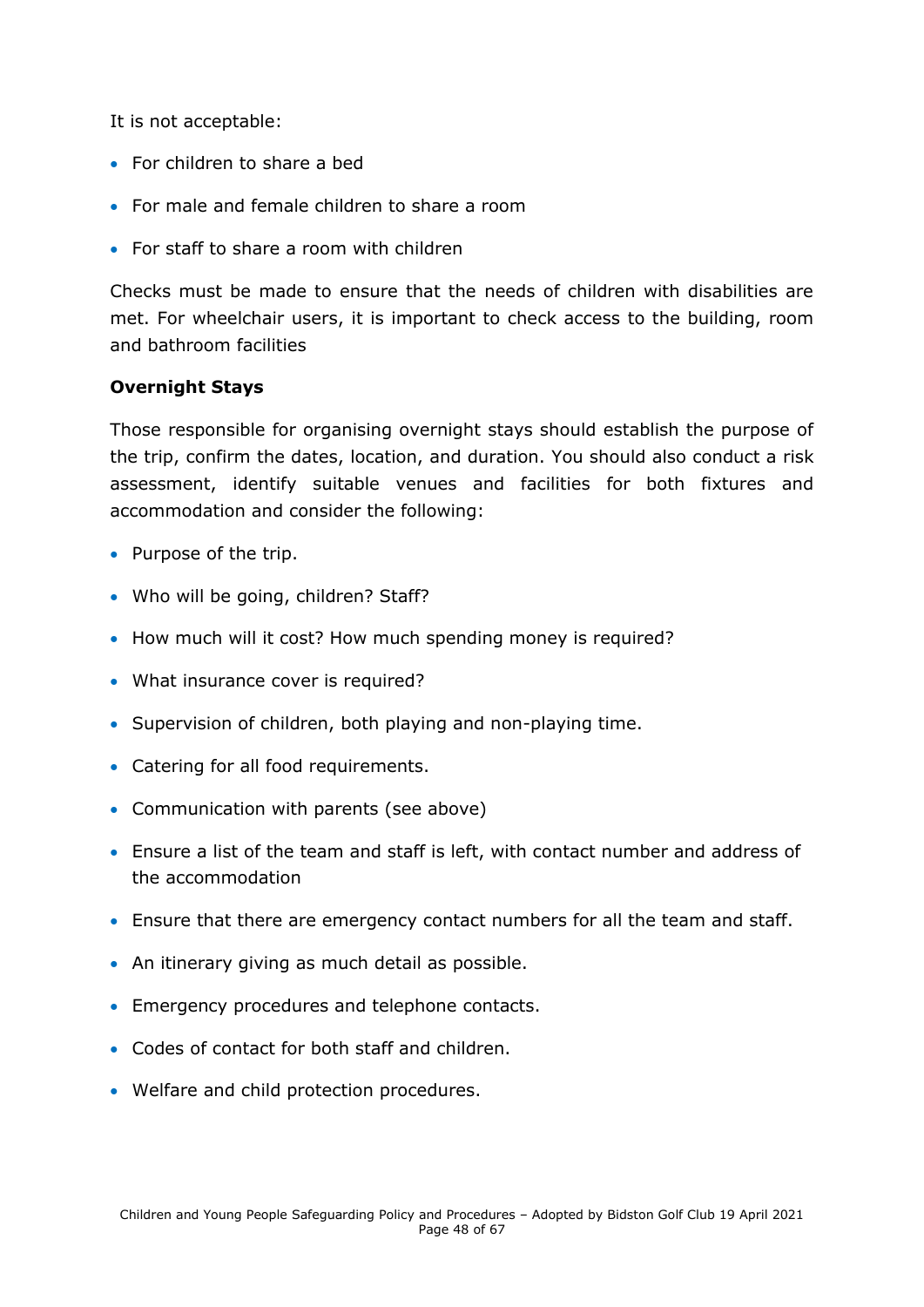#### **Social Media Guidance**

This guidance gives procedures that will support and underpin the use of social networking and other online services within **Bidston Golf Club**. It is important that all members, staff, volunteers, coaches, officials/referees, board members, or anyone working on behalf of **Bidston Golf Club** are aware of this policy and agree to the following terms.

#### **Advice for Individual**

- Do not accept children as contacts on social networking sites if you hold a position of trust with children/young people.
- Where contact through social networking sites is used for professional reasons, restrict the communication to professional content and obtain written consent from parents prior to establishing contact.
- Include a third party in any communications to children, e.g. copy parents into communications.
- Use the privacy settings on the various sites to ensure that your content will only be viewed by appropriate people.
- Ensure that any content you place on a social networking site is age-appropriate. Do not use the site to criticise or abuse others.
- Know where to direct junior members and their parents for information.
- Know how to report concerns.
- Know how to keep data safe and secure. This should include the personal contact data of individuals, such as mobile numbers, email addresses and social networking profiles.

#### **Advice for Children**

- Consider carefully who you invite to be your friend online and make sure they are who you actually think they are.
- There are websites that offer advice about protecting yourself online, such as [www.ceop.gov.uk](http://www.ceop.gov.uk/) and [www.childnet.com](http://www.childnet.com/)
- Make sure you use privacy settings so that only friends can view your profile.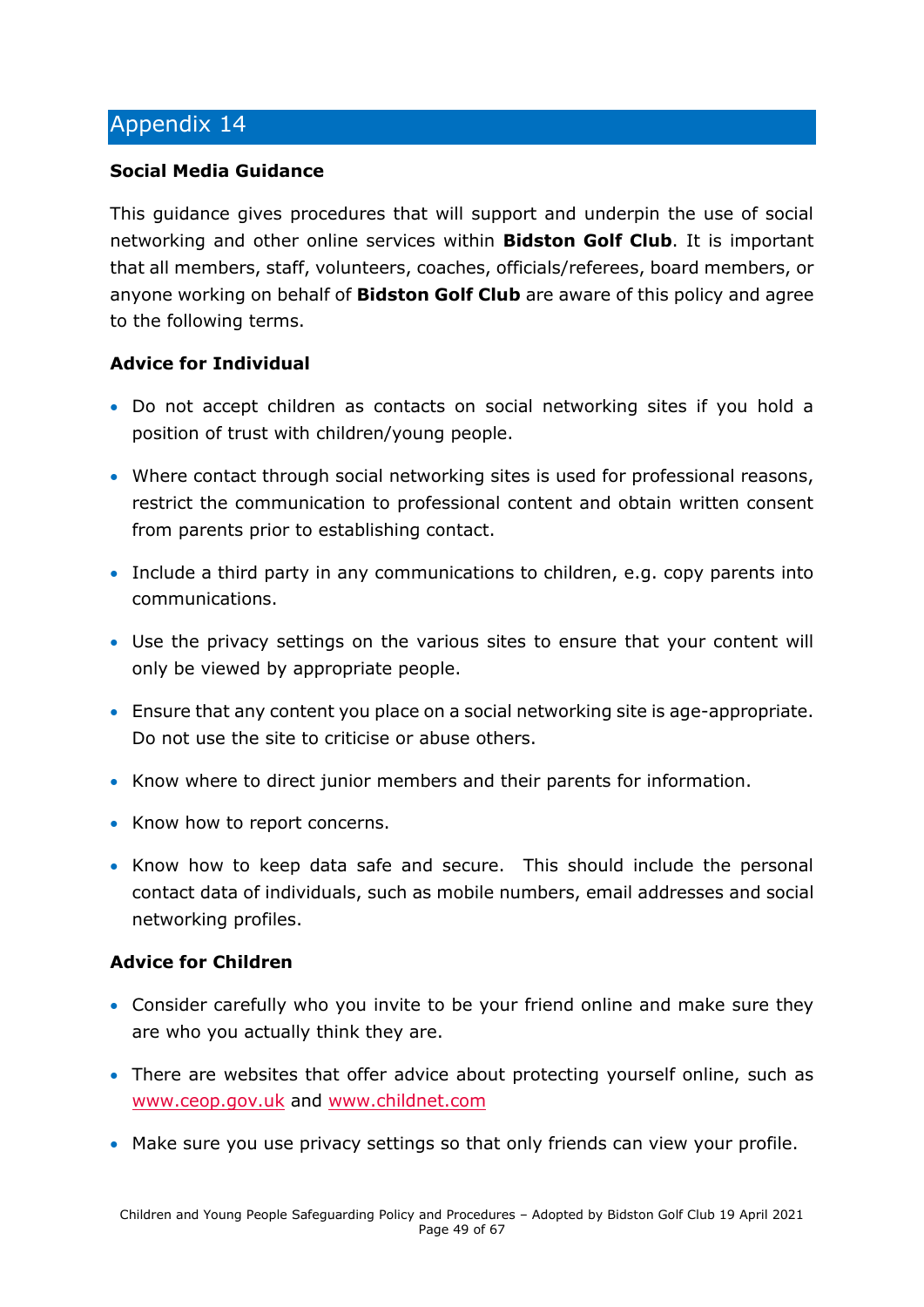- Remember that anything you post on websites may be shared with people you don't know.
- Never post comments, photos, videos, etc., that may upset someone, that are untrue or that are hurtful. Think about whether you may regret posting the content at a later date.
- If you are worried or upset about something that's been posted about you, or by texts you receive from other juniors or adults involved with the club, raise this with your Club Welfare Officer. Alternatively contact your National Governing Body Lead Safeguarding Officer (England Golf 01526 351824). Do not suffer alone. You will be listened to and your concerns will be taken seriously.
- If you want to talk to someone anonymously, call Childline on 0800 1111, or contact them on the web at [www.childline.org.uk.](http://www.childline.org.uk/) You can also call the NSPCC on 0808 800 5000.

#### **Advice for Parents**

- Make yourself knowledgeable about social networking platforms and how they work.
- Go on the internet with your child and agree what sites are acceptable to visit. Regularly check that they are staying within the agreed limits.
- Encourage your child to talk to you about what they have been doing on the internet.
- Make sure they feel able to speak to you if they ever feel uncomfortable, upset or threatened by anything they see online.
- Encourage children to look out for each other when they're online. Explain that it's all part of staying safe and having fun together.
- Explain to children that it's not safe to reveal personal information, such as their name, address or phone number on the internet. Encourage them to use a cool nickname rather than their own name.
- Attachments and links in emails can contain viruses and may expose children and young people to inappropriate material. Teach children to only open attachments or click on links from people they know.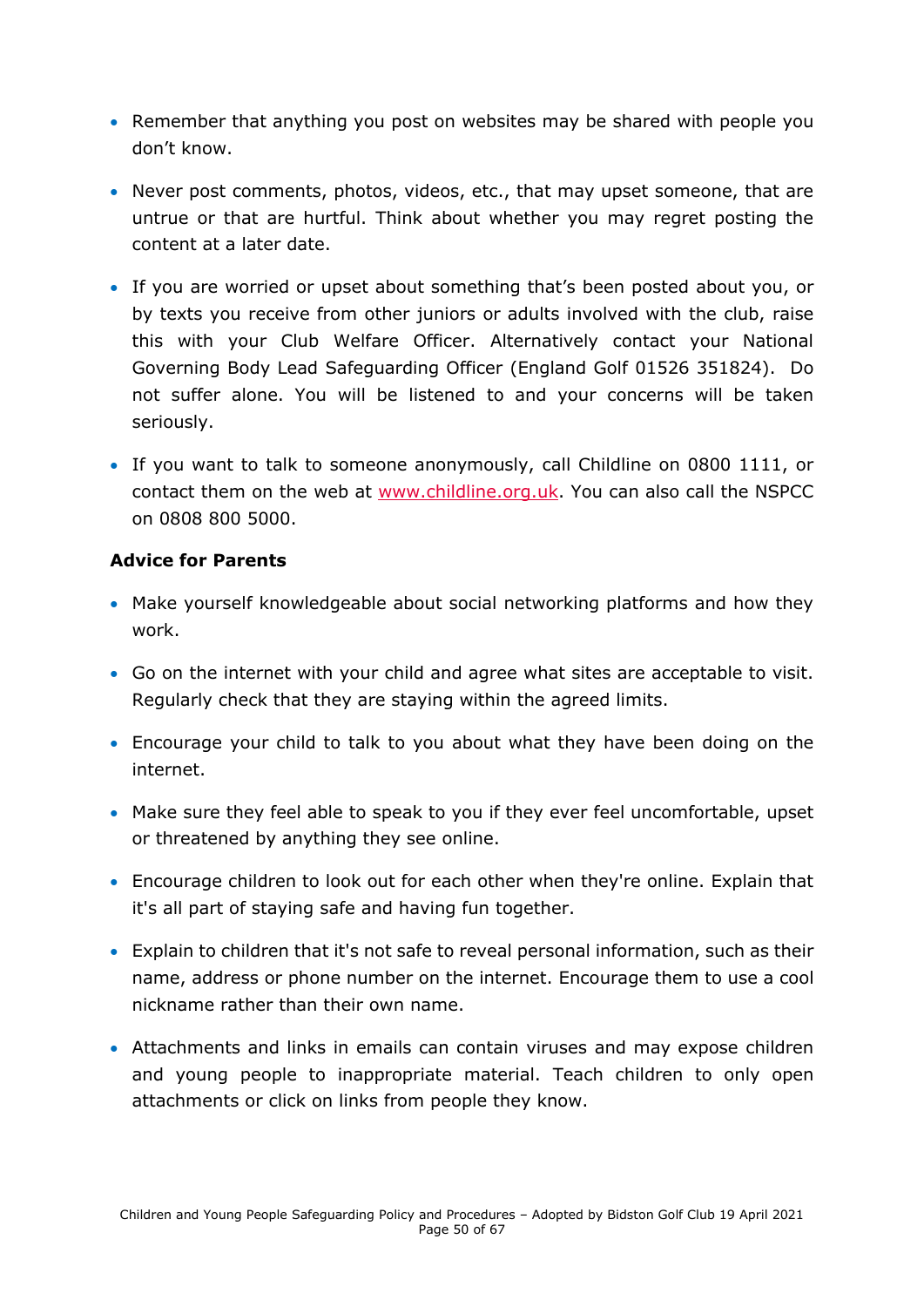#### **Further Advice for Parents of Young Golfers**

- If you are concerned about any texts, social networking posts or any other use of communication technology by members of the golf club, volunteers or members of staff, raise this with the Club Welfare Officer. They will look into the matter and take appropriate action. Alternatively contact England Golf Lead Safeguarding Officer Tel 01526 351824.
- In addition to reporting concerns to England Golf (National Governing Body), you should immediately report possible online abuse to the Child Exploitation and Online Protection Centre (CEOP) or the police. Law enforcement agencies and the internet service provider may need to take urgent steps to locate a child and/or remove the content from the internet. Where a young person may be in immediate danger, dial 999.
- Do not post/send negative or critical comments or messages about other children in the club, staff or volunteers. If you have concerns about a person, these should be raised using appropriate channels within the club and not using social media.
- If you wish to speak to an external organisation for advice, you can contact the NSPCC helpline on 0808 800 5000.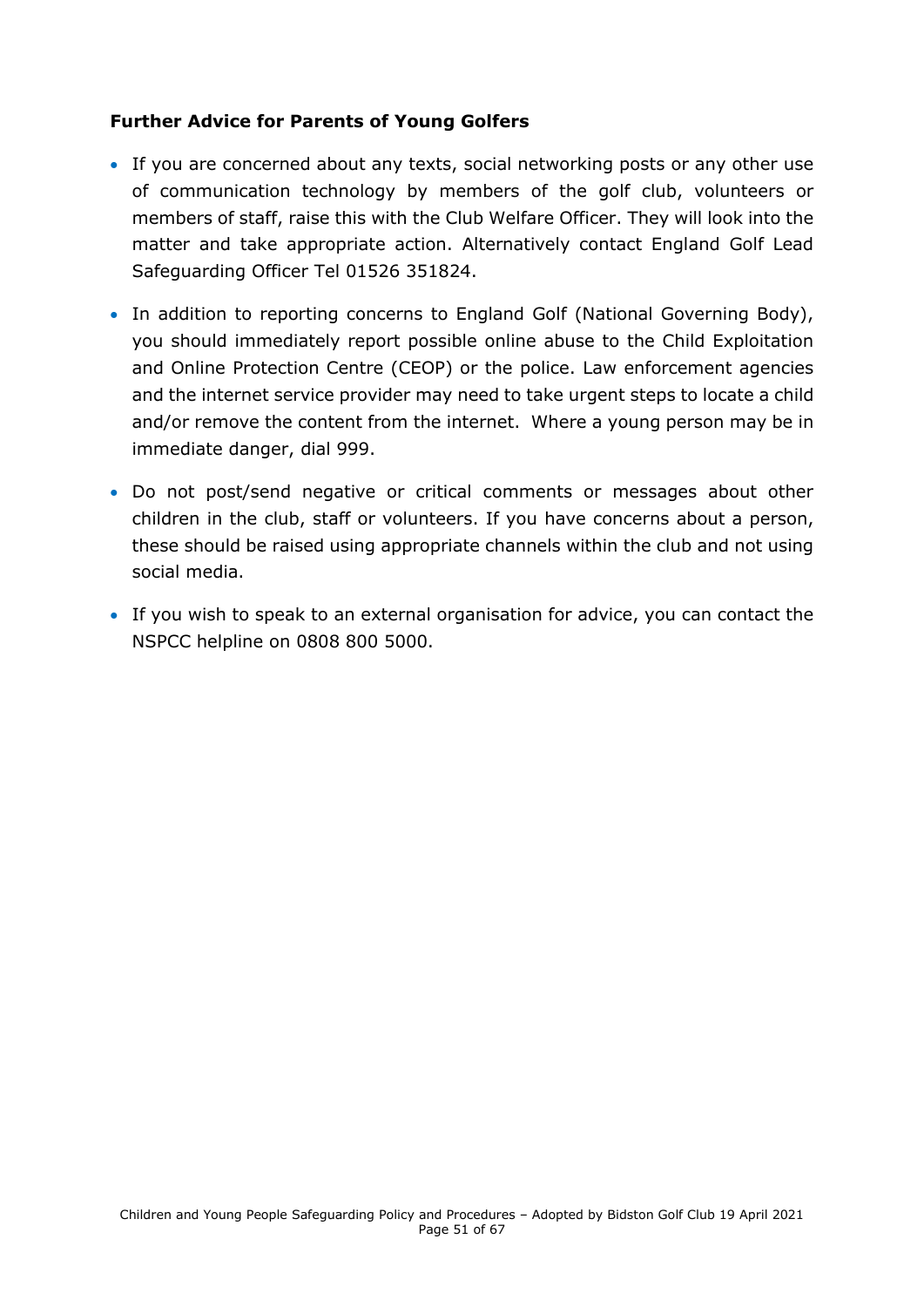#### <span id="page-51-0"></span>**Whistleblowing Policy**

Safeguarding children, young people and adults at risk requires everyone to be committed to the highest possible standards of openness, integrity and accountability.

As a club, we are committed to encouraging and maintaining a culture where people feel able to raise a genuine safeguarding concern and are confident that it will be taken seriously.

You may be the first to recognise that something is wrong but feel that you cannot express your concerns as this may be disloyal to your colleagues or you may that you will be the victim of harassment or victimisation as a result.

Children, Young People and Adults at risk need someone like you to safeguard their welfare.

#### **What is whistle blowing?**

In the context of safeguarding, "whistle blowing" is when someone raises a concern about the well-being of a child or an adult at risk.

A whistle blower may be:

- a player;
- a volunteer;
- a coach;
- other member of staff;
- an official;
- a parent;
- a member of the public.

#### **Reasons for whistle blowing:**

Those involved in sport must acknowledge their individual responsibilities and bring matters of concern to the attention of the relevant people and/or agencies. Although this can be difficult it is particularly important where the welfare of children may be at risk.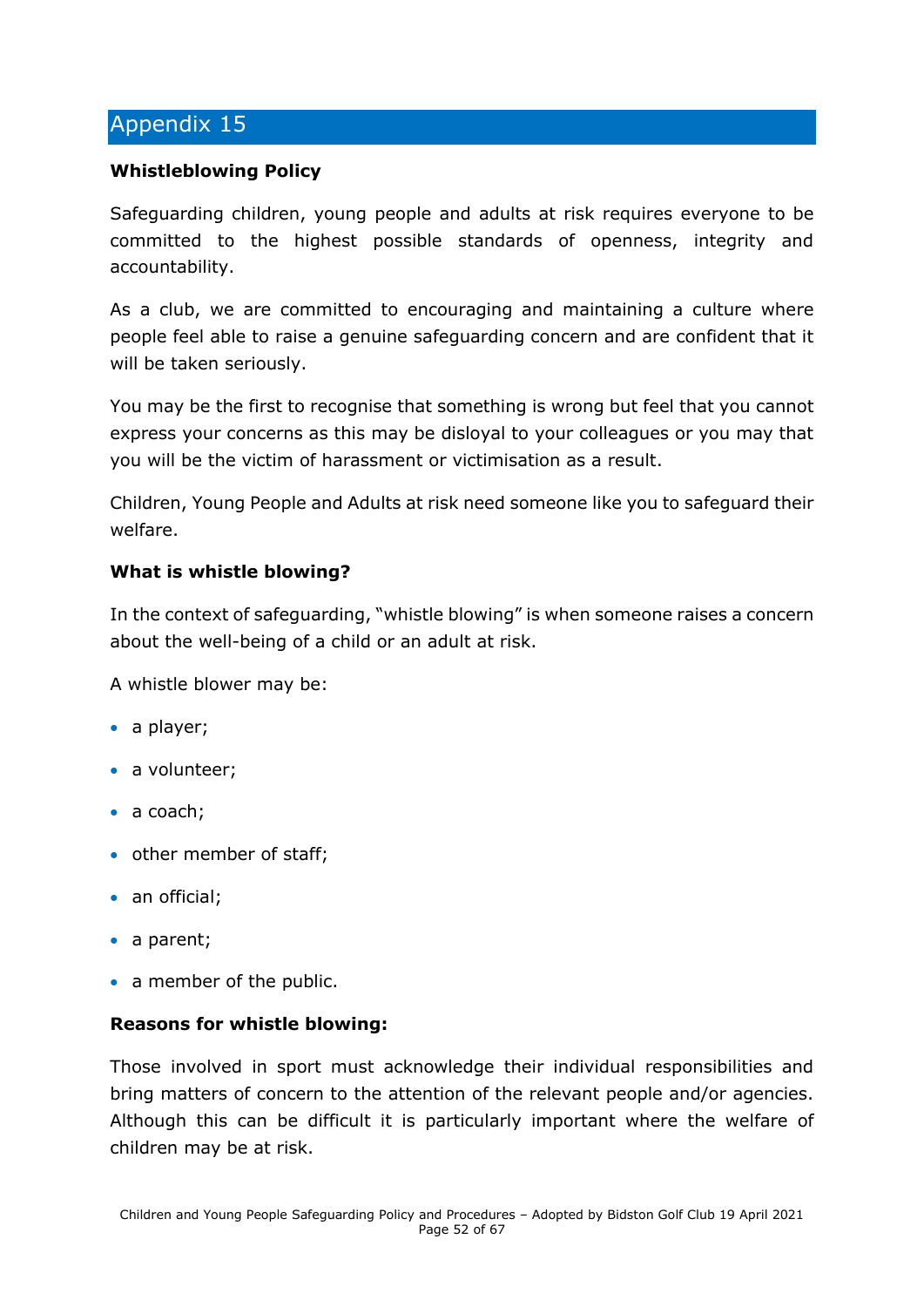Each individual has a responsibility for raising concerns about unacceptable practice or behaviour:

- To protect or reduce risk to others
- To prevent a problem from becoming worse or more widespread
- To prevent becoming implicated yourself

#### **What prevents those individuals from whistle blowing:**

- Starting a chain of events that they have no control of
- Disrupting work or training
- Fear of getting it wrong or making a mistake
- Fear of repercussions
- Fear of damaging careers
- Fear of not being believed.

If a child or an adult at risk is in immediate danger or risk of harm, the police should be contacted by calling 999.

Where a child or an adult at risk is not in immediate danger the first person you should report your suspicion or allegation to is your Club Welfare Officer. If for any reason you cannot, or do not wish to report the matter to your Club Welfare Officer please contact the England Golf Lead Safeguarding Officer on 01526 351824 or email [safeguarding@englandgolf.org](mailto:safeguarding@englandgolf.org)

Alternatively you can contact the Local Authority Designated Officer (LADO) or the NSPCC on 0808 800 5000.

#### **Information to include when raising a concern**

The whistle blower should provide as much information as possible regarding the incident or circumstance which has given rise to the concern, including:

- their name and contact details (unless they wish to remain anonymous);
- names of individuals involved;
- date, time and location of incident/circumstance; and
- whether any witnesses were present.

Children and Young People Safeguarding Policy and Procedures – Adopted by Bidston Golf Club 19 April 2021 Page 53 of 67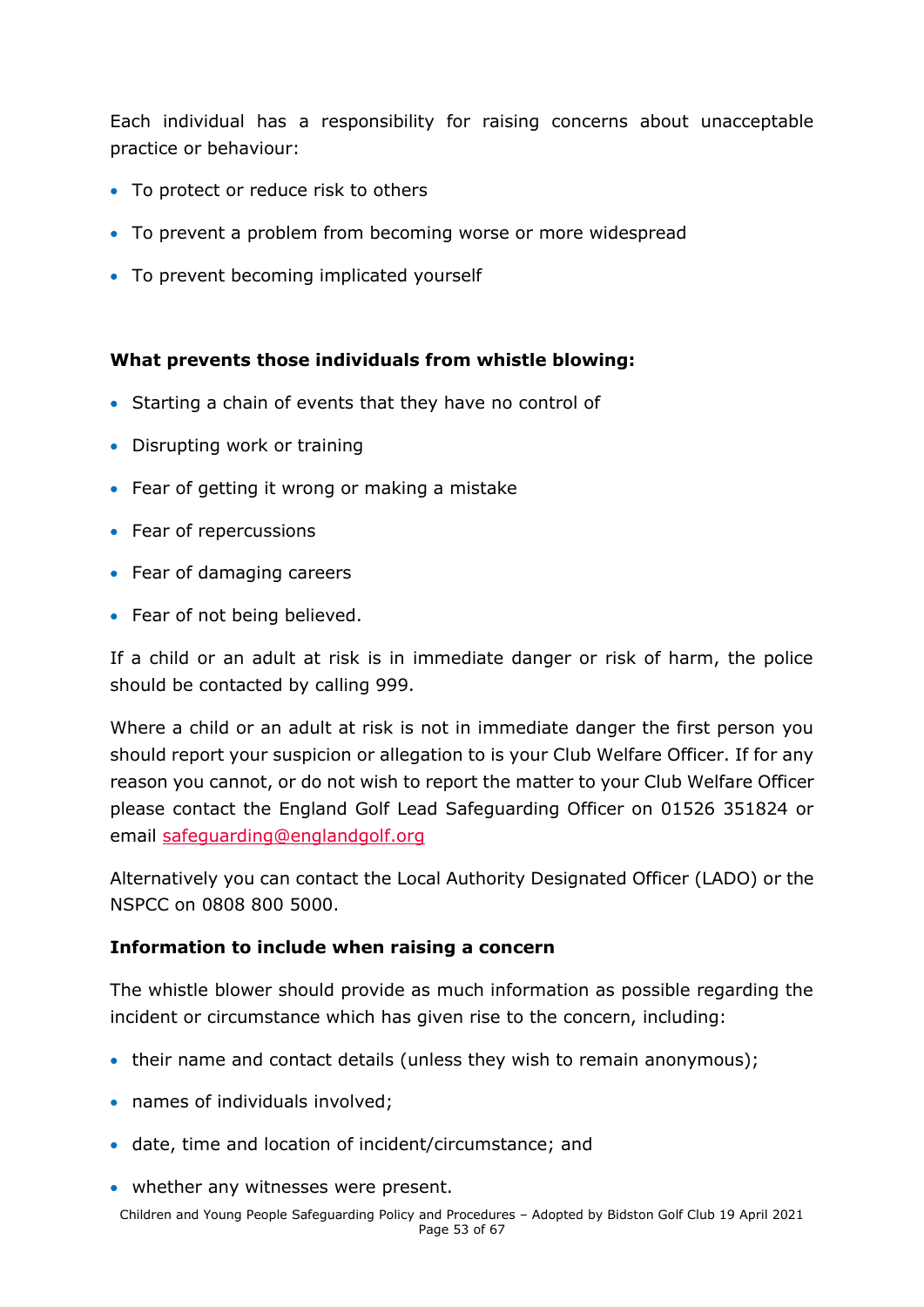Bidston Golf Club assures that all involved will be treated fairly and that all concerns will be properly considered. In cases where suspicions prove to be unfounded, no action will be taken against those who report their concerns, provided they acted in good faith and without malicious intent.

#### **What happens next?**

- You should be given information on the nature and progress of any enquiries this may vary depending on the nature and result of the investigations.
- All concerns will be treated in confidence. During the process of investigating the matter, every effort will be made to keep the identity of those raising the concern to the minimum number of individuals practicable.
- Your Club has a responsibility to protect you from harassment or victimisation
- No action will be taken against you if the concern proves to be unfounded and was raised in good faith
- Malicious allegations may be considered a disciplinary offence

The Public Interest Disclosure Act 1998 protects whistle blowers from victimisation, discipline or dismissal where they raise genuine concerns of misconduct or malpractice.

<span id="page-53-0"></span>If the whistle blower does not believe that the concern has been dealt with appropriately and wishes to speak to someone outside the club or the England Golf Governance Department the NSPCC Whistleblowing advice line should be contacted on 0800 028 0285 or by emailing [help@nspcc.org.uk.](mailto:help@nspcc.org.uk)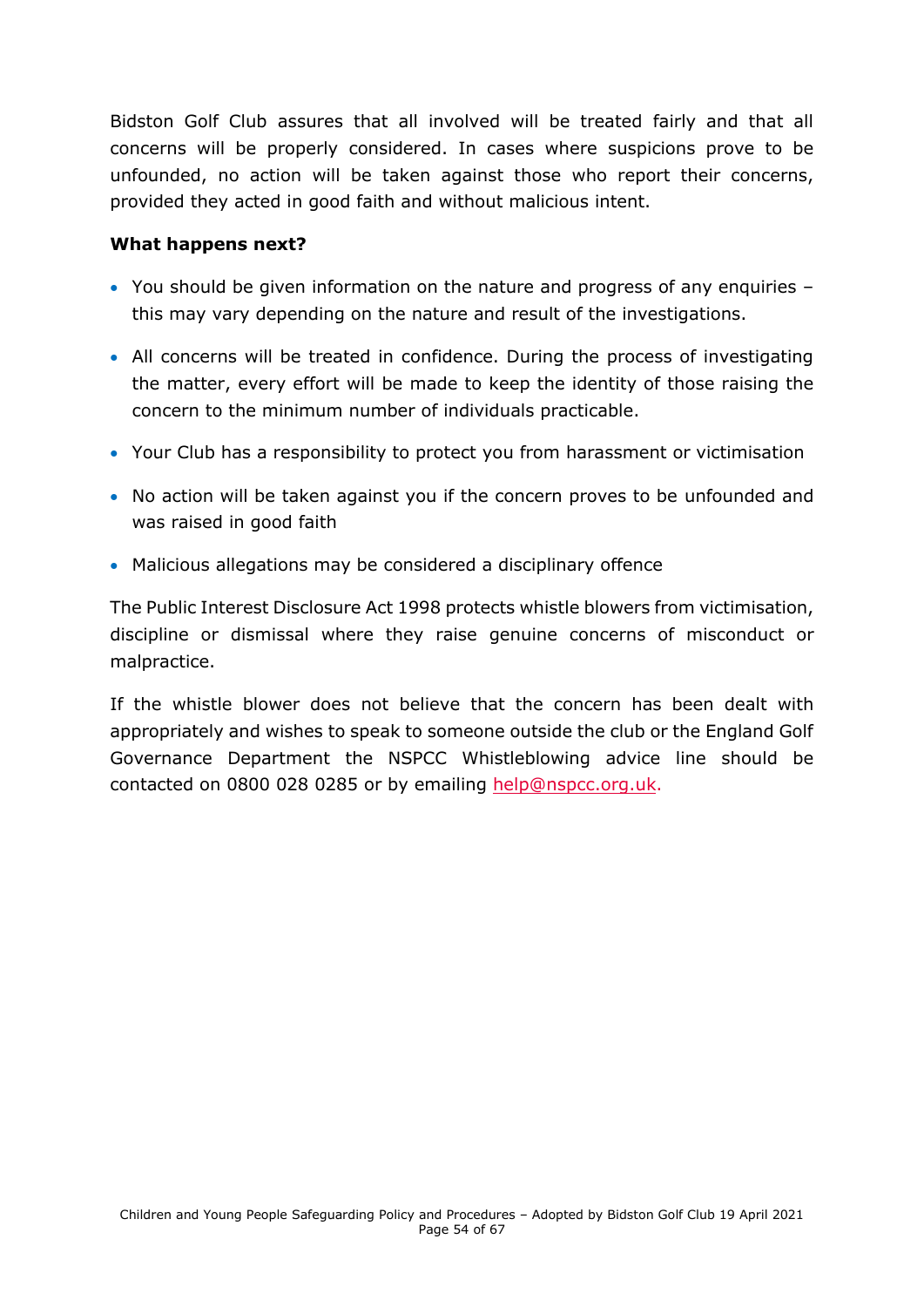# **England Golf DBS Flowchart**



\* Regular is open to definition - it is suggested that annually would be insufficient but an argument for eligibility could be made if the individual does an acitivity once a month or a number of times over the summer period, for example.

\*\*Supervision must be 'reasonable in all the circumstances to ensure the protection of children'. It must be 'regular and day to day' (supervision must not be concentrated in first few weeks and then tail off). Supervision must be undertaken by someone who is in Regulated Activity themselves.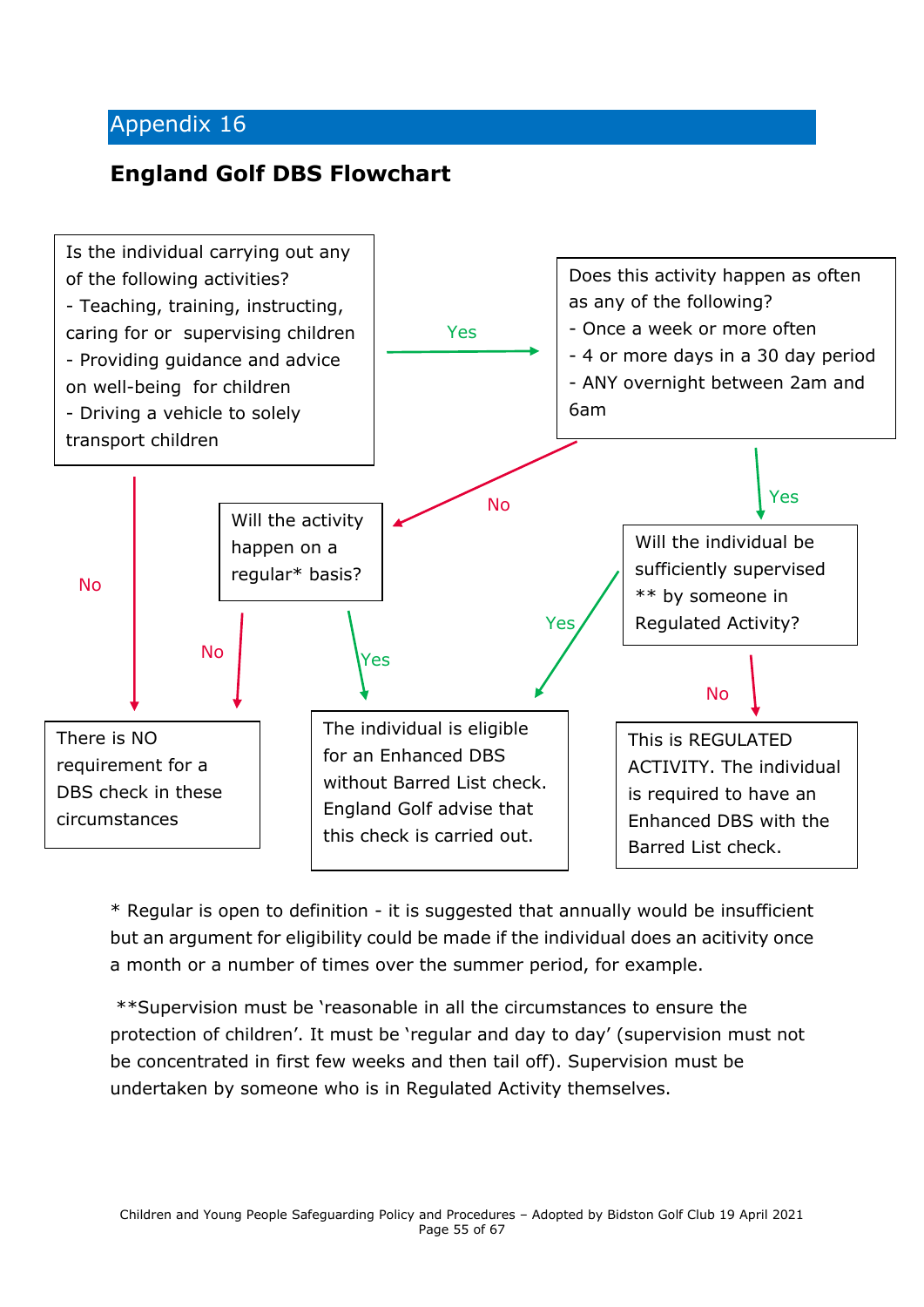#### **Categories of child abuse**

# **Abuse can happen on any occasion or in any place where children and young people are present.**

Child abuse is any form of physical, emotional or sexual mistreatment or lack of care that leads to injury or harm. Children may be abused in a family or in an institutional or community setting by those known to them or, more rarely, by a stranger. Children can be abused by adults, either male or female, or by other children.

Safeguarding is defined as:

- Protecting children from maltreatment;
- Preventing impairment of children's health or development;
- Ensuring that children are growing up in circumstances consistent with the provision of safe and effective care; and
- Taking action to enable all children to have the best life chances.

Child Protection is the activity that is undertaken to protect specific children who are suffering or are likely to suffer significant harm.

There are 4 main types of abuse: neglect, physical abuse, sexual abuse and emotional abuse. Children and young people can also be harmed through poor practice and bullying within a sport setting.

**Neglect** is when adults consistently or repeatedly fail to meet a child's basic physical and/or psychological needs which could result in the serious impairment of the child's health or development e.g. failure to provide adequate food, shelter and clothing; failing to protect a child from physical harm or danger; or the failure to ensure access to appropriate medical care or treatment. It may also include refusal to give love, affection and attention.

Examples in sport could include a coach or supervisor repeatedly failing to ensure children are safe, exposing them to undue cold, heat or extreme weather conditions without ensuring adequate clothing or hydration; exposing them to unnecessary risk of injury e.g. by ignoring safe practice guidelines, failing to ensure the use of safety equipment, or by requiring young people to participate when injured or unwell.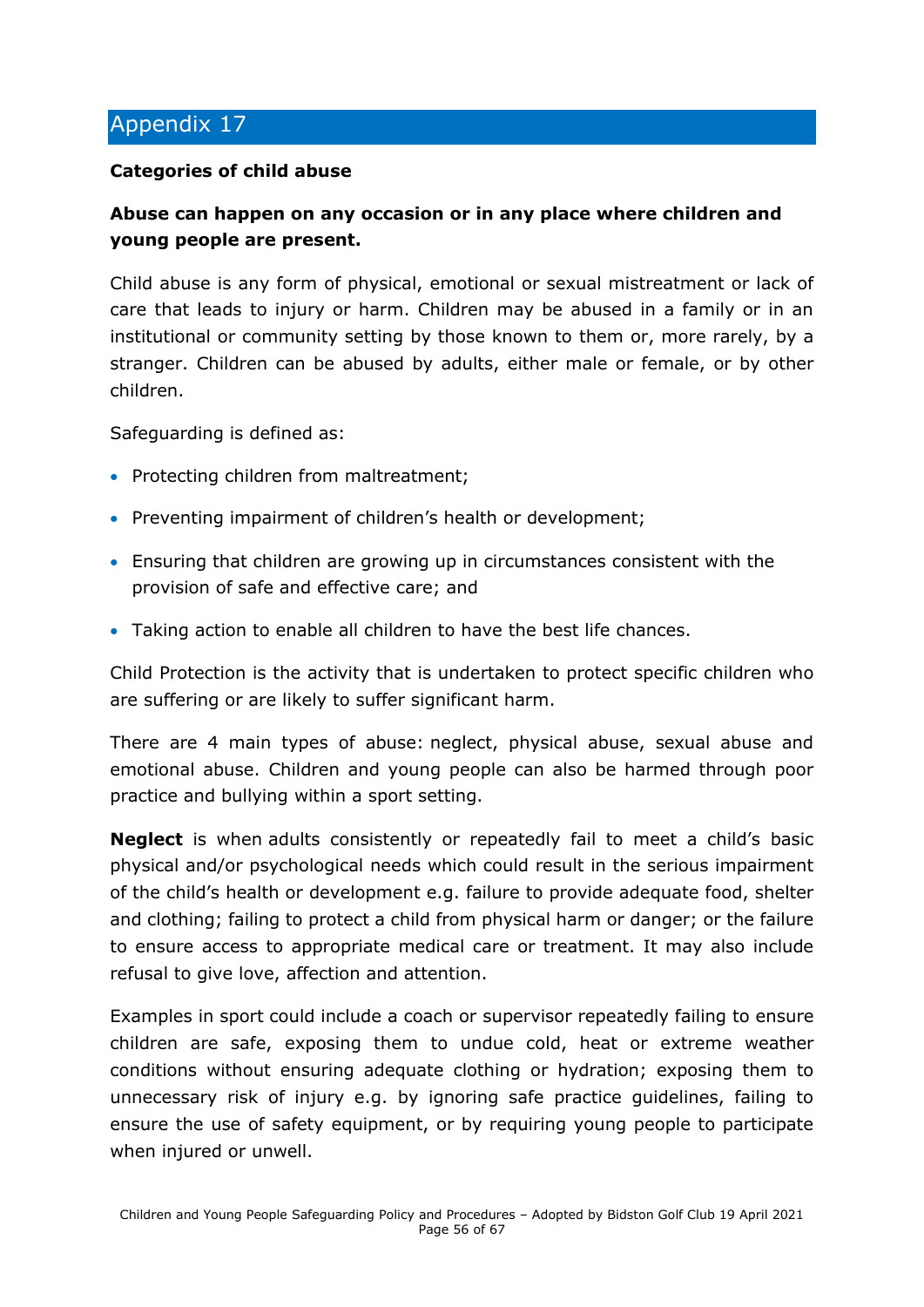**Physical abuse** is when someone physically hurts or injures children by hitting, shaking, throwing, poisoning, burning, biting, scalding, suffocating, drowning or otherwise causing harm. Physical harm may also be caused when a parent or carer feigns the symptoms of, or deliberately causes, ill health to a child whom they are looking after.

Examples in sport may be when the nature and intensity of training or competition exceeds the capacity of the child's immature and growing body; where coaches encourage the use of drugs or harmful substances to enhance performance or delay puberty; if athletes are required to participate when injured; or when sanctions used by coaches imposed involve inflicting pain.

**Sexual abuse** is where children and young people are abused by adults (both male and female) or other children who use them to meet their own sexual needs. This could include full sexual intercourse, masturbation, oral sex, anal intercourse, kissing and sexual fondling. Showing children pornographic material (books, videos, pictures) or taking pornographic images of them are also forms of sexual abuse.

Sexual abusers groom children, protective adults and clubs/organisations in order to create opportunities to abuse and reduce the likelihood of being reported.

Examples in sport may include coaching techniques involving physical contact with children creating situations where sexual abuse can be disguised and may therefore go unnoticed. The power and authority of, or dependence on, the coach if misused, may also lead to abusive situations developing. Contacts made within sport and pursued e.g. through texts, Facebook or Twitter have been used to groom children for abuse.

**Child Sexual Exploitation** is a form of child sexual abuse. It occurs where an individual or group takes advantage of an imbalance of power to coerce, manipulate or deceive a child or young person under the age of 18 into sexual activity

- (a) in exchange for something the victim needs or wants, and/or
- (b) for the financial advantage or increased status of the perpetrator or facilitator.

The victim may have been sexually exploited even if the sexual activity appears consensual. Child sexual exploitation does not always involve physical contact; it can also occur through the use of technology.

**Emotional abuse** is the persistent emotional ill-treatment of a child so as to cause severe and persistent adverse effects on the child's emotional development. It may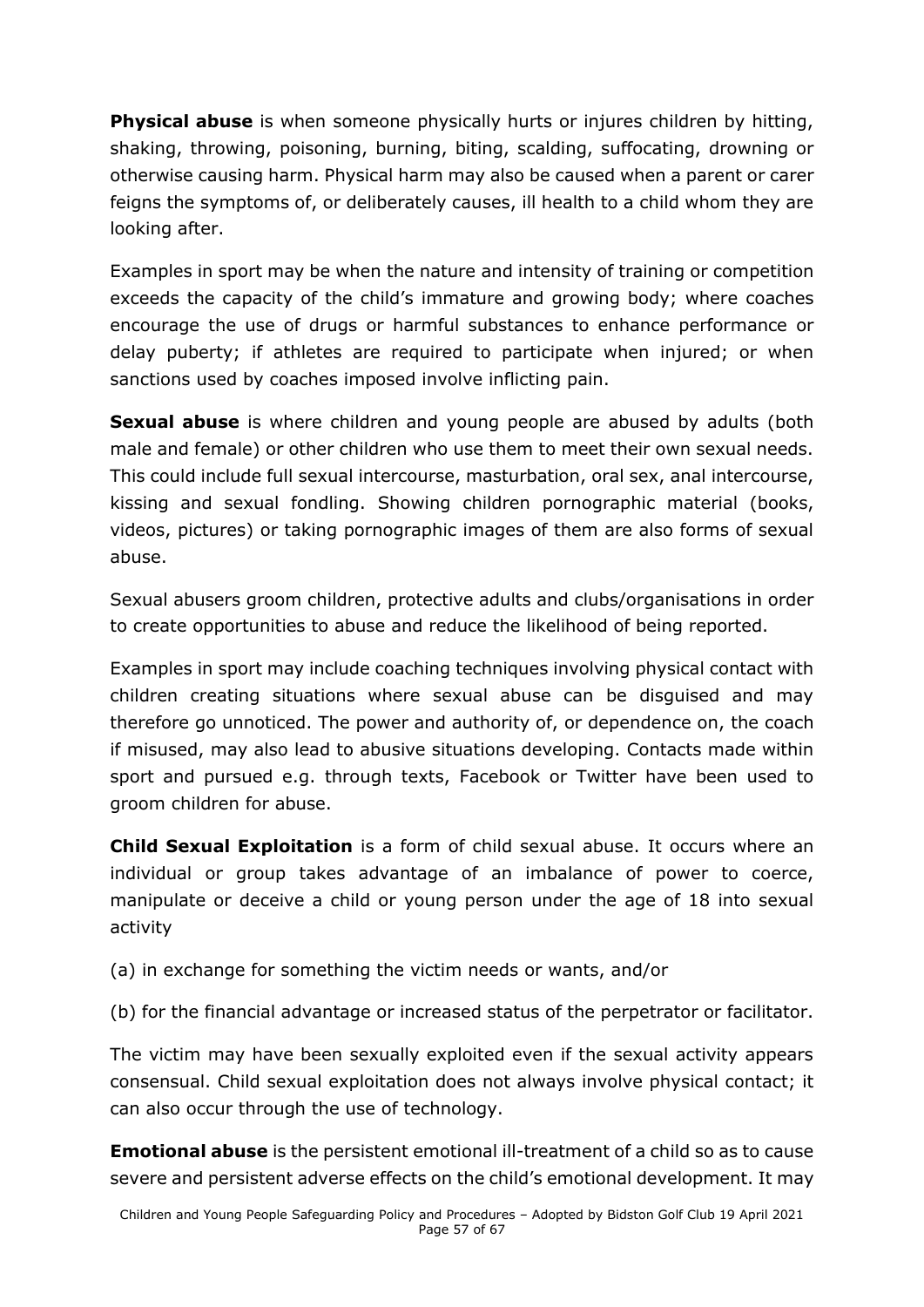involve conveying to children that they are worthless or unloved, inadequate, or valued only insofar as they meet the needs of another person.

It may feature age or developmentally inappropriate expectations being imposed on children or even the over protection of a child. It may involve causing children to feel frightened or in danger by being constantly shouted at, threatened or taunted which may make the child very nervous and withdrawn. Some level of emotional abuse is involved in all types of ill-treatment of a child.

<span id="page-57-0"></span>Examples in sport may include children who are subjected to constant criticism, name-calling, sarcasm, bullying, racism or pressure to perform to unrealistically high expectations; or when their value or worth is dependent on sporting success or achievement.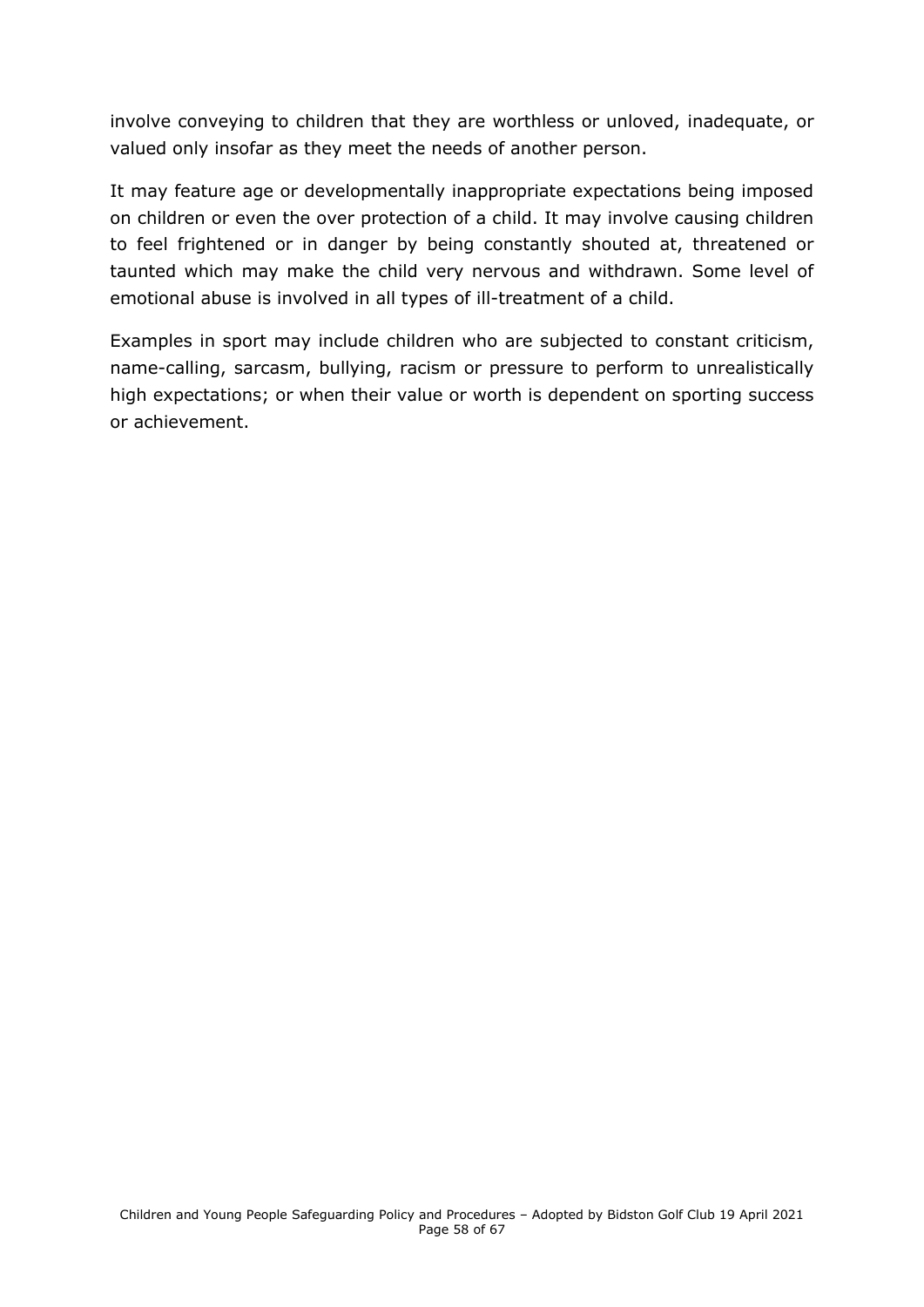Please see the notice board outside the pro shop for Bidston Golf Club's Welfare Officer details.

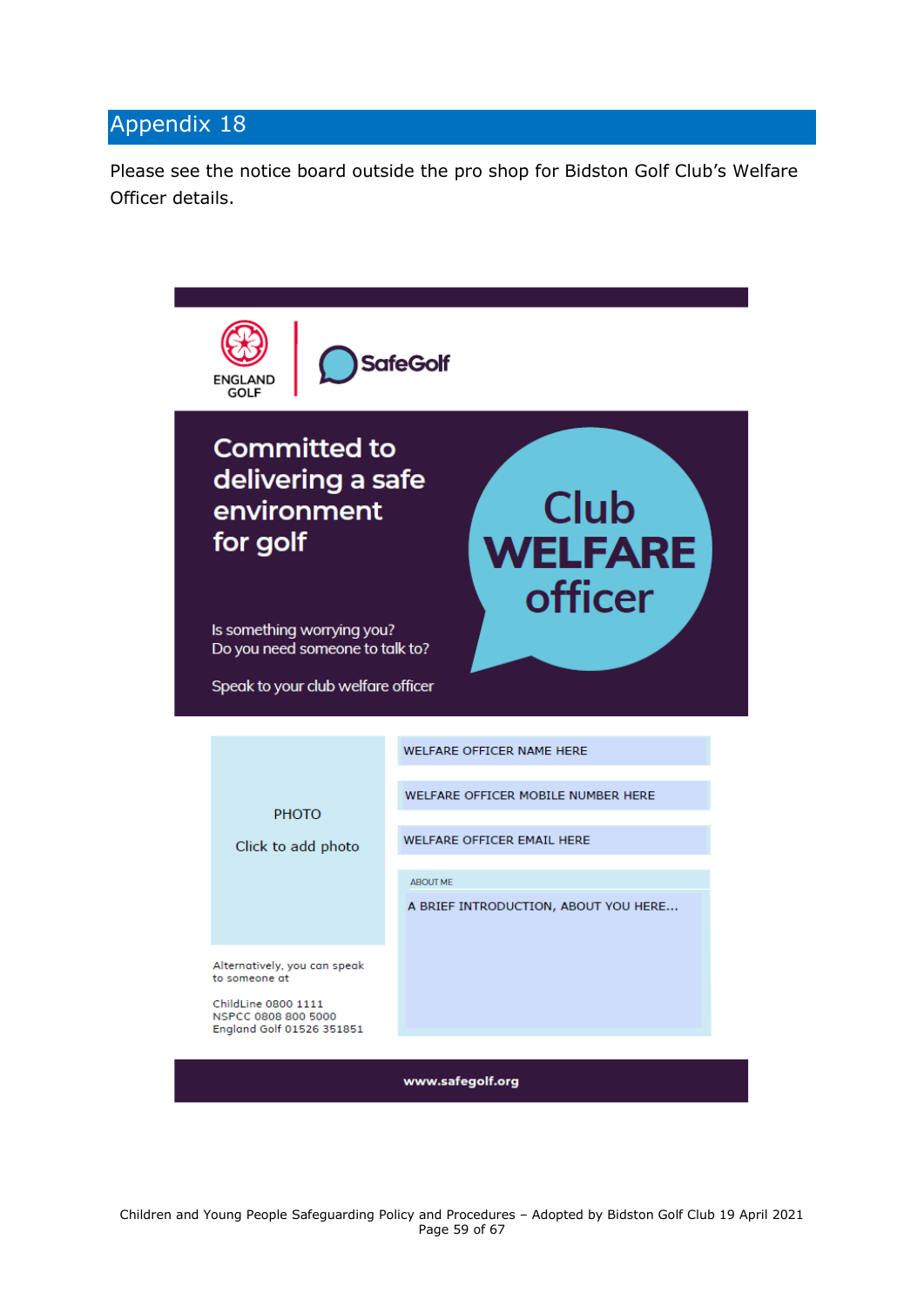<span id="page-59-0"></span>



# **Safeguarding Children, Young People and Adults at Risk – A Short Guide for Club Members**

Bidston Golf Club is committed to ensuring that the sport of golf is one within which children and young people involved can thrive and flourish in a safe environment and that all children, young people and adults at risk have a fun, safe and positive experience when playing golf.

Bidston Golf Club is an affiliated member of England Golf and follows the England Golf Safeguarding Children and Young People Policy and procedures.

You might be thinking "**What has safeguarding got to do with me?"**

Government guidance makes it clear that 'Safeguarding is everyone's responsibility'.

Anyone who has a negative experience of sport at a young age is less likely to become a regular long-term participant. It's important for the future of our club and the sport as a whole that children and young people have an enjoyable experience.

#### **All club members have a part to play in making that happen.**

All adults should contribute to the club meeting its overall duty of care, be aware of our club's safeguarding policy, and know what to do if they are concerned about a young person.

Bidston Golf Club asks our members to

### • **Familiarise yourself with the Bidston Golf Club's Safeguarding Policy.**

*The full copy of the Bidston Golf Club's Safeguarding Children and Young People Policy and Safeguarding Adults is available on our website [www.bidstongolfclub.com](http://www.bidstongolfclub.com/)*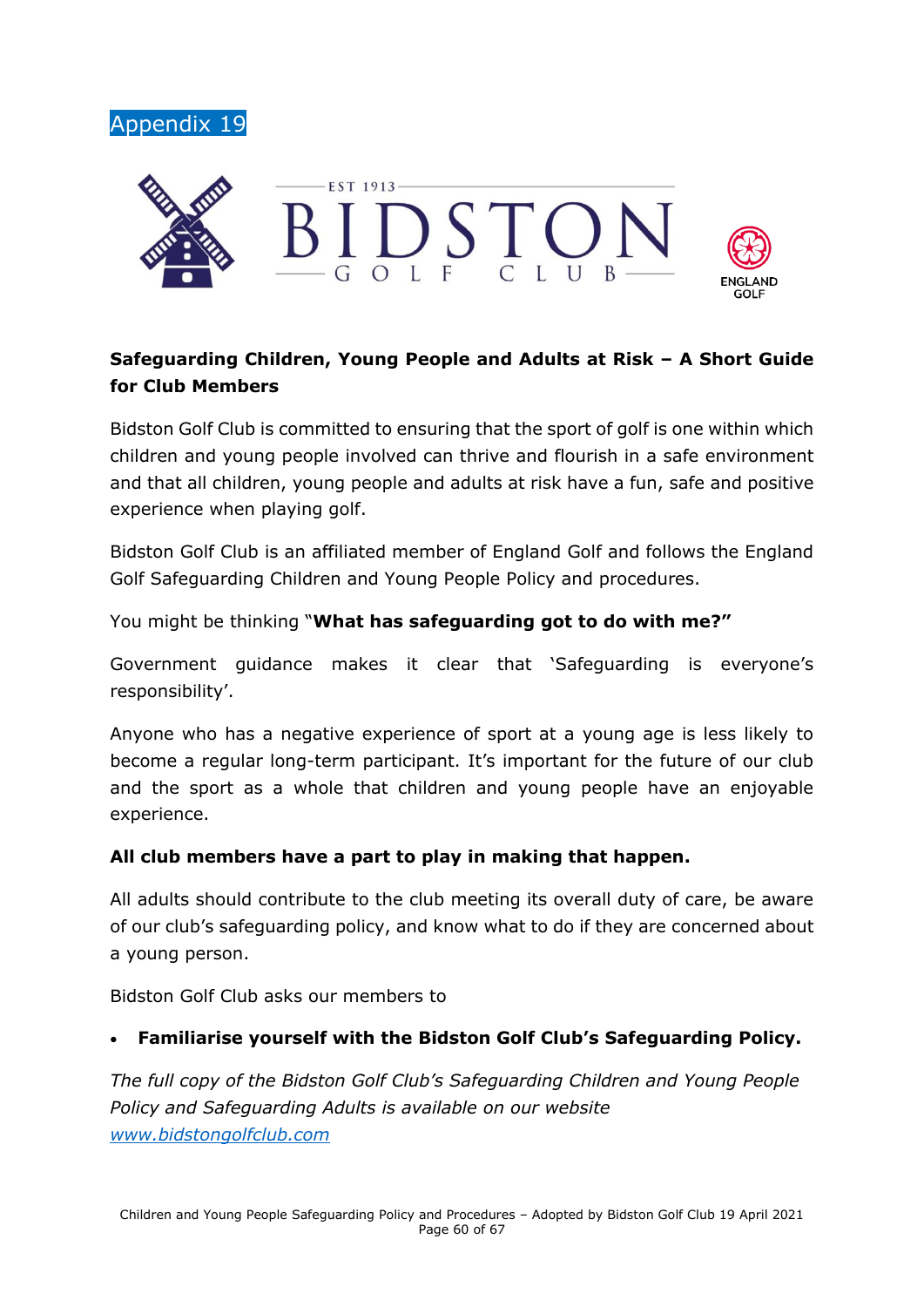• In particular familiarise yourself with:

# **1. Bidston Golf Club - Codes of Conduct**

Adults should always be aware that age related differences exist and conduct themselves in a manner that both recognises this and prioritises the welfare of children and young people.

# **2. Anti-Bullying Policy**

Bidston Golf Club believe that every effort must be made to eradicate bullying in all its forms. The Club will not tolerate bullying in any of its forms during club matches, competitions, coaching or at any other time while at the club.

# **3. Transport Policy**

The club believes it is primarily the responsibility of parents/carers to transport their child/children to and from events.

# **4. Changing Room Policy**

The changing rooms are used by all members & visitors. Wherever possible adults will avoid changing or showering at the same time as children but parents will be made aware that with limited changing room space there will be occasions when adults and children may need to share the facilities. Where a parent/carer does not consent to their child accessing the changing rooms, it is their responsibility to either supervise the child while in the changing rooms or ensure that they do not use them.

# **5. Photography, Videoing and the use of Social Media Policies**

Think very carefully before contacting a young person via mobile phone, e-mail or social media.

Do not accept children as contacts on social networking sites if you hold a position of trust with children/young people.

In general stick to group communications, copy the communication to a parent and only communicate about organisational matters.

# **What should I do if I'm concerned about a child or young person?**

A concern may involve the behaviour of an adult towards a child at the club, or something that has happened to the child outside the club.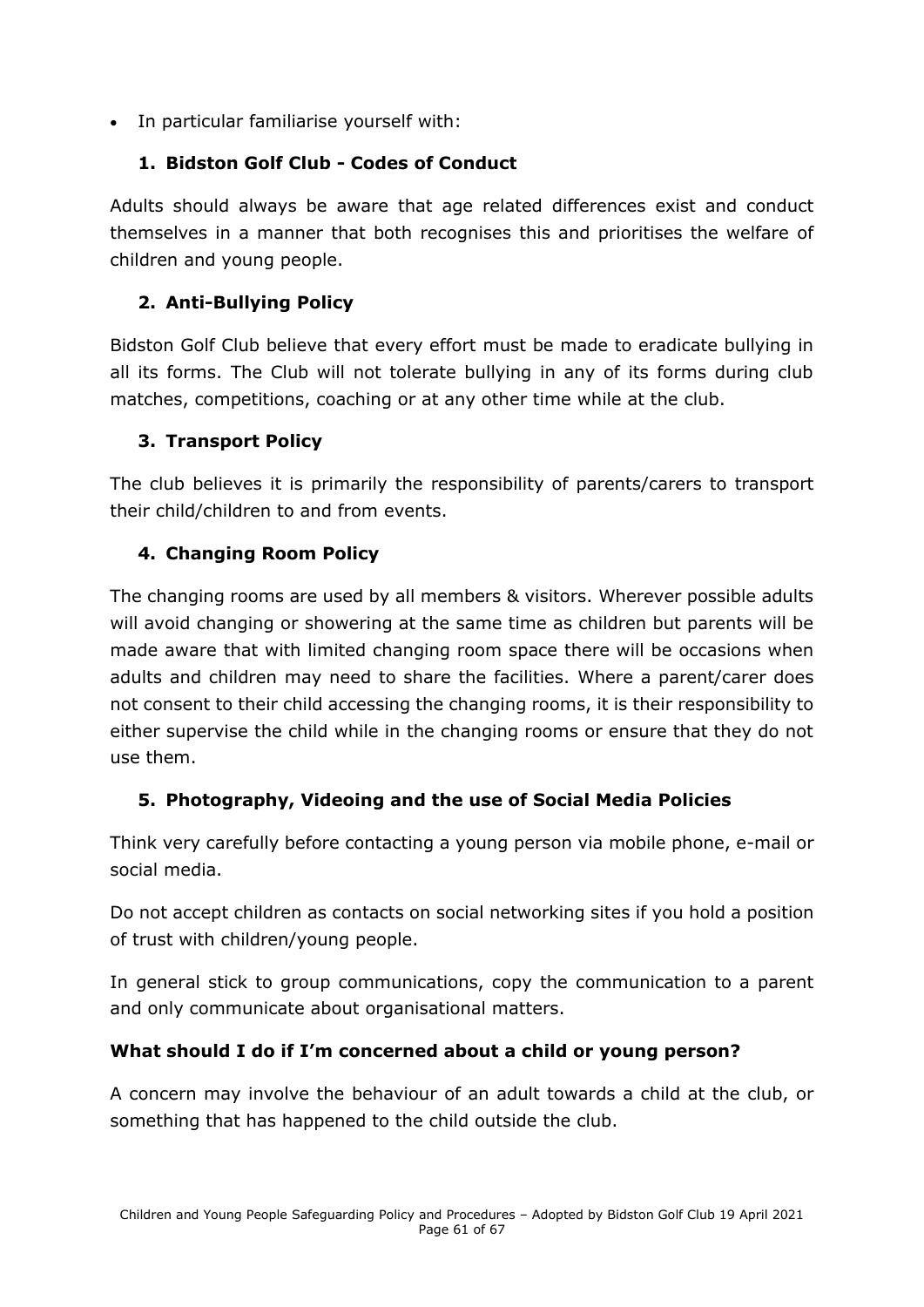Children and young people may confide in adults they trust, in a place where they feel comfortable.

An allegation may range from verbal bullying, to inappropriate contact online, to neglect or emotional abuse, to physical or sexual abuse.

If you are concerned about a child or an adult at risk, it is not your responsibility to investigate further, but it is your responsibility to act on your concerns and share them.

Pass the information to the Club Welfare Officer who will follow the club's Safeguarding procedures.

**Name:** Caroline Reed-Clayton

**Email Address:** carolinereedclayton@hotmail.co.uk

**Telephone Number:** 07756915931

If you believe the child is at immediate risk of harm, call the Police.

Other useful contacts:

NSPCC 24-hour helpline Tel: 0808 800 5000 | England Golf Lead Safeguarding Officer 01526 351824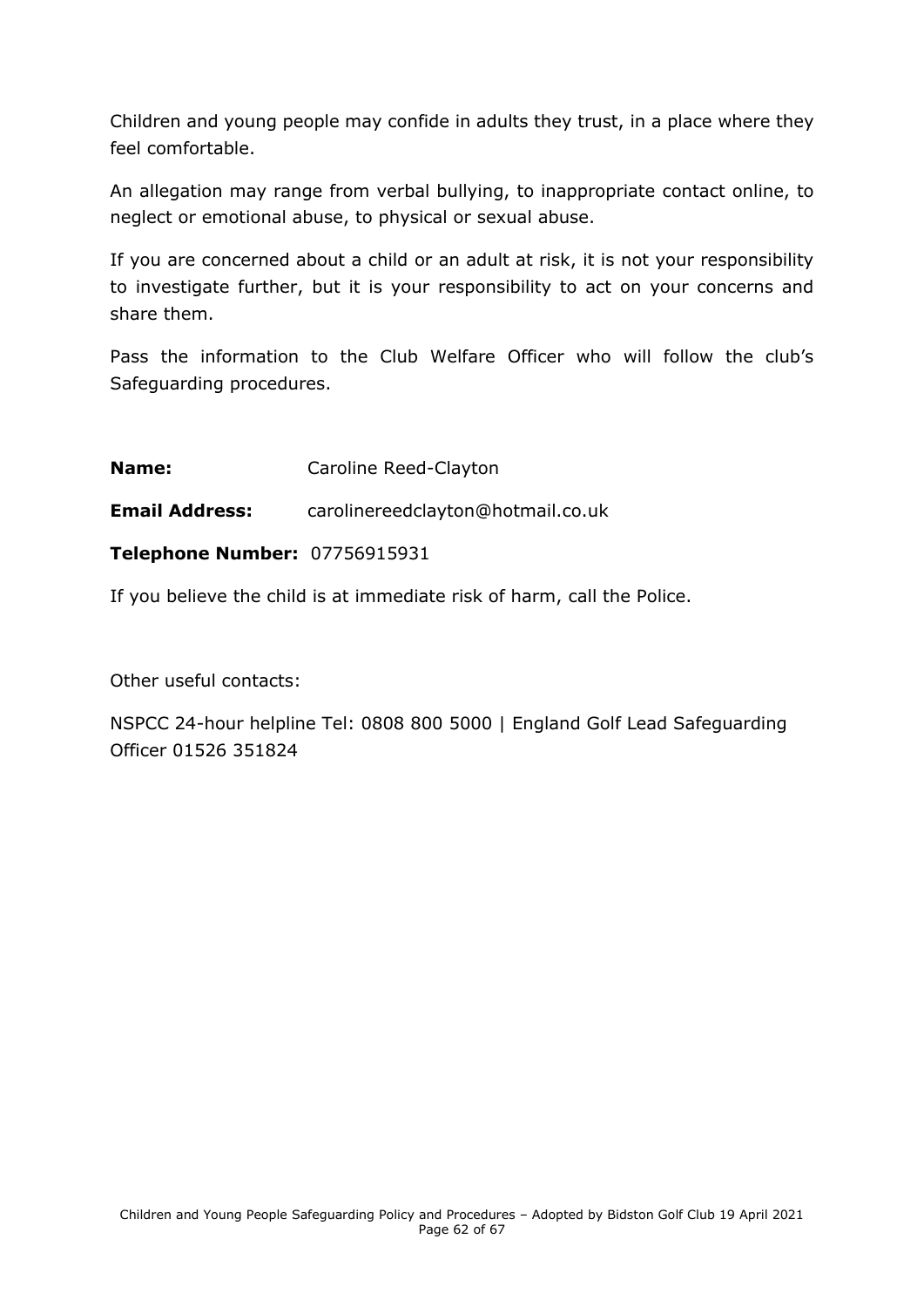## <span id="page-62-0"></span>**Photography Policy**

Whilst Bidston Golf Club does not seek to prohibit those with a legitimate interest in filming or photographing children participating in sporting activities it recognises that such activity should take place within an appropriate policy framework.

This policy applies at any Bidston Golf Club event at which children under the age of 18 are participating.

### **Policy**

Bidston Golf Club policy is as follows;

The welfare of children taking part in golf is paramount.

Children and their parents/carers and/or Bidston Golf Club should have control over the images taken of children at club events.

The golfing activity should not be misused purely for the purpose of obtaining images of children.

Images should not be sexual or exploitative in nature or open to misinterpretation and misuse.

The identity of children in a published image should be protected so as not to make the children vulnerable. (If the name of an individual golfer is published with their photograph to celebrate an achievement other personal contact details should never accompany the picture).

### **Procedure**

# **Official/professional photographers and those using 'professional' equipment**

Bidston Golf Club requires that anyone wishing to take photographic or video images, at any club event at which children under the age of 18 are participating, in an official or professional capacity or using 'professional' camera or video equipment registers their details with Bidston Golf Club. This must be done before carrying out any such activity on the golf course (including the practice ground) or surrounding area or in the clubhouse.

Once registered an identification label will be issued as confirmation of registration. Anyone found using photographic or video equipment without an appropriate identification label will be questioned.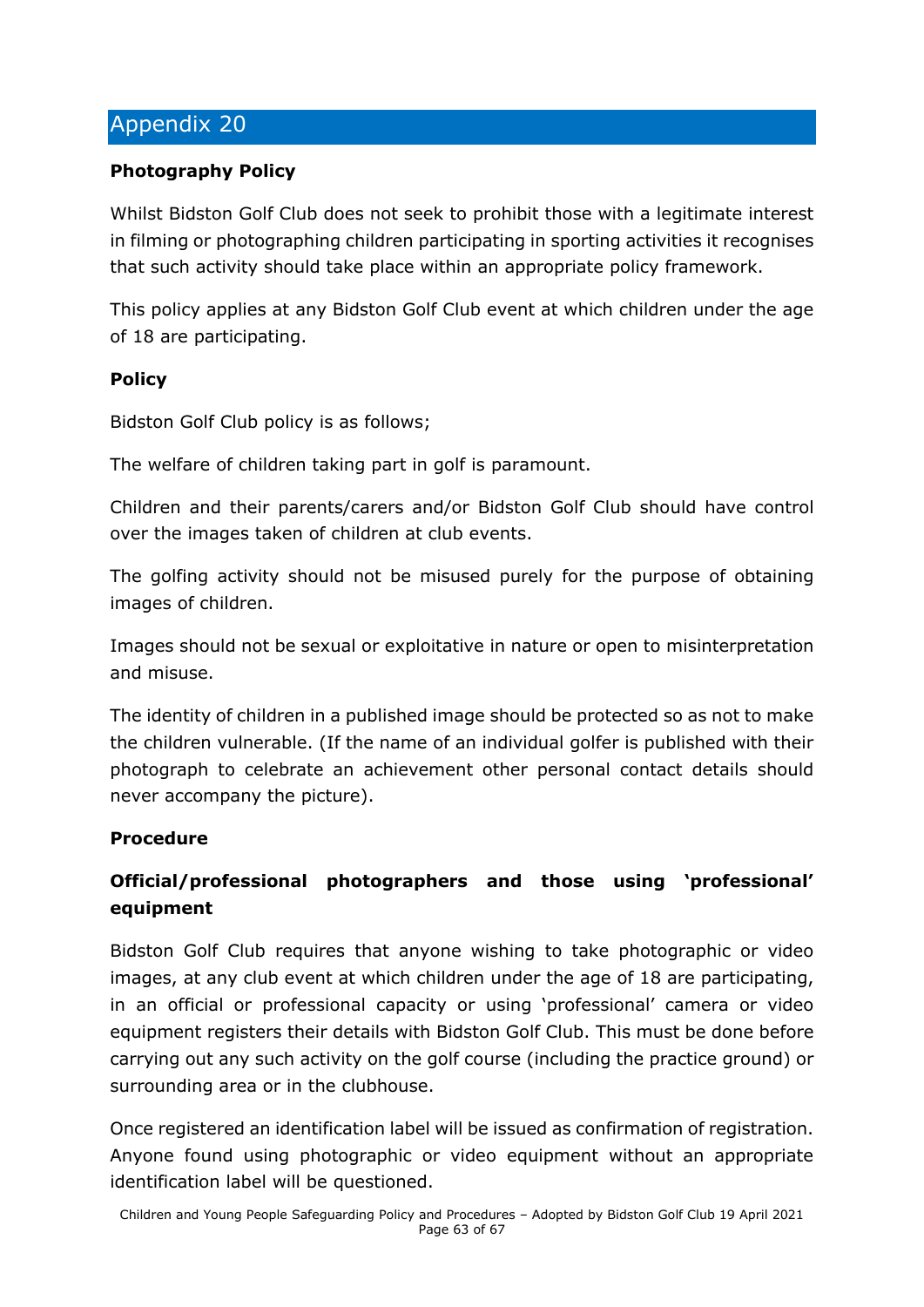Bidston Golf Club reserves the right to refuse to grant permission to take photographic or video images if it sees fit.

Photographers must obtain consent from parents to take and use their child's image.

### **Parents/carers/family members of competitors**

Parents, carers and family members taking occasional informal photographs with mobile devices of their own child, ward or family member at a Bidston Golf Club event do not need to register their details with the club.

If such photographs include other children (eg at a prize presentation) they should not be publicly displayed or published on social media unless the prior permission of the parents/carers of all the children in the photographs has been obtained.

### **Concerns**

If competitors or parents have any concerns they should raise them by contacting the Club Welfare Officer immediately.

The club's Welfare Officer will notify the relevant authorities should it have any doubts as to the authenticity of any individual taking photographs.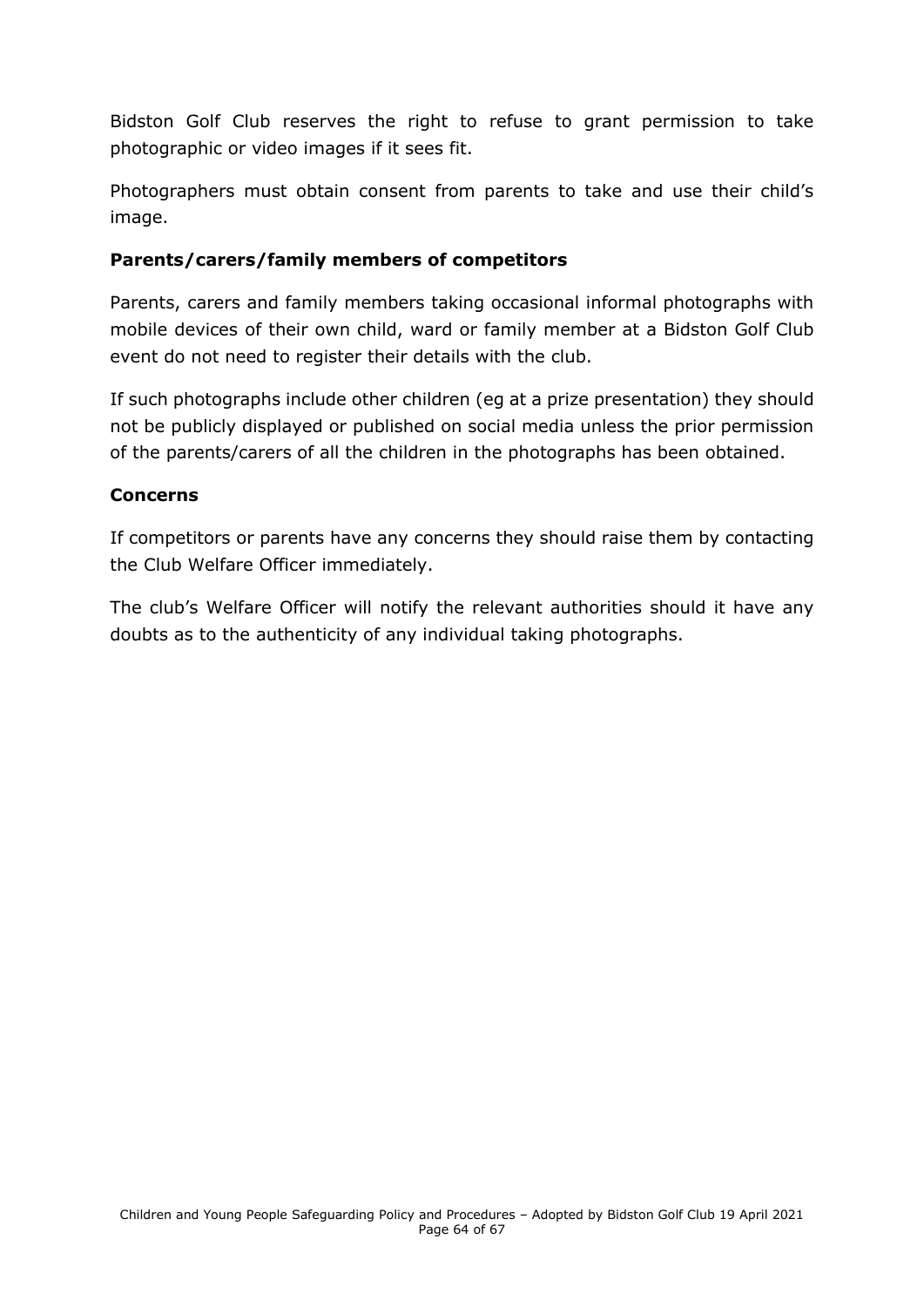## <span id="page-64-0"></span>**Anti-bullying policy**

### **Bidston Golf Club will:**

- recognise its duty of care and responsibility to safeguard all participants from harm
- promote and implement this anti-bullying policy in addition to our safeguarding policy and procedures
- seek to ensure that bullying behaviour is not accepted or condoned
- require all members of Bidston Golf Club to be given information about, and sign up to, this policy
- take action to investigate and respond to any alleged incidents of bullying
- encourage and facilitate children and young people to play an active part in developing and adopting a code of conduct to address bullying
- ensure that staff, volunteers and coaches are given access to information, guidance and/or training on bullying.

### **Each participant, coach, volunteer or official will:**

- respect every child's need for, and rights to, a play environment where safety, security, praise, recognition and opportunity for taking responsibility are available
- respect the feelings and views of others
- recognise that everyone is important and that our differences make each of us special and should be valued
- show appreciation of others by acknowledging individual qualities, contributions and progress
- be committed to the early identification of bullying, and prompt and collective action to deal with it
- ensure safety by having rules and practices carefully explained and displayed for all to see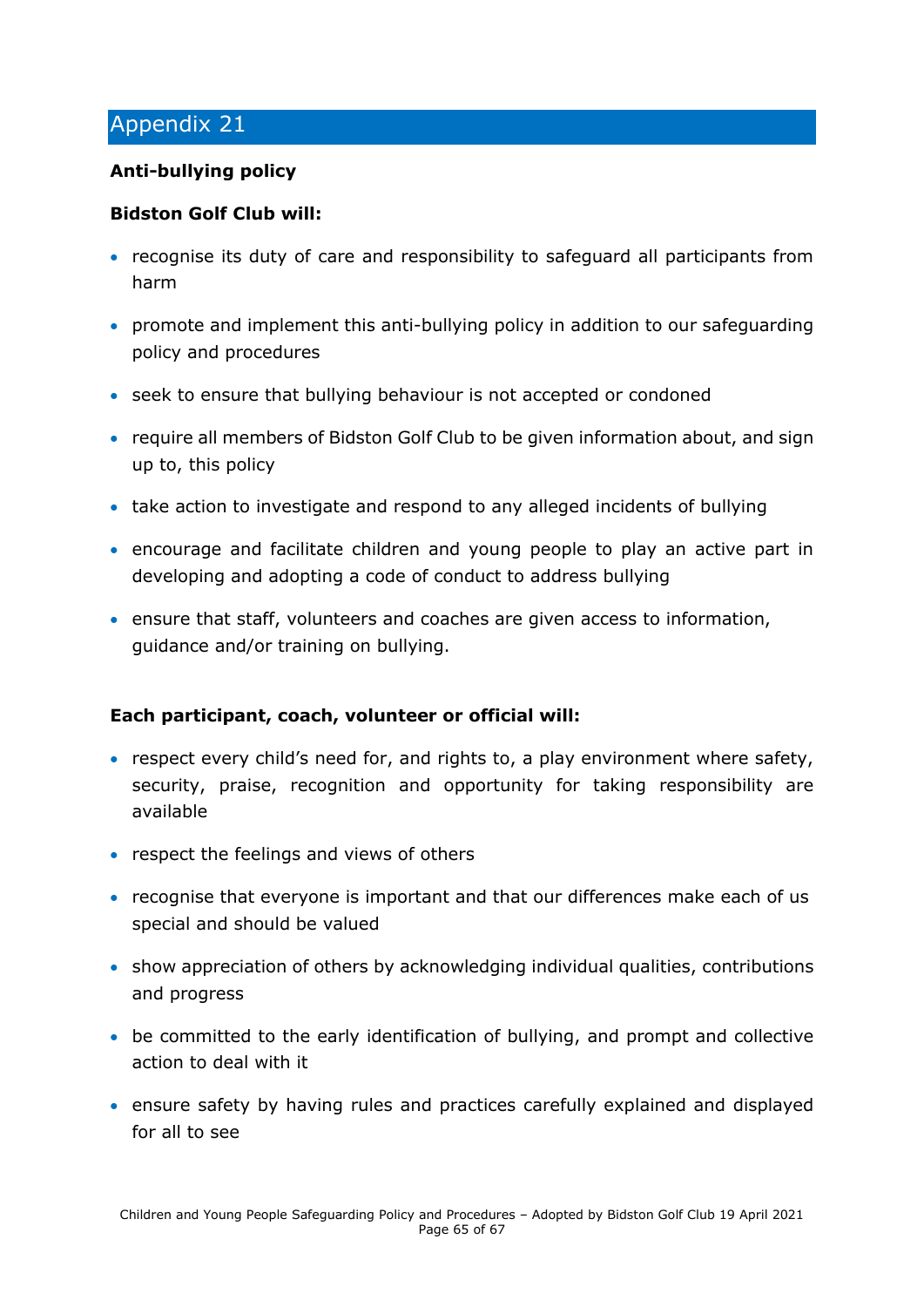• report incidents of bullying they see – by doing nothing you are condoning bullying.

### **Bullying**

- all forms of bullying will be addressed
- everybody in Bidston Golf Club has a responsibility to work together to stop bullying
- bullying can include online as well as offline behaviour
- bullying can include:
	- physical pushing, kicking, hitting, pinching etc.
	- name calling, sarcasm, spreading rumours, persistent teasing and emotional torment through ridicule, humiliation or the continual ignoring of individuals
	- posting of derogatory or abusive comments, videos or images on social network sites
	- racial taunts, graffiti, gestures, sectarianism sexual comments, suggestions or behaviour
	- unwanted physical contact
- children with a disability, from ethnic minorities, young people who are gay or lesbian, or those with learning difficulties are more vulnerable to this form of abuse and are more likely to be targeted.

### **Support to the child**

- children should know who will listen to and support them
- systems should be established to open the door to children wishing to talk about bullying or any other issue that affects them
- potential barriers to talking (including those associated with a child's disability or impairment) need to be identified and addressed at the outset to enable children to approach adults for help
- children should have access to helpline numbers
- anyone who reports an incident of bullying will be listened to carefully and be supported